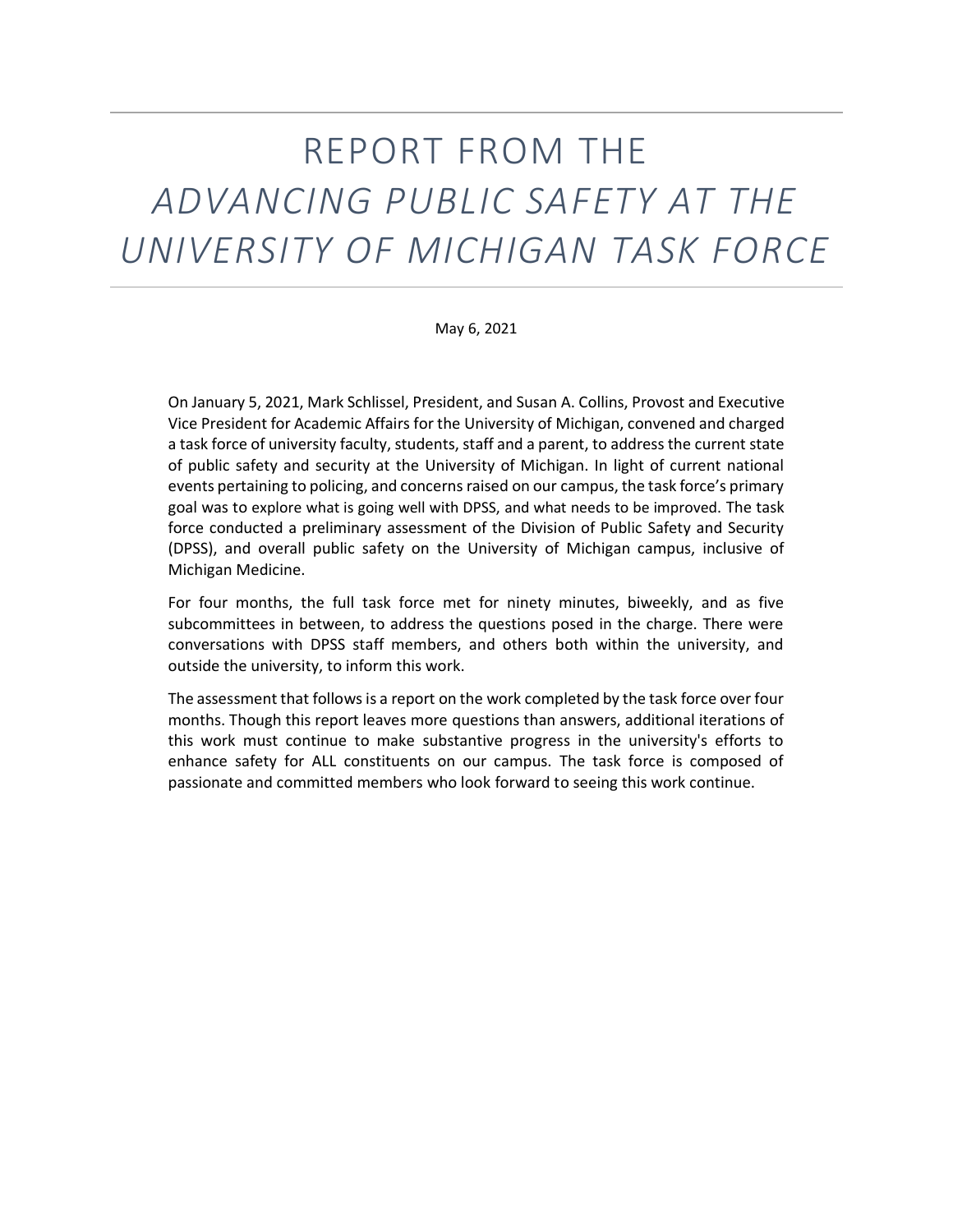## TABLE OF CONTENTS

| I.    |                                             | <b>Task Force Members</b>                                            | 3  |
|-------|---------------------------------------------|----------------------------------------------------------------------|----|
| Ш.    |                                             | <b>Executive Summary</b>                                             | 4  |
| III.  | Introduction and Task Force Charge Overview |                                                                      |    |
| IV.   |                                             | History of the Division of Public Safety and Security (DPSS)         | 8  |
| V.    |                                             | Contextualization                                                    | 10 |
| VI.   | Discovery                                   |                                                                      |    |
| VII.  | Commendations                               |                                                                      |    |
|       | $\circ$                                     | Category 1: Campus - Specific                                        | 13 |
|       | $\circ$                                     | Category 2: Division of Public Safety and Security (DPSS) - Specific | 13 |
| VIII. | Recommendations                             |                                                                      |    |
|       | O                                           | Category 1: Public Safety Governance                                 | 16 |
|       | O                                           | Category 2: Public Safety Infrastructure                             | 19 |
|       | O                                           | Category 3: Human Resources                                          | 21 |
|       | O                                           | Category 4: Campus/Community Climate                                 | 24 |
|       | O                                           | Category 5: Future Public Safety Work at U-M                         | 25 |
| IX.   |                                             | Opportunities for Additional Research and Work Conclusion            | 27 |
| Х.    |                                             | <b>Task Force Member Biographies</b>                                 | 28 |
| XI.   |                                             | Acknowledgements                                                     | 31 |
| XII.  | Appendices                                  |                                                                      |    |
|       |                                             | A. APS-UM Task Force Charge                                          | 32 |
|       | B.                                          | Fuller Summary of the Bentley Report                                 | 34 |
|       | C.                                          | Contextual Background of the Police Department Oversight Committee   | 41 |
| XIII. |                                             | List of References and Resources                                     | 48 |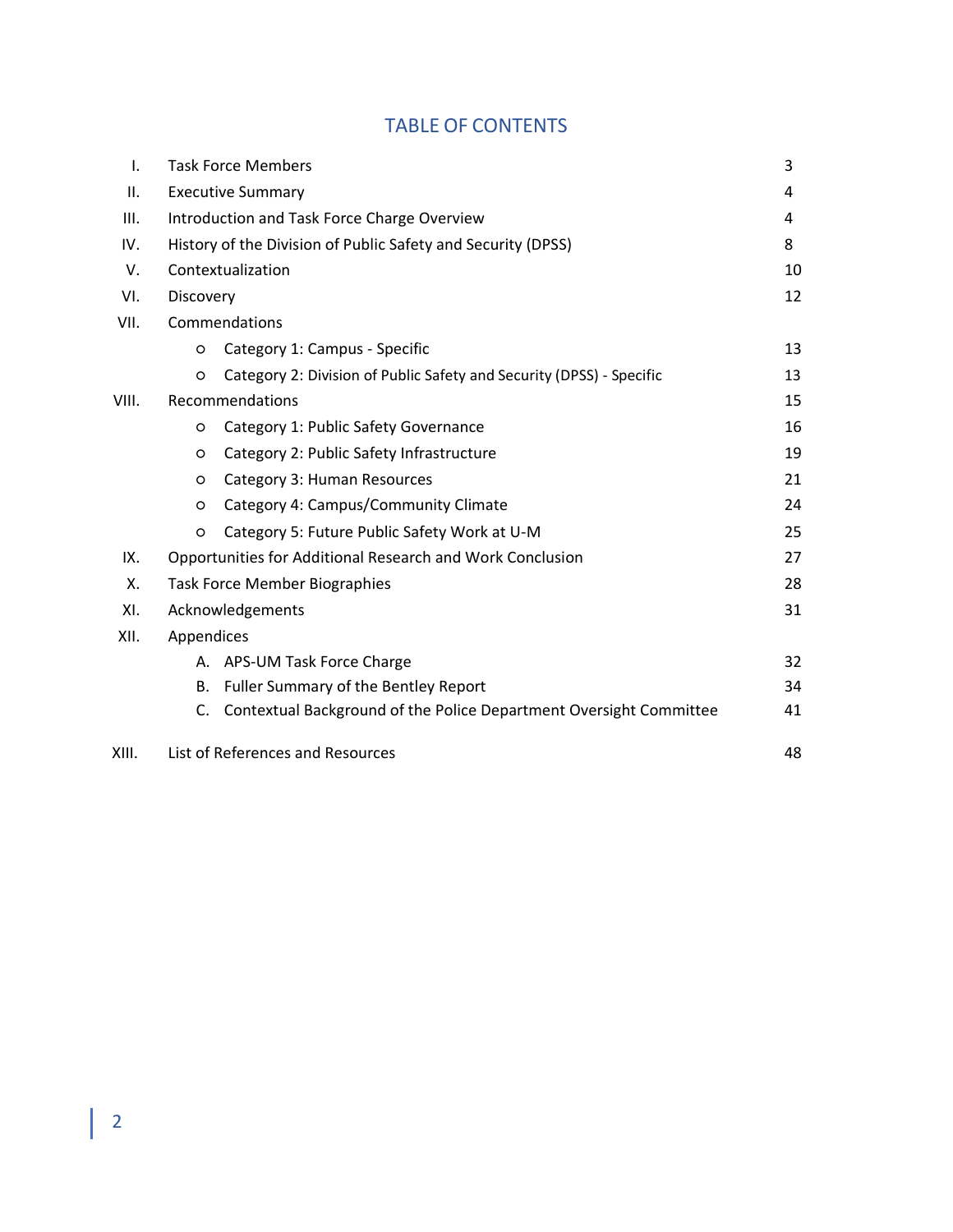## **I. Task Force Members**

## **Co-chairs:**

Earl Lewis, Thomas C. Holt Distinguished University Professor of History, Afroamerican and African Studies, and Public Policy, LSA and Ford School.

Daphne C. Watkins, University Diversity and Social Transformation Professor, Professor of Social Work, School of Social Work, and Institute for Social Research.

## **Members**:

Brandon Bond, graduate student, School of Social Work and School of Public Health.

Karin Brown, graduate student, School of Education.

Sarah Burch, hub coach, LSA Opportunity Hub, LSA.

Julianna Collado, undergraduate student, Ford School.

Charles H.F. Davis III, assistant professor of higher education, School of Education.

Rachel Dawson, managing director, Precision Health at U-M.

Mary Jo Desprez, Wolverine Wellness director, University Health Service.

Mary Jo Gray, compliance manager, School of Dentistry.

David Helps, graduate student in history, LSA.

Crystal James, deputy chief, DPSS.

Saveri Nandigama, undergraduate student, LSA.

Sarah Peitzmeier, assistant professor of nursing, School of Nursing.

Bryan Roby, assistant professor of Judaic studies and assistant professor of Middle East studies, LSA.

Ian Ross, undergraduate student, College of Engineering.

Michael Solomon, dean, Rackham School of Graduate Studies; vice provost for Academic Affairs – Graduate Studies; and professor, College of Engineering.

Thomas Vance, undergraduate student, LSA.

*Eddie Washington, executive director, DPSS*.

Kimberly Yourick, parent.

## **Ex Officio Member:**

Eddie Washington, executive director, DPSS, effective March 2021.

## **Administrative Leads:**

Crystal Flynn, Executive Assistant, Office of the Provost

Alena Stocking, Director of Organizational Effectiveness & Delivery, Office of Enrollment Management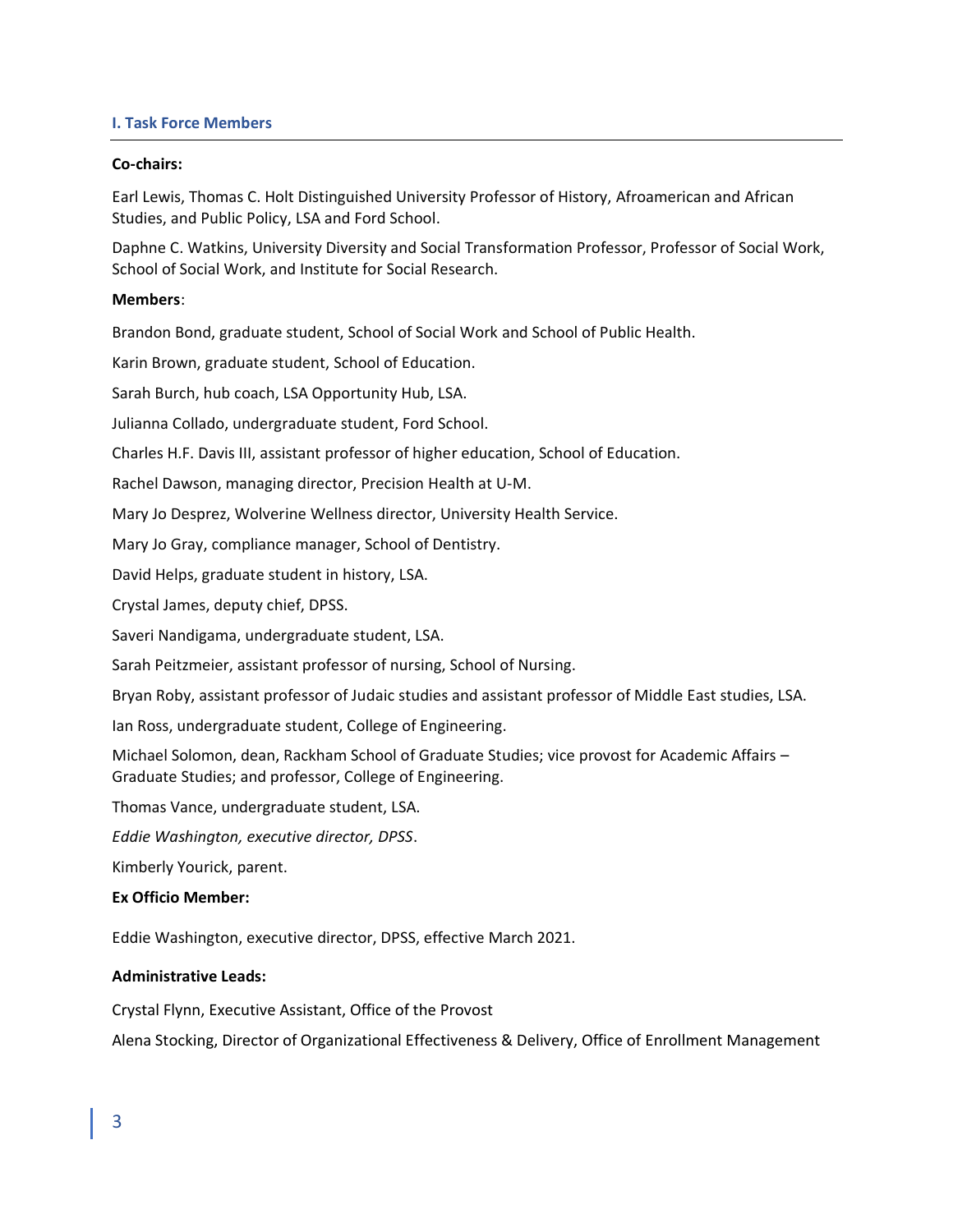#### **II**. **Executive Summary**

On January 5, 2021, University of Michigan President Mark Schlissel and Provost Susan Collins charged a task force consisting of faculty, staff, students, and a parent to advise them and the community on how to advance public safety and security at the University of Michigan, inclusive of Michigan Medicine. Cochaired by Professors Earl Lewis and Daphne C. Watkins, the twenty-person task force spent four months requesting and reviewing data, speaking with internal and external experts, listening to community members, examining the history of public safety on campus, and reading pertinent literature.

When the task force began, the university linked it to other anti-racism initiatives that U-M officials announced in 2020; these efforts came after the deaths of George Floyd and other Black people at the hands of police sparked national conversations around structural racism and policing. While working to improve anti-racism efforts was of utmost importance to task force members, the four-month timeline and data restrictions limited our ability to complete a thorough review of all dimensions of public safety. Therefore, while we performed this work in the context of recent events highlighting the national crisis around policing, inherent structural racism, and the negative mental health consequences communities of color experience when they interact with the police, this report does not directly address anti-racism and should, instead, inform future anti-racism initiatives at the university.

As the third task force on public safety at the university since the early 1990s, and fourth review (one was an external review by a law firm and group of consultants), the question of public safety and security and armed police officers have emerged and re-emerged several times over the last three decades. This report builds on the previous task force reports by offering a preliminary review of public safety and DPSS at the University of Michigan, today.

## **III. Introduction and Task Force Charge Overview**

During the summer of 2020, the nation and the world convulsed as reports of civilians shot or killed by police officers mounted, suggesting a confluence of racism and bias in policing in cities and towns nationwide. After the murders of George Floyd, Breonna Taylor, Ahmaud Arbury, Elijah McClain, and many others, stakeholders in our community, most notably student organizations, called for changes in policing on our campus. The conflict between those who supported a police presence on campus and those calling for their abolition was not new. Ever since the arming and deputizing of the first two U-M officers in 1990, groups of students and their allies have periodically called for the removal of armed officers (Bentley Report, 2021). Despite such protestations, the University of Michigan has had its police force since 1992, after the passage of Public Act 120 in 1990, and has had one central coordinating organization called the Division of Public Safety and Security (DPSS) since 2012. Composed of nine units, DPSS is more than the police but includes the police; it is also assigned the task and responsibility of spearheading safety and security plans for the entire campus. However, we have learned that while the university strives to protect and support the safety of all in our community, it cannot deny experiences and perspectives vary across our diverse campus population. Nonetheless, as outlined in the charge for this task force, every member of our community not only deserves to "be safe," but to "feel safe," too.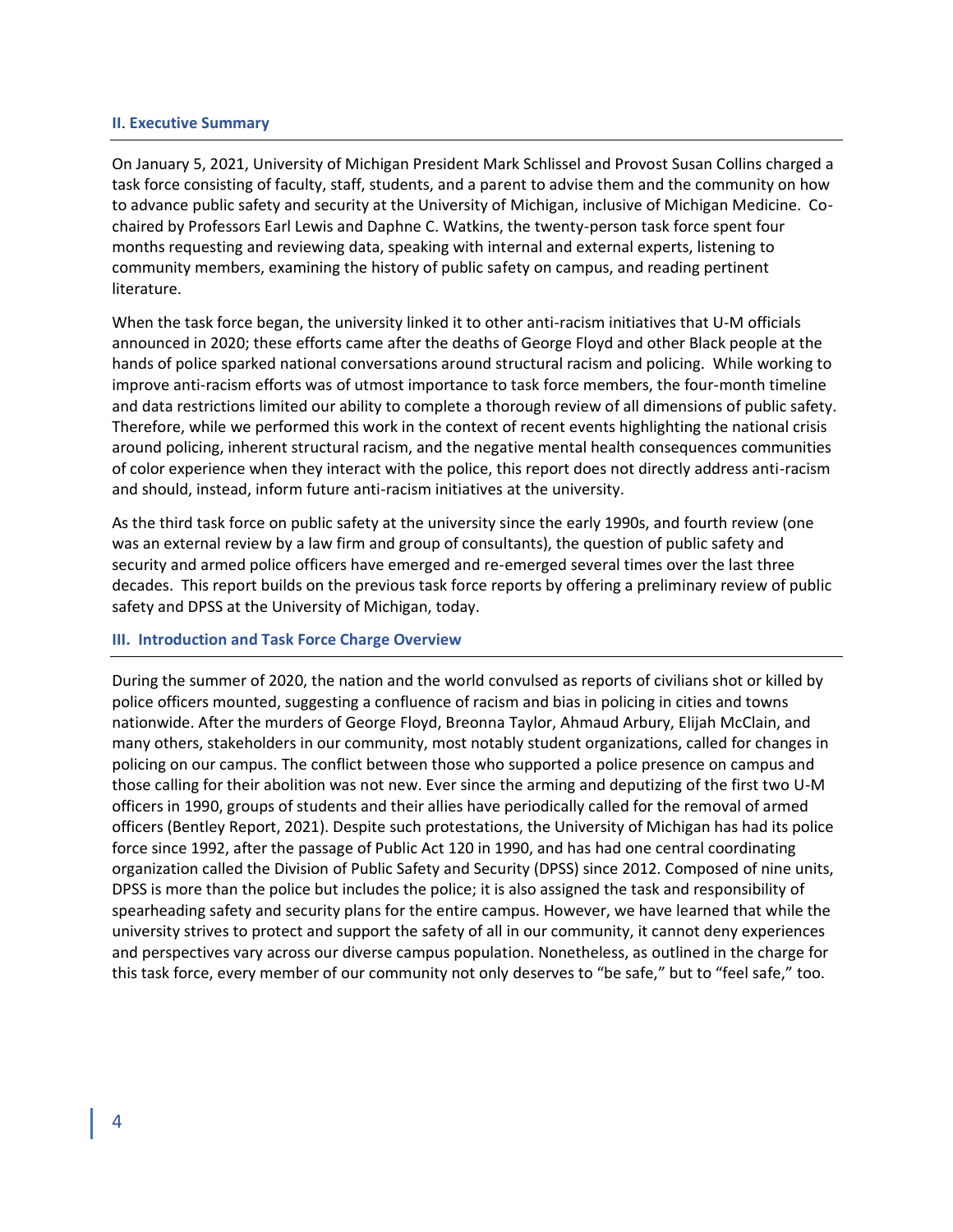

The current Advancing Public Safety at the University of Michigan (APS-UM) Task Force was officially formed on January 4, 2021, and charged on January 5, 2021, during a meeting with President Mark Schlissel and Provost Susan Collins. The task force started meeting almost immediately, beginning the first week of January, and has engaged in numerous hours of meetings, research, benchmarking, and assessment since. While there is more to learn, analyze, and consider, which we hope the administration will factor into the next steps, we have several commendations and recommendations that advance public safety and security on the Ann Arbor campus of the University of Michigan and Michigan Medicine. We have adopted an expansive definition of public safety and security that includes physical safety as well as emotional and psychological safety. The latter acknowledges that this task force's considerations and recommendations are separate from the task force, Student Mental Health Innovative Approaches Review Committee.

The original charge called for a holistic review and assessment of DPSS's current practices, identifying areas of strength and areas for concern and providing concrete recommendations for improvement based on best practices. In addition, the work of the task force was framed as a part of the university's broader anti-racism efforts. Almost immediately, that framing and the timeline raised concern among task force members about a possible misalignment between expectations and what could be accomplished in four months. After engagement with the Provost, the charge was revised to eliminate the word "holistic." In its place, new language was added that reflected a revised charge for the task force to provide an "initial comprehensive assessment" of DPSS and public safety. Despite this revision, there was consensus among task force members that the time and resources allocated to the committee were not sufficient to fully meet the charge given to them. The University was notified of this consensus in writing and in meetings by the committee, but a timeline extension was denied. The scope of this work was limited to the Ann Arbor campus, inclusive of Michigan Medicine. The work of the task force was guided by the objectives outlined in the charge.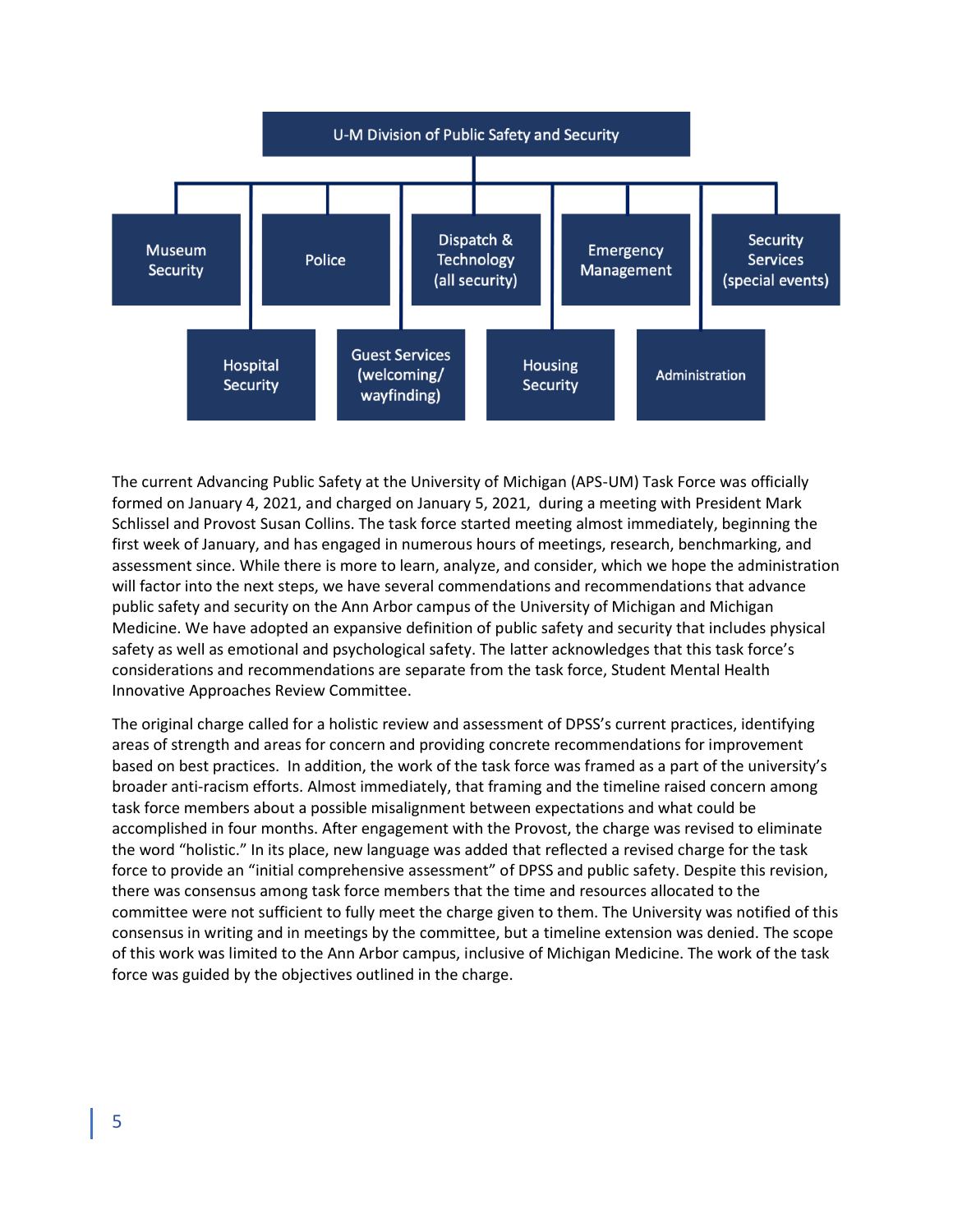## *Objectives*

- 1. Examine and assess the many ways that DPSS responds to and interacts with members of our university community, including reviewing (recent and trend) data on DPSS activity, including complaints.
- 2. Provide multiple venues and opportunities for stakeholders to share their experiences (positive as well as negative) and their concerns. Intentionally seek input from students, faculty and staff of color as part of this discovery. Input should be gathered in a variety of well-publicized ways, including through public meetings and written formats.
- 3. Identify areas where existing data is missing or lacking and areas where research might lead to better-informed decision-making.
- 4. Provide recommendations for (a) ways DPSS can make improvements, based on best practices and available research; (b) how University-wide awareness and understanding of U-M's approach to public safety and security on campus and between the campus community and the broader Ann Arbor-Ypsilanti community can be enhanced; and (c) areas for further study and engagement beyond the work of the Task Force.

Ultimately, the task force divided into five subcommittees to accomplish the assignment of a report by April 30, 2021. Subcommittee A assumed responsibility for understanding the past and current structure of DPSS and the scope, duties, and responsibilities of DPSS. Subcommittee B examined how DPSS interacts or interfaces with stakeholder constituent communities. Subcommittee C explored personnel and human resources practices within DPSS. Subcommittee D conducted outreach and research related to DPSS. Subcommittee E engaged in benchmarking and identifying best practices.

It is important to note that during the review, it became apparent that DPSS Executive Director Eddie Washington would best serve the interests of the task force by transitioning from a regular member to an ex officio member. That transition afforded him a fuller opportunity to contextualize the information transmitted without conflicting with his day job as the head of the unit responsible for safety and security.

To facilitate the assessment as charged, subcommittees requested data from DPSS, met with department personnel to learn more about operations, philosophy, policies and practices, and spoke with several knowledgeable internal and external experts. In addition, the task force relied on a report from the Bentley library, reviews of pertinent secondary literature on safety and security on college campuses, including articles on and about campus policing, held three public forums, conducted one public survey, and contributed to other planned surveys to better understand safety and security concerns, desires, and hopes. Along the way, members of the task force also spoke with representatives from student organizations, held focus groups, and met with individuals who desired to share their experiences.

Prior task forces on public safety at the university have deliberated for, on average, a year before submitting final reports, and a global pandemic did not hamper their work. Our shortened timeline presented challenges that are important to note for context and to better understand what follows. For example, although many reports, policies, memoranda, and other documents were obtained and examined, some requested data never arrived or arrived too late for careful consideration and comprehensive analysis. Record keeping as well as data collection and access have proven a challenge and leads the task force to the conclusion a more comprehensive data warehouse is needed for both DPSS and university-sanctioned entities looking at the thoughtful use of data for improving and advancing public safety and security. And although the pandemic may have aided attendance in the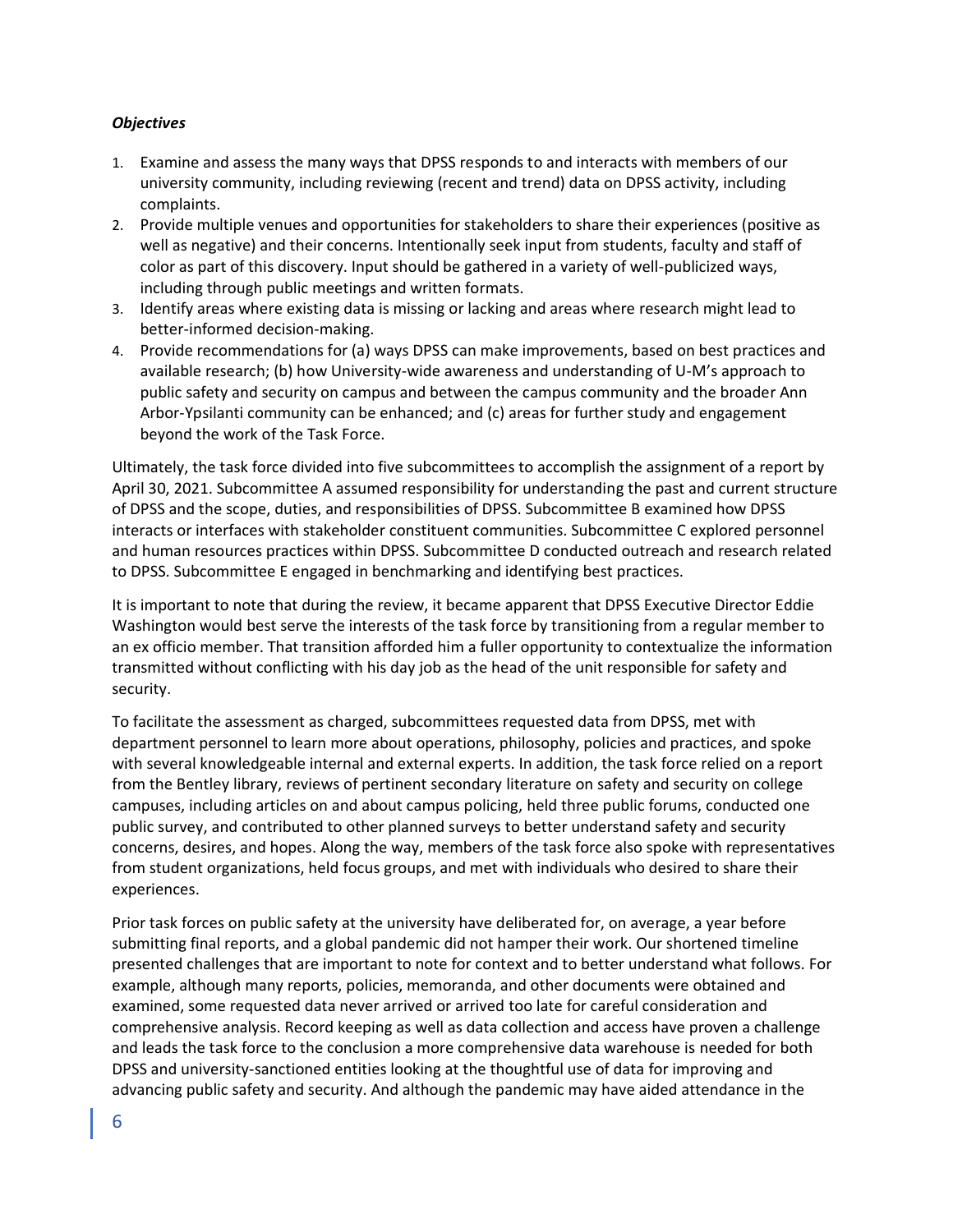public forums, we sense the pandemic, the triggering subject matter, and a lack of financial incentives, played a role in lower than anticipated participation in focus groups. As a result, most task force members believe a successor group should be announced to complete the review of pertinent data, analyze findings from the Healthy Minds Survey, and more fully examine the relationship between policies and practices.

For example, a preliminary look at Healthy Minds Survey data from the Winter 2021 policing module suggests that white students and under-represented minority (URM) students have different perceptions of and experiences with police on campus. Roughly one third of white students do not feel a police presence on campus makes them feel safe, while even more (more than 2 in 5) URM students do not feel that police make them feel safe on campus. The data also reveal that URM and white students have different experiences with police. More URM students than white students characterize their experiences as negative and fewer URM than white students characterize their experiences as positive. A smaller percentage of URM than white students report they are always treated fairly in these interactions. Further analyses of these data are necessary to determine appropriate next steps.

Notwithstanding the contextual limits we encountered, we are prepared to provide an "initial comprehensive assessment, " which we view as foundational to future advances in public safety and security at the University of Michigan. First, the report that follows offers a history of public safety and security at the university, thereby placing our work in historical context. Second, we reiterate, while our work was billed as a part of the university's commitment to anti-racist practices, procedures, and policies, we acknowledge at the outset that our analyses did not allow us to thoroughly assess questions of racial bias in policing as measured by interactions between DPSS and community members. In some cases, it is because data are not collected, are not collected by race, or because of the time we received the data relative to the preparation of the final report. For example, we have data on formal complaints, but those data do not denote the complainant's race. Nonetheless, we know from specific Michigan stories and the secondary literature that nonwhite students, especially African Americans, are tagged as suspicious or unruly by classmates or others questioning their presence on campus, in dorms, or the recreation buildings (Bass, 2001; Jenkins, Tichavakunda, and Coles, 2020; Kahn, 2019). Such incidents raise important questions about emotional as well as physical safety and security, questions that need to be more fully considered in any subsequent review.

Thus the commendations and recommendations that follow will have more to say about safety and security, generally, rather than offering a comprehensive statement on policing and anti-racism. That said, what follows reveals a university committed to continuous improvements and a Division with a similar orientation. And while the focus is primarily on DPSS, you will read that some recommendations require full involvement by all community stakeholders.

Finally, this report weaves together elements from the two dominant threads in the literature on advancing public safety and security. One body of scholarship and commentary focuses on reforming current practices and policies; the second supports abolishing current practices and policies, in part, if not in total. Our assessment includes both perspectives, although more of the focus is on reform rather than abolition. Understand that while the bulk of the recommendations garner the support of all task force members, there are sections of specific recommendations that have earned consensus rather than unanimous endorsement. Nonetheless, we believe these are items the university must consider and debate as it seeks to advance safety and security for all in the future.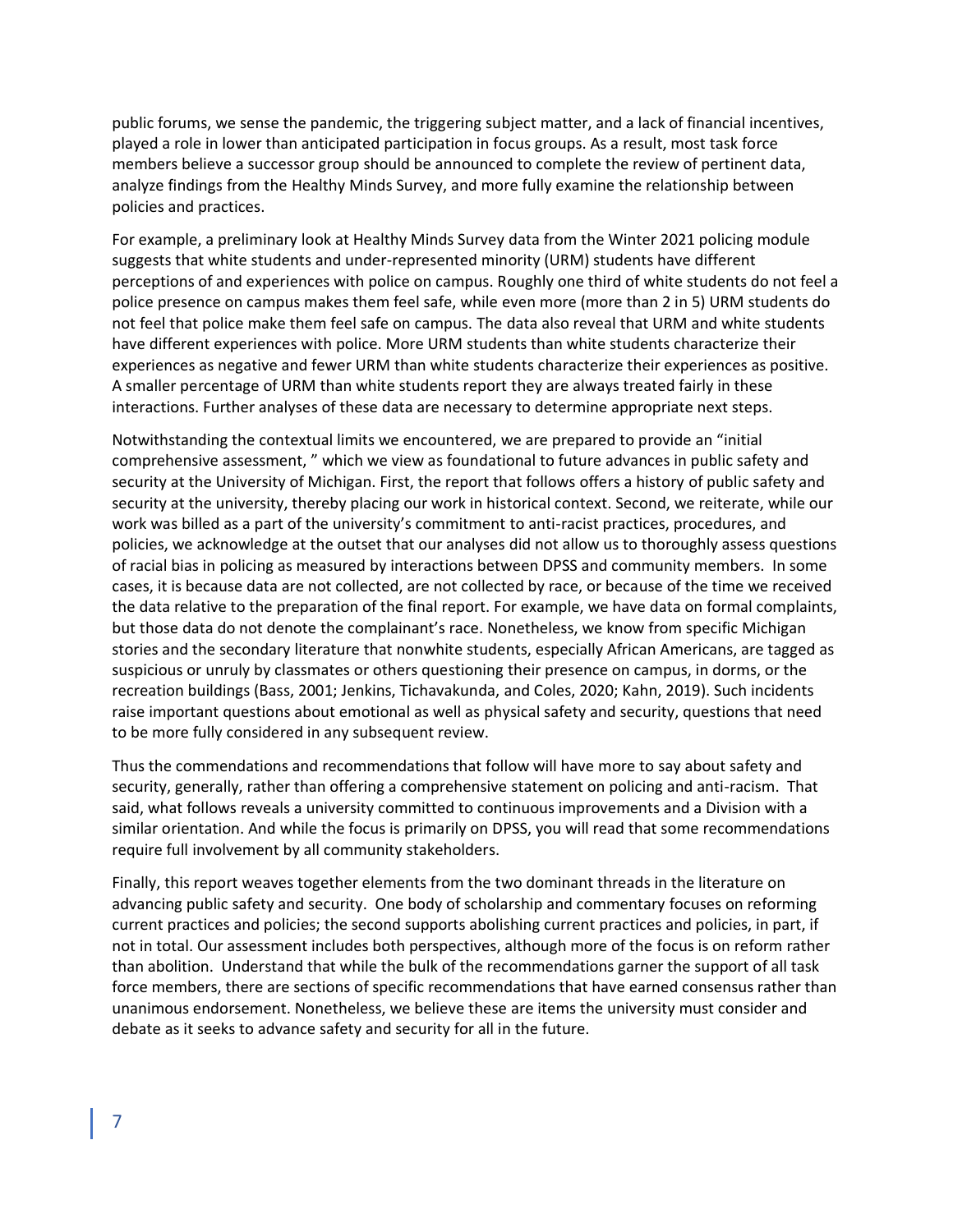#### **IV. History of the Division of Public Safety and Security (DPSS)**

The Division of Public Safety and Security (DPSS), formally constituted in 2012, has a relatively recent history compared to the organization of public safety and security offices and operations on the Ann Arbor campus. According to a report completed by the Bentley Library, summarized in Appendix B, for decades spanning the late 19th century into the middle of the 20th century, the university relied on two night watchmen to open and close buildings and otherwise oversee the university's physical plant. With the post-WWII growth in college attendance and the social protests that grew out of both the civil rights movement and the antiwar movement, the university followed a national trend of combining the employment of private security and purchasing services from the local municipality (namely Ann Arbor Police Department or AAPD). During the latter years of Period One (19th century-1969), the role of the AAPD sparked protests and recriminations from students involved in social protests.

The Second Period encompassed the years from 1970-1989. The university continued to rely upon a combination of private and contracted services with AAPD. Against the backdrop of social tumult, it also formalized roles beginning with creating the Safety Department In 1970 (renamed in 1977, Department of Safety and later the Department of Public Safety or DPS). Throughout the 1970s, a perception grew that the University Unit of the AAPD, which included at one point twenty-four officers, had divided loyalties, leading staff and administrators to complain about service. Students continued to complain about interactions and treatment. By 1985 a bill was introduced in the state legislature to allow universities to deputize their own police departments, with them reporting directly to the institution. This bill, which was debated for nearly five years, came at a time of an increase in reported crime both on and near campus. As the debate occurred, DPS became the Department of Public Safety and Security in 1982. Although university leaders voiced little interest in the bill in 1985, by 1986, President Harold Shapiro and his team openly supported the legislation.

After a commissioned study in 1987 that concluded its contractual arrangement with AAPD did not fully support the university, steps were taken to draft a DPSS mission statement. Student opposition to a university armed and deputized force emerged quickly, led in part by the Student Rights Committee of the MSA. As the *Michigan Daily reported*, students alleged an armed force surfaced a "conflict of priorities between fighting crime and repressing students." Despite mounting opposition, the Board of Regents voted on July 22, 1988, to deputize two armed police officers through the Washtenaw Sheriff's Department. According to a Bentley Library study, the Regents' action also included a policy for "a code on freedom of speech and artistic expression," according to a Bentley Library study, that invested the university president with new authority to draft new rules on student conduct. This later decision expanded the student coalition against armed deputies and set the stage for the Third period.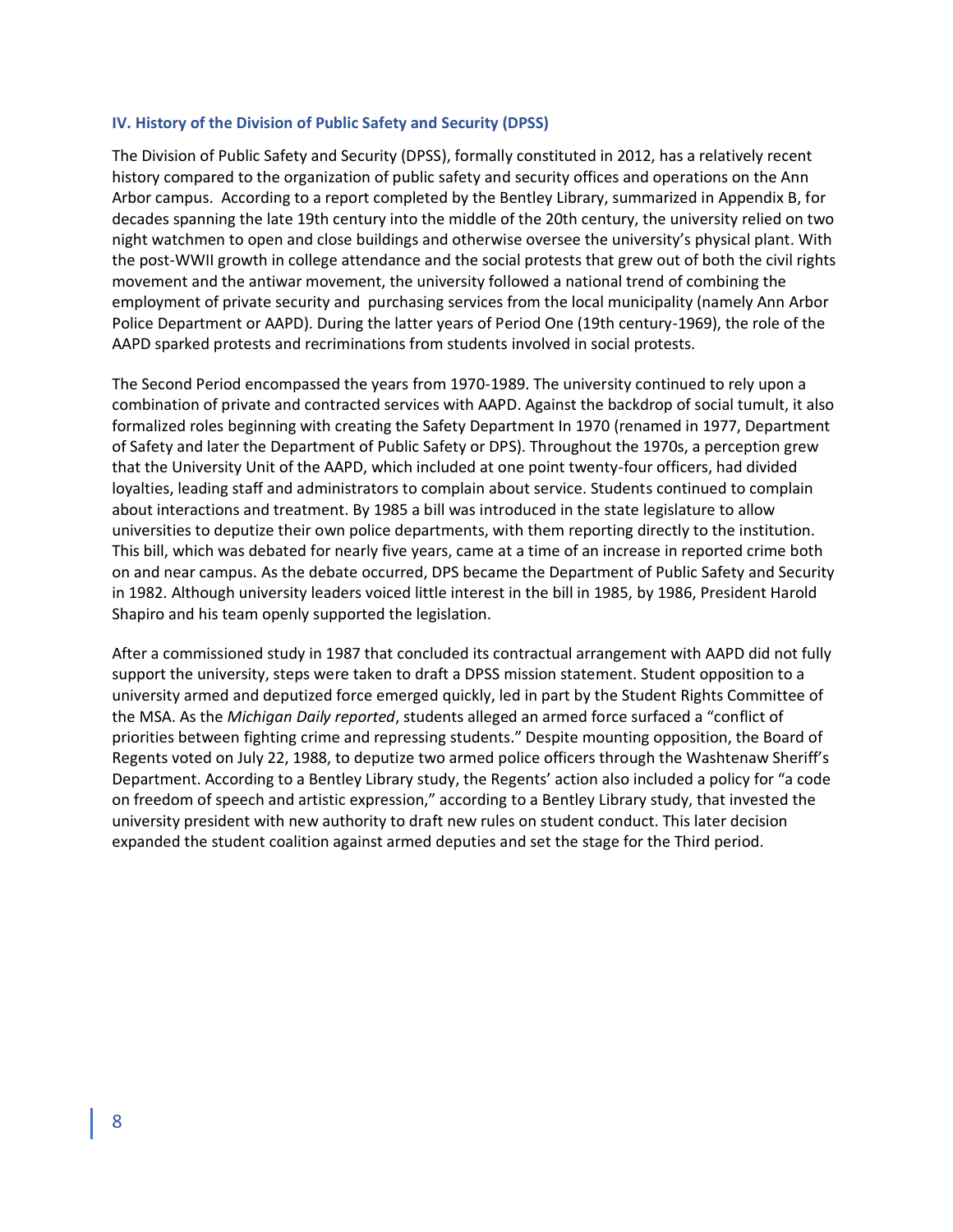The Third Period, from 1989-1999, came as *USA Today* ranked the University of Michigan the third most dangerous campus in America. As a result, the university impaneled its first task force on public safety and security in 1989. After nearly a year of study and deliberation, the task force recommended twelve steps. Most addressed the physical campus, but one called for the university to create a cadre of "certified law enforcement officers empowered to make arrests." At the same time, the report called for the integration of all safety and security units under DPSS. While recommended, this consolidation did not occur in this period. Instead, despite mounting student opposition, rallying around the chant, "No Guns! No Cops! No Code!" the University of Michigan moved forward to deputize its first officers, independent of the Sheriff's Department, aided by the establishment in 1990 of Public Act 120, which authorized universities to create their own police forces with police officers<sup>1</sup>.

| <b>Table 1: Institutional Overview</b> |                                                                                                                                                                                                                                                         |  |
|----------------------------------------|---------------------------------------------------------------------------------------------------------------------------------------------------------------------------------------------------------------------------------------------------------|--|
| Time Period                            | <i><b>Operations</b></i>                                                                                                                                                                                                                                |  |
| First: 1837-1969                       | Private security, police services contracted through Ann Arbor Police Department (AAPD)                                                                                                                                                                 |  |
| Second: 1970-1988                      | Private security, police services contracted through AAPD<br>Safety Department formed, 1970; renamed Department of Safety, 1977<br>"Policy on Disruption of Student Activities," 1988<br>DPS renamed the Department of Public Safety and Security, 1982 |  |
| Third: 1989-1998                       | Task Force on Campus Safety and Security, 1989<br>Deputization through Washtenaw County Sheriff, 1989-92                                                                                                                                                |  |
| Fourth: 1999-2013                      | Task Force on Campus Safety and Security, 1997<br>Division of Public Safety & Security (combining UMPD, Hospital Security, Housing Security), 2012                                                                                                      |  |

The Fourth Period coincided with a second task force on campus safety and security, which completed its work in 1997. Lasting from roughly 1999-2013, the fourth phase, as identified by the Bentley Library, followed the arrest of a high-ranking African American administrator by UMPD after a confrontation at the Central Campus Recreation Building (CCRB). The period ended with the consolidation of all security forces under a revamped Division of Public Safety and Security when evidence emerged that a hospital staffer had child pornographic materials on a campus device and that discovery was not expeditiously communicated to campus officials. With the new organization, an executive director was hired, and the reporting arrangement shifted from an Associate Vice President for Facilities and Operations to the Office of the President.

As we have entered into what could be considered Period 5 or the years 2013-present, this task force has attempted anew to understand what is working well, what may be improved, and what may be rethought, based on community feedback, discernible best practices, and cataloged examples from higher educational peers.

<sup>&</sup>lt;sup>1</sup> Public Act 120 of 1990 describes the power of the Board of Regents to grant public safety officers' authority to function as peace officers and police officers. At the University of Michigan, we refer to our public safety officers as police officers (sworn). As such they are state-licensed peace officers who are responsible for the prevention, detection, and investigation of crime and the enforcement of the general criminal laws and university ordinances. The Board of Regents has authorized our public safety officers to enforce state laws and the ordinances and regulations of our institution. Note: Every UM police officer is licensed by the Michigan Commission on Law Enforcement Standards (MCOLES). [https://www.michigan.gov/mcoles/0,4607,7-229-41624---,00.html\)](https://www.michigan.gov/mcoles/0,4607,7-229-41624---,00.html).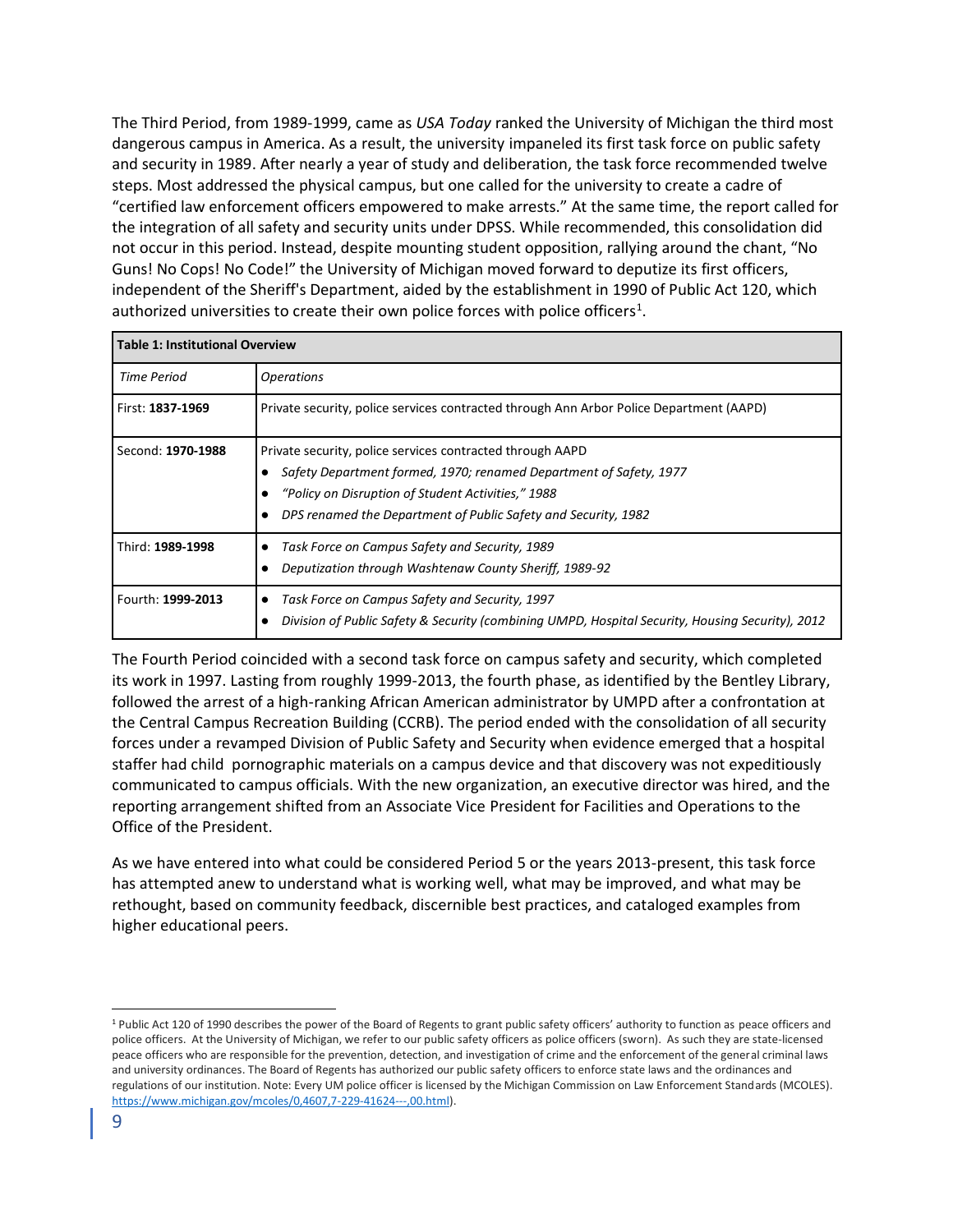## **V. Contextualization**

The task force's work began in a broader social context, one that advanced three, at times competing, objectives. In the broader society, some evinced complete support for the police and their broad applications of discretionary powers, including the use of deadly force. We label that approach "police as warriors." No one on this task force subscribed to that approach, but it is fair to say some members of the broader community espoused some version of this belief. In keeping with the Obama administration-era task force report on 21st Century policing, others advocated reforming contemporary policing. That report, issued in 2015, called on law enforcement to work on building trust and legitimacy, sided with more civilian oversight, called on more effective use and deployment of technology and social media, noted the need to expand community policing, enhanced training and education for officers, and attention to the overall physical, emotional and psychological well being of officers. The third approach, too easily dismissed as "Defund the Police," questions the future of policing in the United States and makes a case for limiting the settings and occasions under which armed police officers are present on university campuses. The literature we consulted subsumed this approach under the concept of police abolition.

The reform and abolition perspectives animate the broader question of what constitutes safety and security at the University of Michigan. For some, safety and security centers on the importance of physical safety. That has been captured in the readings, in the survey we conducted, during the public forums, and in conversations with key stakeholders. This perspective is often expressed as a general sense that the campus is safe to traverse at all times of the day and night, that public spaces are well lit, that services are provided after hours to ensure students, faculty, and staff can get from Point A to Point B without the worry of harm. It entails training for the possibility of an active shooter or hostage situation. It assumes a well-organized, equipped, and trained set of professionals, police officers and security guards. In today's world, physical safety and security are never to be minimized or undervalued.

At the same time, in light of broader social happenings, we have come to understand that policies aimed at providing physical safety and security for some can generate serious physical and emotional distress for others. We also recognize that exposure to these harms is strongly linked to identity, particularly race. After multiple reports of the shooting or murder of unarmed African Americans, primarily but not exclusively, by armed officers, we heard more than once from survey respondents, student leaders, and members of focus groups, as well as the pertinent secondary literature, that armed officers can trigger emotional distress and trauma. As we strive for best-in-class approaches to safety and security, those worries and concerns must be addressed. This may require that we reexamine the settings and situations when armed officers are not the first to respond. It may require us to expand our definition of safety and security for the University of Michigan in the years ahead.

To their credit, DPSS leadership has tried to alter the orientation of those serving the University of Michigan community. Executive Director Eddie Washington made a point of telling the task force steps have been taken to advance a "guardian approach" to policing rather than a "warriors approach." Given that 67 of the roughly 376 personnel in DPSS are police officers, this is a significant undertaking. We were further assured that this is a perspective and orientation adopted by police in the neighboring AAPD and Washtenaw County Sheriff's Department. Nevertheless, training, socialization, and situational responses are always in play during any encounter, which informs any assessment of what must happen in the future.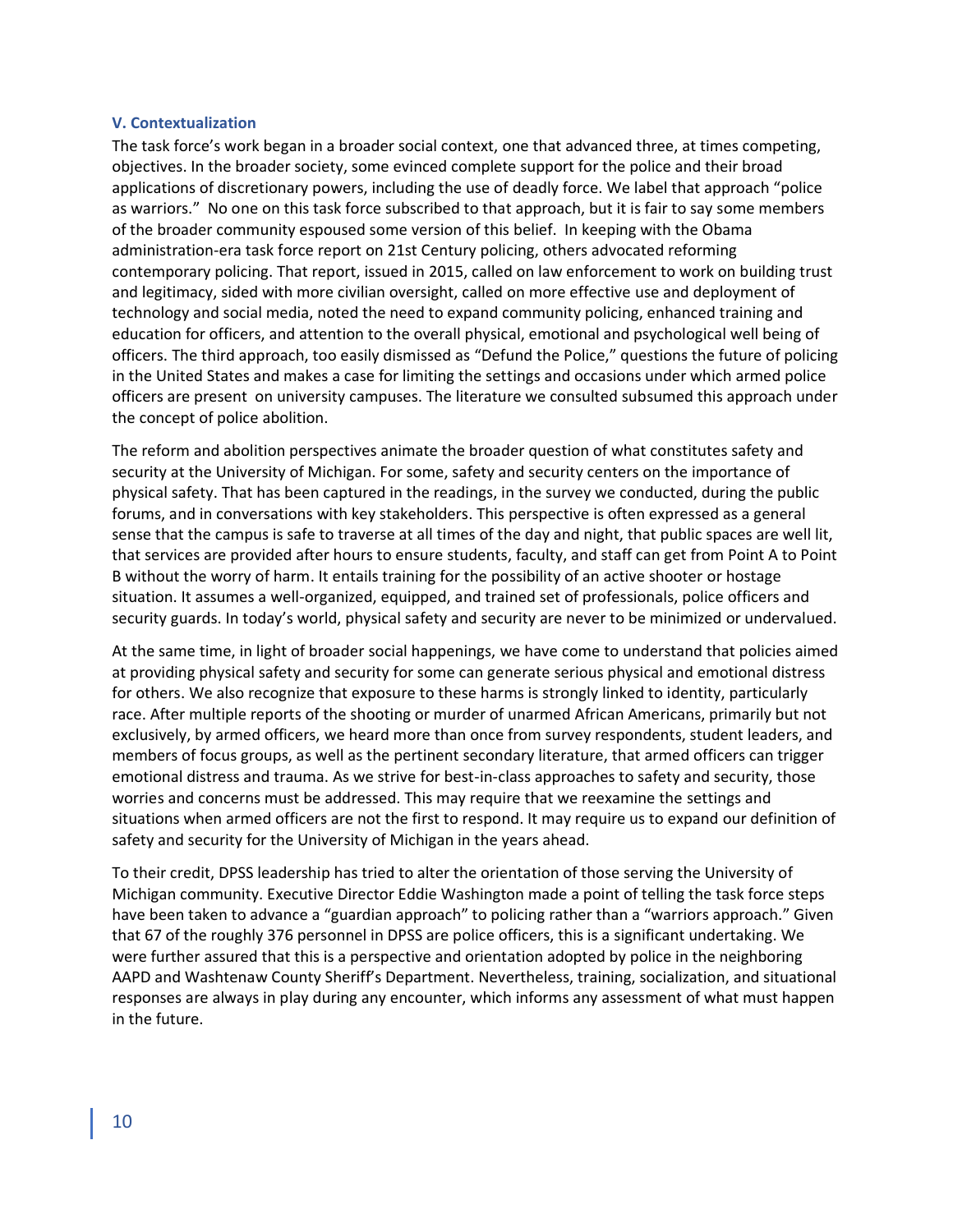

**Current Deployment of Personnel by Percentages, DPSS, 2020-21**

The focus has been on the police in this section because we learned that to many in our community, DPSS and police are synonymous. Though intentional efforts have been made to signal to the community differences between police officers and security personnel, candidly, most we heard from think of all U-M security officers as "police." It is important to bear this point in mind as you entertain the commendations and recommendations that follow. If all of DPSS is the police, how can we conceptualize and organize DPSS in the future? We ask this question without providing a blueprint for answering it. Instead, we have nearly thirty recommendations to guide future thinking about advancing public safety and security at the University of Michigan.

Finally, the task force's heterogeneity was its strength. With individuals from different walks of life, professions, stages in life, and careers, all that follows was debated, sometimes spiritedly. In the time permitted, not every recommendation received unanimous approval. In no way did we want colleagues to feel compelled to claim a point of view that conflicted with their experiences, understandings, or sensibilities. So what follows earned at a minimum general agreement among task force members, and in most instances, full endorsement.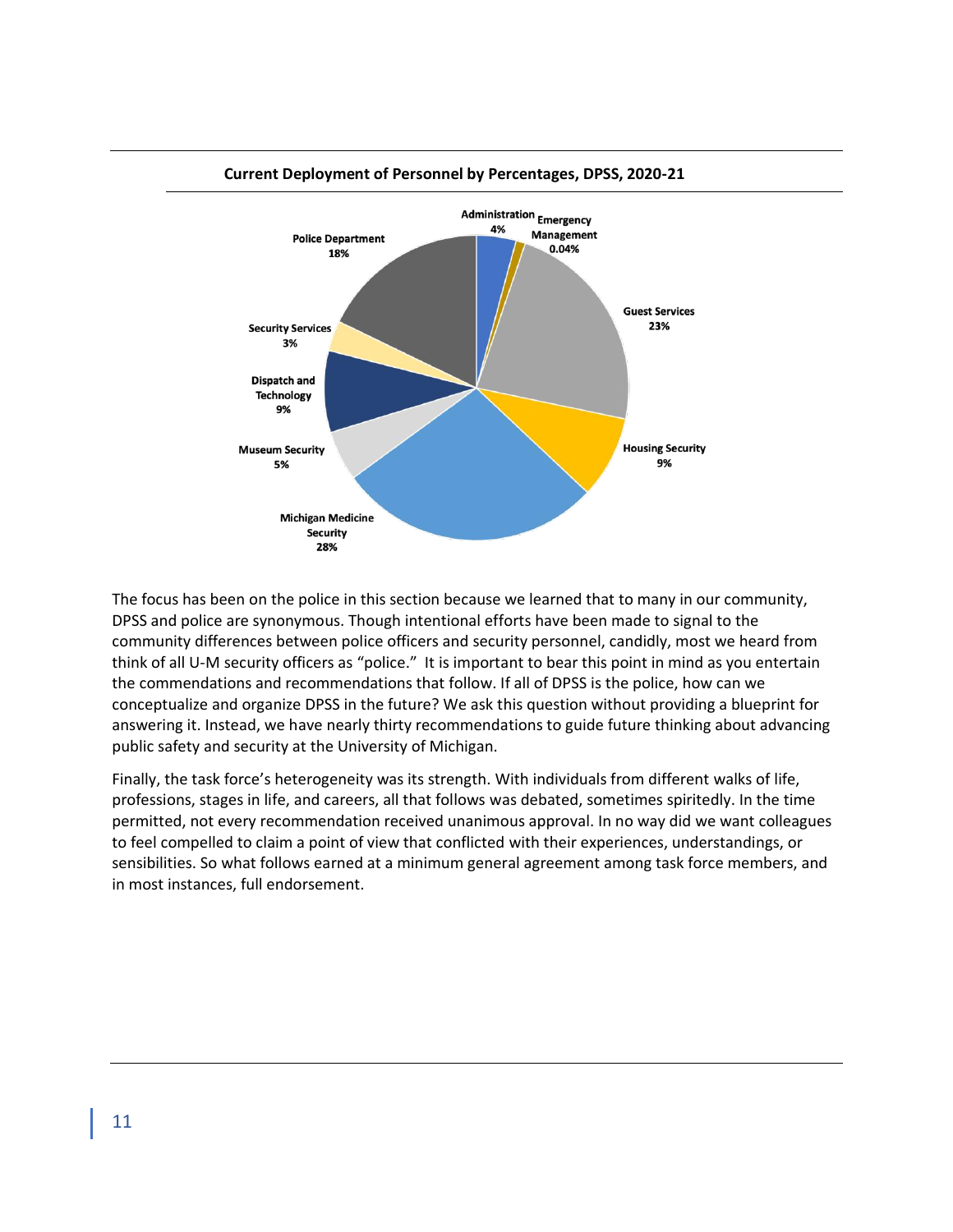#### **VI. Discovery**

To arrive at the commendations and recommendations that follow, we spent time talking to or hearing from a broad cross-section of community members. Although more can and must be done to solicit input, we are confident that the commendations and recommendations stem from both comments from the community or best practices gleaned from relevant secondary literature. To help you appreciate our collective discovery phases, we have attached Table 2, Table 3, and Table 4. Table 2 highlights forms of community input, Table 3 highlights input from U-M individuals and organizations, and Table 4 highlights experts engaged.

| Table 2: Community Engagement         |               |  |
|---------------------------------------|---------------|--|
| Event                                 | Participation |  |
| First Community Forum - 2/9/21        | 175 (est.)    |  |
| Second Community Forum - 3/10/21      | 100 (est.)    |  |
| Third Community Forum - 4/23/21       | 115 (est.)    |  |
| <b>Qualtrics Survey</b>               | 432           |  |
| Focus Groups - 6 held                 | 15            |  |
| Healthy Minds Survey - Public Safety* | 5,379         |  |
| 2017 Campus Climate Survey            | 25,783        |  |

\* Full analysis was not available in time for this report

| Table 3: U-M Conversations      |                                                |  |
|---------------------------------|------------------------------------------------|--|
| DPSS - Community Engagement     | U-M Police Oversight Committee                 |  |
|                                 |                                                |  |
| <b>DPSS - DEI Liaisons</b>      | <b>Student Advisory Board - DPSS</b>           |  |
| DPSS - Dispatch                 | <b>Students of Color Liberation Front</b>      |  |
| DPSS - Emergency Management     | Citizens for Racial Equity in Washtenaw (CREW) |  |
| <b>DPSS - Housing Security</b>  | Sexual Assault Prevention and Awareness        |  |
|                                 | Center (SAPAC)                                 |  |
| <b>DPSS - Hospital Security</b> | The Student Mental Health Innovations Review   |  |
|                                 | Committee                                      |  |
| <b>DPSS - Museum Security</b>   | Amy Dittmar, SVP, Budget & Academic Affairs    |  |
| DPSS - Police Department**      | Debra Kowich, Snr. Assoc. General Counsel      |  |

\*\* Members of the task force who are on the police oversight committee met with UMPD in that capacity

| Table 4: External Partners/Consultants                |
|-------------------------------------------------------|
| 21 CP Solutions                                       |
| Barb McQuade, Professor from Practice, U-M Law School |
| Saul Green, Attorney and Adjunct, U-M Law School      |
| Center for Policing Equity, Yale University           |
| Eli Savit - Washtenaw County Prosecutor               |
| Jason Forsburg, AAPD                                  |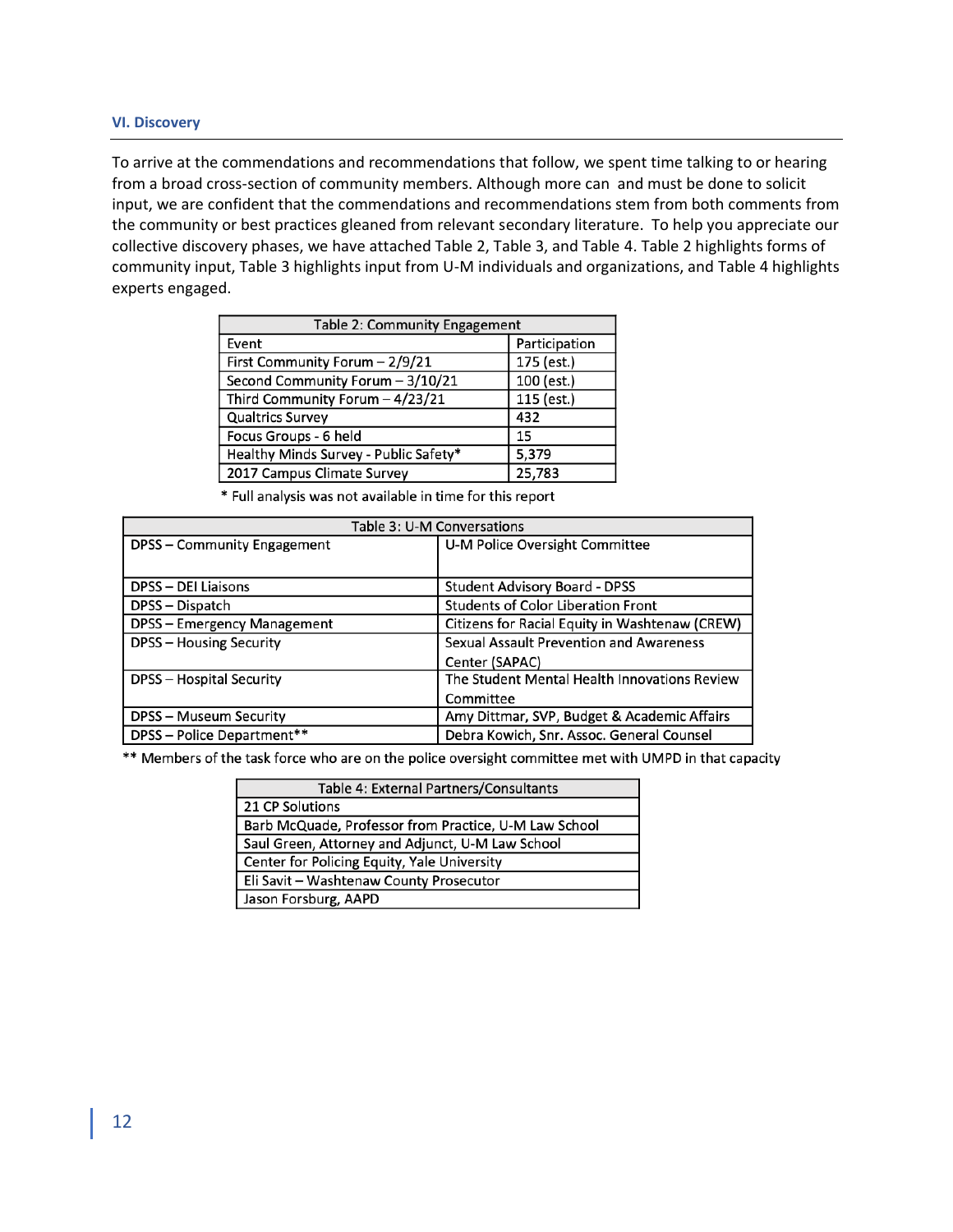#### **VII. Commendations**

During our work, we came to appreciate the myriad ways the university as a whole and DPSS as an organization voiced a commitment to continuous improvement. By all indications, DPSS is a professionally organized unit with a clear focus on safety, security, and service. Illustrative is the Emmywinning video that instructs community members on what to do in the event of an encounter with an active shooter--Run, Hide or Fight. All first-year students watch this video as they onboard. Or the numerous touchpoints between DPSS and the Office of Student Affairs. Based on the review, the 14 commendations fall into two broad categories, campus level, and DPSS specifically.

## **CATEGORY 1: Campus - Specific**

**Commendation 1:** The effort to bring all public safety efforts under one organization has fostered greater cohesion and efficiency.

**Commendation 2:** Leadership expressed a willingness to reflect on current practices, policies, and procedures and make improvements--e.g., this task force.

**Commendation 3:** The university has shown a commitment to better understanding public safety, with multiple entities examining campus culture (i.e., Campus Climate Survey, Healthy Minds Study, Many efforts related to mental health)

**Commendation 4:** In the same academic year, it named a task force on safety and security, university leaders created the [Student Mental Health Innovative Approaches Review Committee](https://record.umich.edu/articles/committee-seeks-input-on-improving-student-mental-health/) formed to address student mental health and well being

**Commendation 5:** There are strong partnerships between Student Life and the DPSS Community Engagement team.

**CATEGORY 2: Division of Public Safety and Security (DPSS) - Specific**

**Commendation 6:** DPSS leadership distinguishes between a "warrior" and "guardian" mentality, and advocates for the latter.

**Commendation 7:** Care has been taken to assemble a professional, courteous group of professionals.

**Commendation 8:** Cooperative policing agreements (between the Ann Arbor Police Department, Washtenaw County Sheriff's Department, and UMPD) are long-standing and seem to be working well related to jurisdiction.

**Commendation 9:** DPSS personnel have a demonstrated commitment to community service and have also stated their desire to foster close working relationships with community members.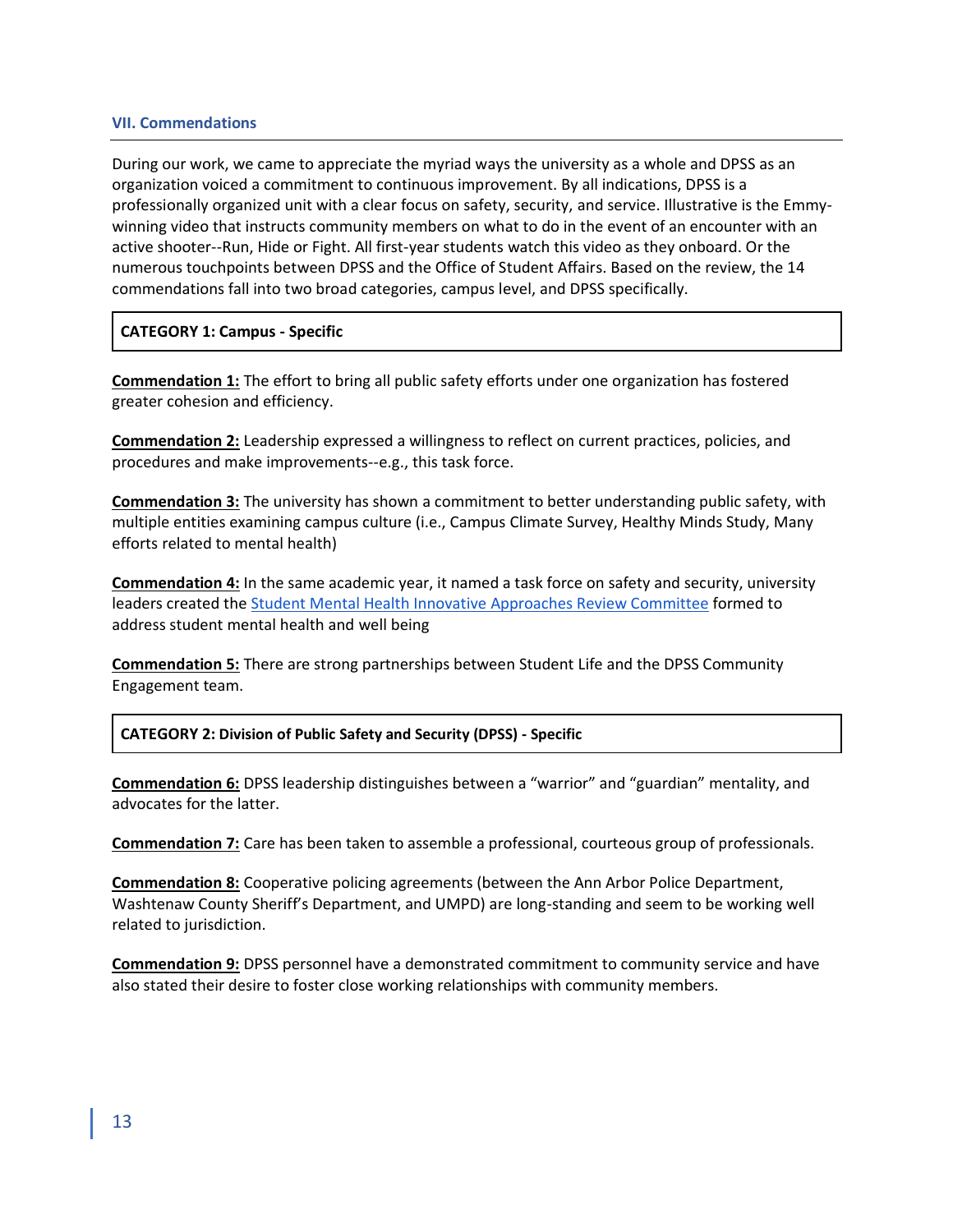**Commendation 10:** Attempts have been made to distinguish police officers and U-M security officers<sup>2</sup> through uniform and vehicles; the vast majority of personnel in DPSS are U-M security officers.

**Commendation 11:** The DPSS organizational structure seems to be working well to foster efficiency and communication.

**Commendation 12:** Qualified individuals are administering psychological exams, most DPSS employees have an associate's degree or higher, and DPSS is utilizing campus diversity hiring resources.

**Commendation 13:** Police Officers to U-M Security Officer ratio is considered "best in class" based on comments from an external expert.

**Commendation 14:** Like the University as a whole, DPSS strives to make continuous improvements in operations, interactions, and other dimensions of work.

Our assignment did not include a typical academic evaluation of the inner workings of a unit, which often consists of a self-study, and meetings with all key personnel in the department and with knowledgeable observers and colleagues situated elsewhere in the institution. Such a review would undoubtedly unearth far more commendable practices, policies, procedures, peripherals such as films, and operational dimensions. What we studied and observed speaks to a professional unit that is continuing to evolve.

 $<sup>2</sup>$  DPSS Security Officers (non-sworn) are not police officers. They are trained professionals that are responsible for the security</sup> of university properties as well as the safety and security of all persons utilizing U-M facilities. U-M Security Officers respond to calls for service, engage in patrol activities, as a visible deterrent to crime and they can write reports. Note: U-M Security Officers do not have authority to write citations or make arrests. U-M Security Officers do not carry weapons.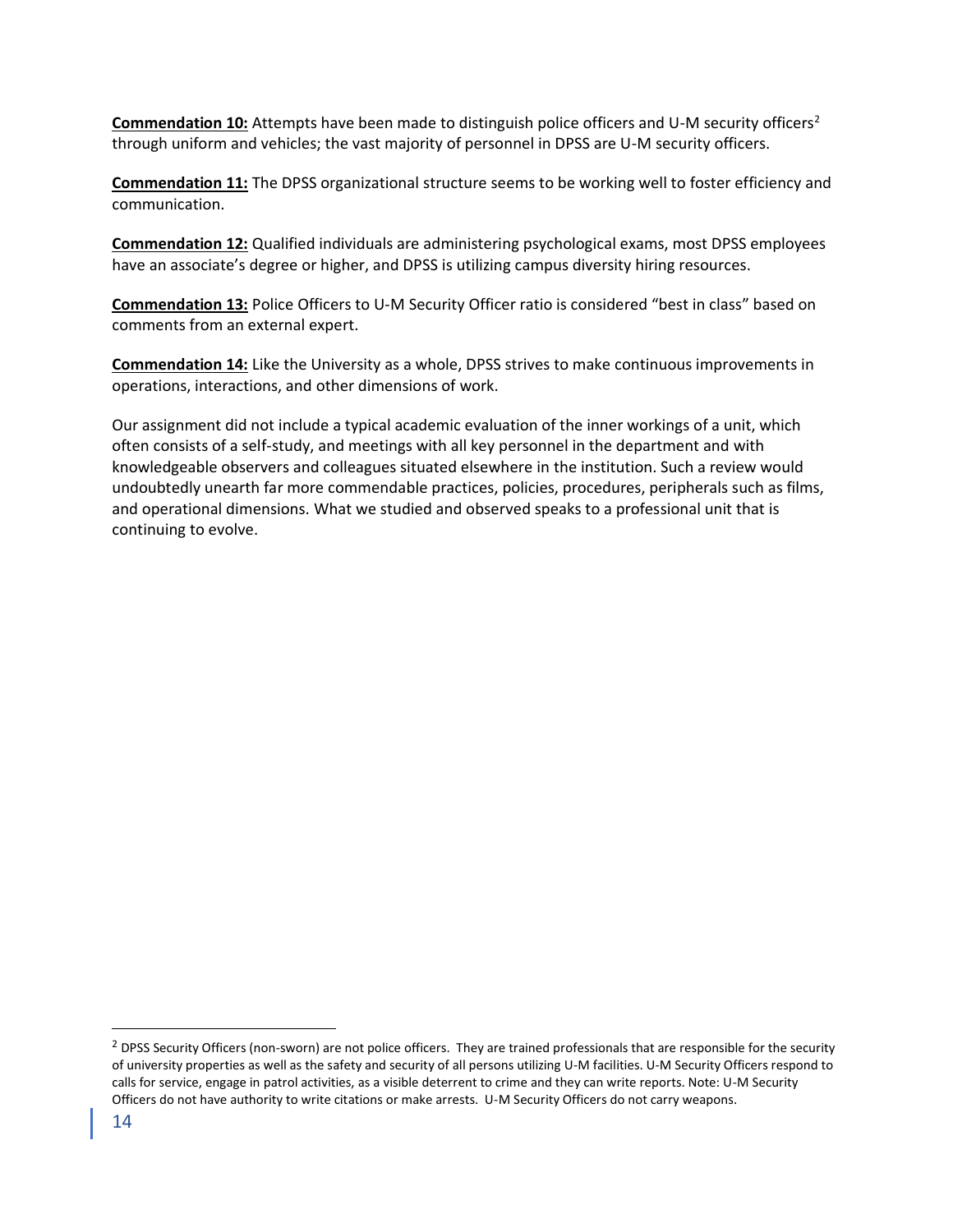#### **VIII. Recommendations**

The recommendations fall into five general categories--Public Safety Governance; Public Safety Infrastructure; Human Resources; Campus and Community Climate; and Future Public Safety at U-M. There are a total of 29 recommendations, ranging from four to eight per category. Table 5 provides a thumbnail sketch of the recommendations. They are more fully delineated below and include action items in some instances.

| Table 5. Five Recommendation Categories and Themes for Each Category                     |                                                              |                                      |                                             |                                                           |
|------------------------------------------------------------------------------------------|--------------------------------------------------------------|--------------------------------------|---------------------------------------------|-----------------------------------------------------------|
| <b>Public Safety</b><br>Governance                                                       | <b>Public Safety</b><br>Infrastructure                       | Human<br><b>Resources</b>            | Community/<br><b>Campus Climate</b>         | <b>Future Public Safety</b><br>Work at U-M                |
| Accreditation                                                                            | Jurisdiction & agreements<br>w/other enforcement<br>entities | Organizational<br>structure/staffing | <b>Transparency (DEI</b><br>data/dashboard) | Uphold university DEI<br>& anti-racism<br>commitment      |
| <b>Police Department</b><br>Oversight Committee<br>(structure, diversify &<br>formalize) | Clarity for filing a<br>complaint                            | Fair union contracts Mental Health   |                                             | Future task force/<br>public safety<br>committee          |
| <b>UM Police</b><br>Department                                                           | <b>Emergency preparedness</b>                                | <b>Hiring Procedures</b>             | Engagement w/<br>campus community           | Representation of<br><b>BIPOC</b> parents and<br>students |
| Periodic reviews of<br>public safety                                                     | Data protocols and data<br>sharing policies                  | <b>HR Procedure</b><br>Review        | DEI 2.0 strategic plan                      | Complete data review<br>started by the task<br>force      |
| Commitment to<br>power-conscious<br>engagement with the<br>community                     | Use of other enforcement<br>agencies supporting UM           | Promotion and<br>recognition         |                                             | Retain experts<br>(internal & external)                   |
|                                                                                          | Undocumented and<br>international students                   | <b>DPSS Staff</b>                    |                                             |                                                           |
|                                                                                          | Armed law<br>enforcement                                     | Complaints and<br>discipline         |                                             |                                                           |
|                                                                                          | Student advisory board                                       |                                      |                                             |                                                           |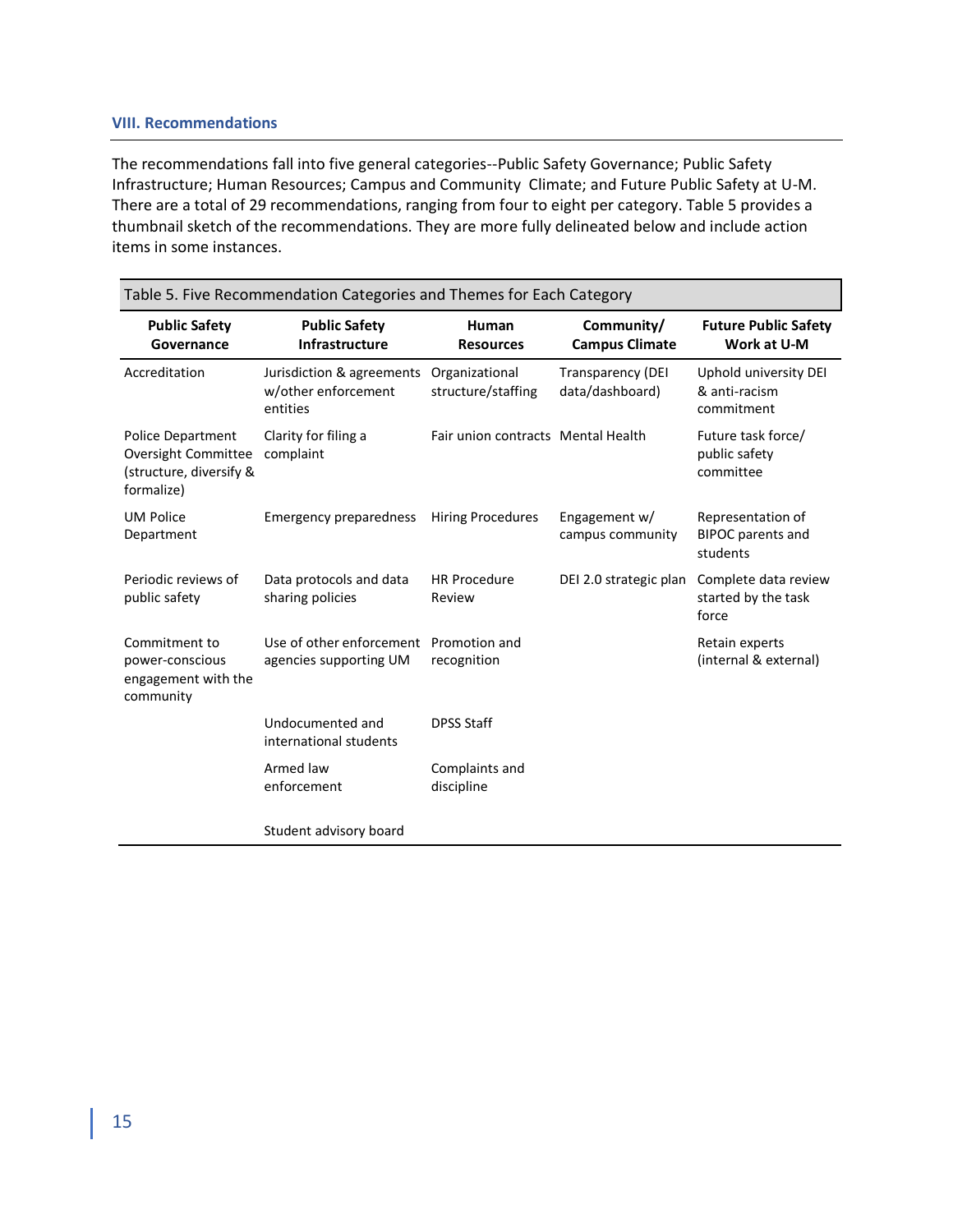## **CATEGORY 1. Public Safety Governance**

**Recommendation 1: Consider using an accreditation body for DPSS.** The DPSS has previously used an accrediting body and should revisit and reconsider the International Association for Campus Law Enforcement Administrators (IACLEA), Commission on Accreditation for Law Enforcement Agencies (CALEA), or other appropriate accreditation entities for DPSS.

**Recommendation 2: Commit additional resources to the Police Department Oversight Committee (PDOC).** Several recommendations offered relate to the PDOC. Additional context for these recommendations can be found in Appendix C**.** 

**Action Item A:** Improve training and incentivize accountable service on the PDOC. All incoming members of the PDOC should undergo National Association for Civilian Oversight of Law Enforcement (NACOLE) training to be an oversight professional. Pay 5-10% FTE for faculty and staff members on the committee, and offer course credit or stipend to students. With that comes increased expectations and standards for regular meetings, more robust investigations and report writing, and public accountability

**Action Item B:** Expand the PDOC structure and record keeping. Employ one 50% FTE skilled/trained information manager to handle record-keeping, organize investigations, and draft reports. This person's function should be demarcated in some way to be to support robust oversight rather than having perceived or actual conflicts of interest in reporting back to the university. Consider housing this person, as well as the entire PDOC, under the University Ombuds or other office rather than HR to reduce perceived or actual conflicts of interest

**Action Item C:** Commit to PDOC transparency. Approve the outstanding proposal to explicitly allow public reports and proactive policy reviews by the PDOC immediately. Approval of the proposal was deferred in Fall 2020 by President Schlissel in favor of waiting to see what the Advancing Public Safety Task Force would recommend; the Task Force now recommends adoption. Develop crosscounty collaborations with other local boards to understand different approaches to oversight. PDOC bylaws should be prominently posted on the website and easily accessible to the public.

**Action Item D:** Clarify scope and establish a university philosophy of the PDOC operations. Immediately adopt the proposed bylaw expansion to explicitly allow for proactive review of policies, procedures, and data, as well as public reports. Rearticulation and acknowledgment by the administration of the unique role of the committee and reflection of this in its bylaws and procedures - that the function of the committee is not to further the interests or reputation of the university, but to conduct robust, independent oversight of the UMPD

**Action Item E:** Create a culture of robust oversight as part of regular practice with PDOC. Normalization of request for evidence as a good practice of oversight, rather than a personal affront to the UMPD. Ensure that the PDOC is empowered to ask questions, use powers of holding hearings, request body camera footage, etc. This is a routine part of due diligence rather than questioning the integrity of the UMPD.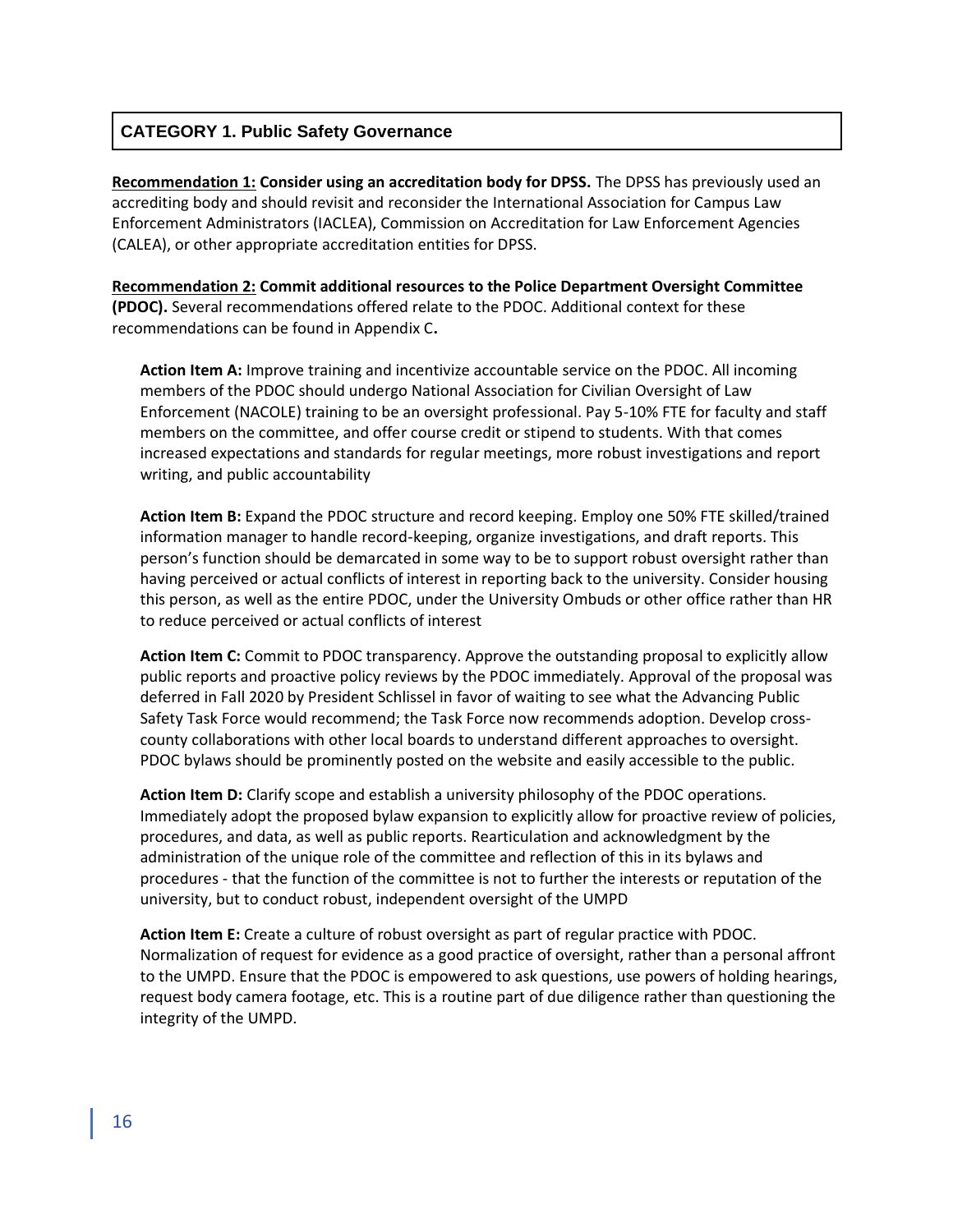**Action Item F:** Research and consider implementing stronger models of oversight. Research best practices nationwide on oversight to inform how powers and structure of oversight committees may be further refined. Other oversight models exist where oversight committees complete the initial investigation rather than asking the police department to do so. However, it is not clear whether this is the optimal model for UM; at least currently, the training or resources for the PDOC to conduct this kind of work do not exist. Alternative models should be researched and should determine the optimal model for UM.

**Action Item G:** Develop standards and timeline for work of the PDOC. Data on time to review completion (by both the PDOC and the UMPD) should be tracked and shared publicly for accountability. Written standards for both the UMPD and the PDOC should be developed for a reasonable timeline to review. Protocols for both the UMPD and the PDOC should be clarified for communication with the grievant.

## **Recommendation 3: Develop university-level processes and procedures for reporting police misconduct and enforcing accountability measures beyond those internal to DPSS**

**Action Item A.** Forward all grievances to the PDOC in a complete and timely fashion. Grievances that are received through all means (online forms, in-person, telephone, email, etc.) should all be shared within five days with the PDOC regardless of how they were received, whom they were submitted to, or their contents, so long as they concern police officers or Public Act 330 officers who are under the purview of the PDOC. The full text of the grievance and the full written report of the investigation completed by the UMPD needs to be shared with the PDOC to conduct its legislatively mandated duties of oversight.

**Action Item B:** The University should consider expanding the scope of the PDOC to include grievances against other DPSS employees beyond the police officers and Public Act 330 officers mandated by Public Act 120. When members of the public currently submit a complaint about a DPSS security officer, dispatcher, or other DPSS employee involved in the public's safety, they have no recourse to independent oversight of their complaint. This expansion would significantly expand the committee's work by greatly increasing the number of grievances under their purview (e.g., in 2020, from 5-7 grievances to 32 grievances). Therefore, if this expansion is conducted, there should be greater protected time and administrative support allocated to PDOC members to support the increased workload. Create a safer process by which negative and possibly traumatic interactions with UMPD can be reported to an entity other than DPSS itself.

**Action Item C:** Automate systems (i.e., grievances submitted online to the UMPD should also be automatically sent to the PDOC at the time of submission) to ensure transparency. Currently, the [DPSS form](https://www.dpss.umich.edu/content/about/compliments-or-complaints/) goes only to DPSS. All modes of submission should be equally prominent so individuals can choose whether to make a complaint to the PDOC first or to the UMPD and the PDOC jointly. Recent lapses revealed that university admin support was not routinely checking the PDOC phone hotline for making grievances, and a complaint was missed. A protocol should be established whereby if other university entities such as the Compliance Hotline receive complaints against UMPD, they are sent immediately through the PDOC.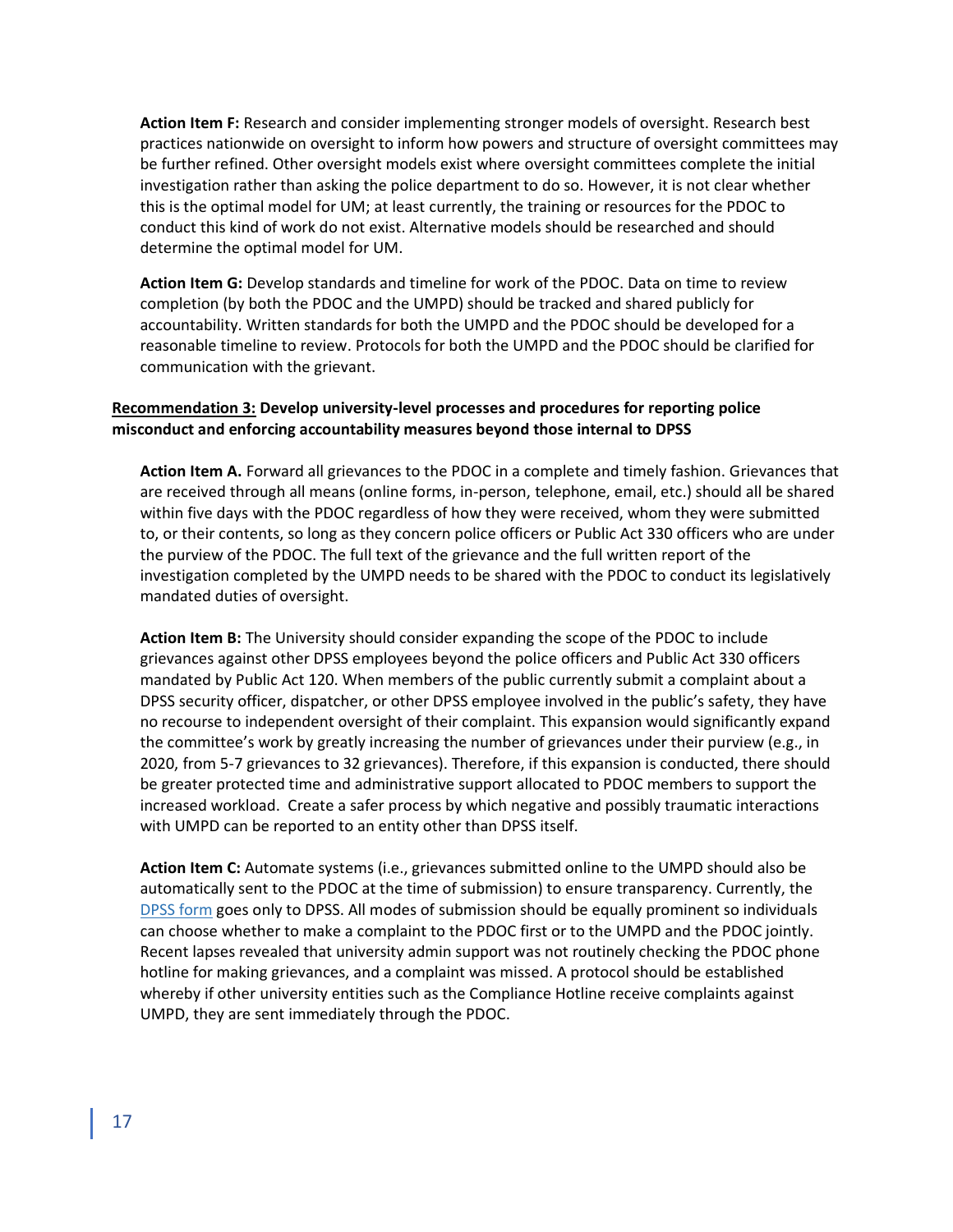**Action Item D:** The University should publicize the existence of the PDOC and make sure the public knows how to access independent oversight of their complaints, should they choose to create one. There is currently neither budget for advertisement, nor protected time, for members of the PDOC or administrative support staff to conduct this work.

**Action Item E:** Develop a process (similar to the AAPD ICPOC) for the submission of anonymous complaints. This process should include the designation of a liaison/"trusted person" on the PDOC who handles all of the anonymous complaints and works with the complainant to collect all the information before sharing anonymously with the PDOC.

**Recommendation 4: Continue periodic review of public safety at the U-M.** DPSS and university public safety should undergo a periodic review by members drawn from the campus community. The Bentley history indicates that public safety and policing at the U-M have been the subject of numerous task forces and review committees, such as this one, as well as sustained social activism led by students. However, this community engagement and oversight has been episodic and reactive. In comparison, to promote excellence, continuous improvement, and accreditation, academic departments are also the subject of regular, periodic review.

**Action Item A:** Perform a periodic review. Every three to five years, assess DPSS to complement the statutorily mandated work of the PDOC, allowing more strategic focus on trends in data, community experience of public safety, and national best practices and continual framing of public safety as a matter of public health. This review could function as a mechanism for long-term accountability of the university to the campus community concerning public safety and assist the President and Executive Director in advancing strategic goals for campus public safety.

**Action Item B.** Examine the current reporting structure of DPSS. Currently, the DPSS Executive Director reports to the president's office and we think this reporting structure should be examined every three to five years.

## **Recommendation 5: Reimagine DPSS as an agency primarily committed to power-conscious engagement with the campus community and taking non-punitive approaches to public safety.**

**Action Item A.** Encourage DPSS to develop a power-conscious relationship with the campus community that recognizes and is deferential to the concerns of students, faculty, and staff rendered most vulnerable to various forms of police violence (e.g., profiling, harassment, assault, and arrest/detention)

**Action Item B.** Given what we learned from the secondary literature, we encourage DPSS to be best in class when it comes to interactions with members of the community. This would mean DPSS officers are mindful of their interactions with the community and inform the university public of their rights during policing interactions. It is also important to acknowledge that the perception of constitutional rights of students, staff, faculty, and other residents within campus adjacent areas may be potentially violated rather than preserved.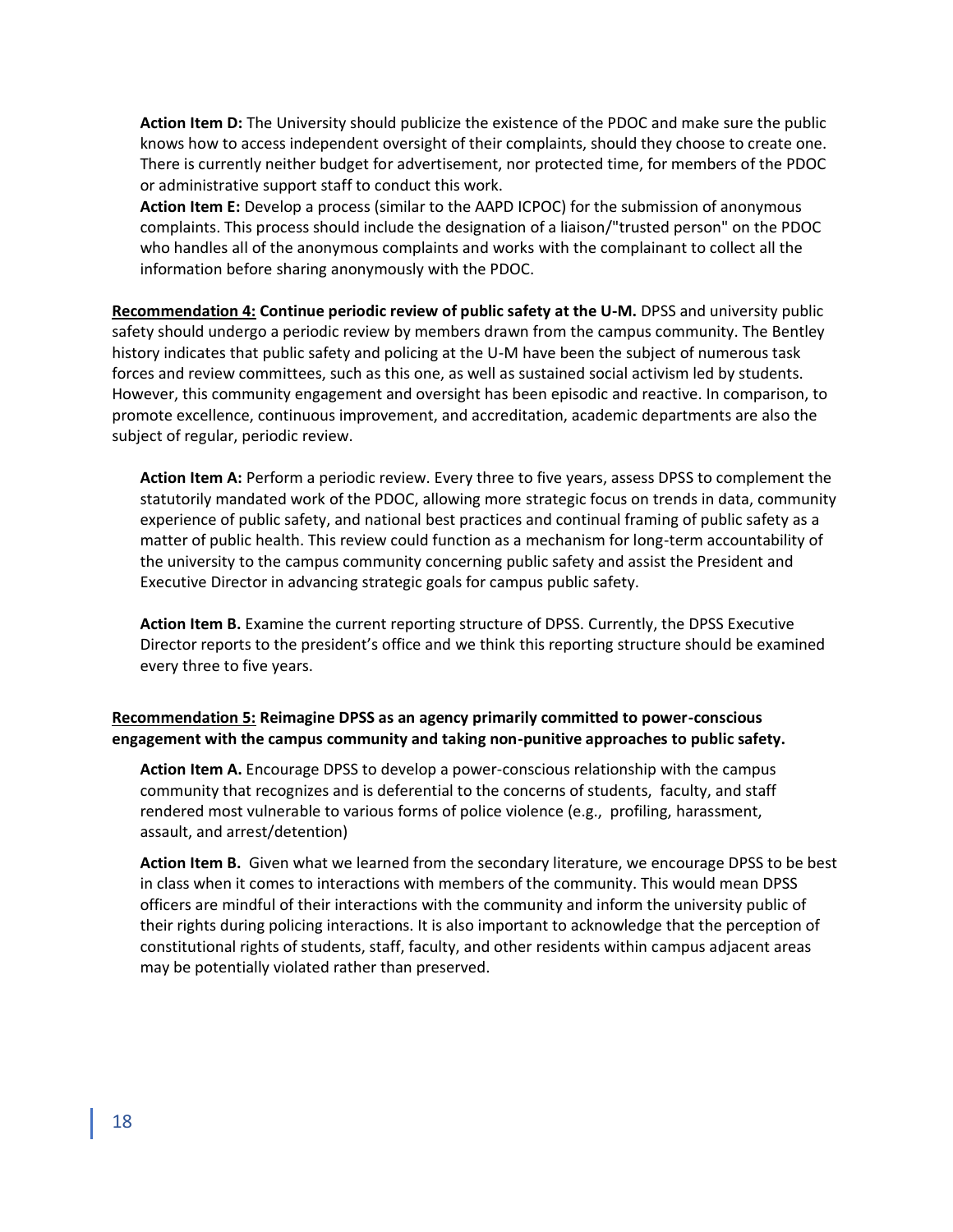**Action Item C.** Consider restorative and transformative justice approaches to address offenses (e.g., alcohol consumption, drug possession, and property destruction) commonly associated with college and university environments. It is relevant to note that the University does use a restorative justice approach to violations. This is true for both students who live in on-campus [housing](https://kb.housing.umich.edu/hc/en-us/articles/360013088272-Housing-Student-%20Conduct-and-Conflict-Resolution-HSCR-Process) and off-campus when [the Office of Student Resolutio](https://oscr.umich.edu/article/adaptable-conflict-resolution-alcohol-and-other)n or Housing gets a referral for a policy violation.

## **CATEGORY 2. Public Safety Infrastructure**

**Recommendation 6: Review jurisdiction and agreements with other law enforcement entities.** Review of all MOUs between local and DPSS law enforcement annually or upon change of leadership as identified as best practice in the Campus Security Guidelines promoted by the Major Cities Chiefs and the Bureau of Justice Assistance.

**Recommendation 7: Review and periodically update DPSS Website.** The DPSS website needs to be reviewed and revised to more clearly indicate how a community member can file a complaint against a DPSS employee (i.e. to UMPD directly or PDOC, and through online forms, phone, email, etc). Opportunities to increase accessibility should also be explored through the [UM public safety app.](https://www.dpss.umich.edu/content/services/dpss-app/)

**Recommendation 8: Review emergency preparedness protocols and procedures.** The University's processes for reviewing and testing its disaster planning and preparation for prolonged disruptions, including natural events, pandemics, and civil emergencies should be assessed. That review and testing should also include an examination of the current 911 system in coordination with the university's various offices of technology and business affairs.

**Action Item A.** Post-pandemic, conduct a thorough review of university preparedness for health and other kinds of disasters and disruptions.

**Recommendation 9: Commit to formal data protocols and data sharing policies.** DPSS should establish procedures that ensure the Division engages in unified data collections practices

**Action Item A.** Commit to a regular, consistent, and robust collection of data by DPSS. These data should include detailed de-identified data that are both quantitative and qualitative data. This includes the ability to distinguish by markers (eg., age, ethnicity, race, etc.) for those the subject of police encounters and DPSS employees. Dedicate resources to robust data protocols and data sharing procedures. The U-M should provide the funding and access to the expertise necessary to ensure DPSS adoption of these data collection, analysis, and dissemination functions. Make sure UMPD has adequate resources and systems to be able to supply data on their practices (e.g., stops, arrests) in real-time so that proactive oversight of their practices may occur on a meaningful timeline.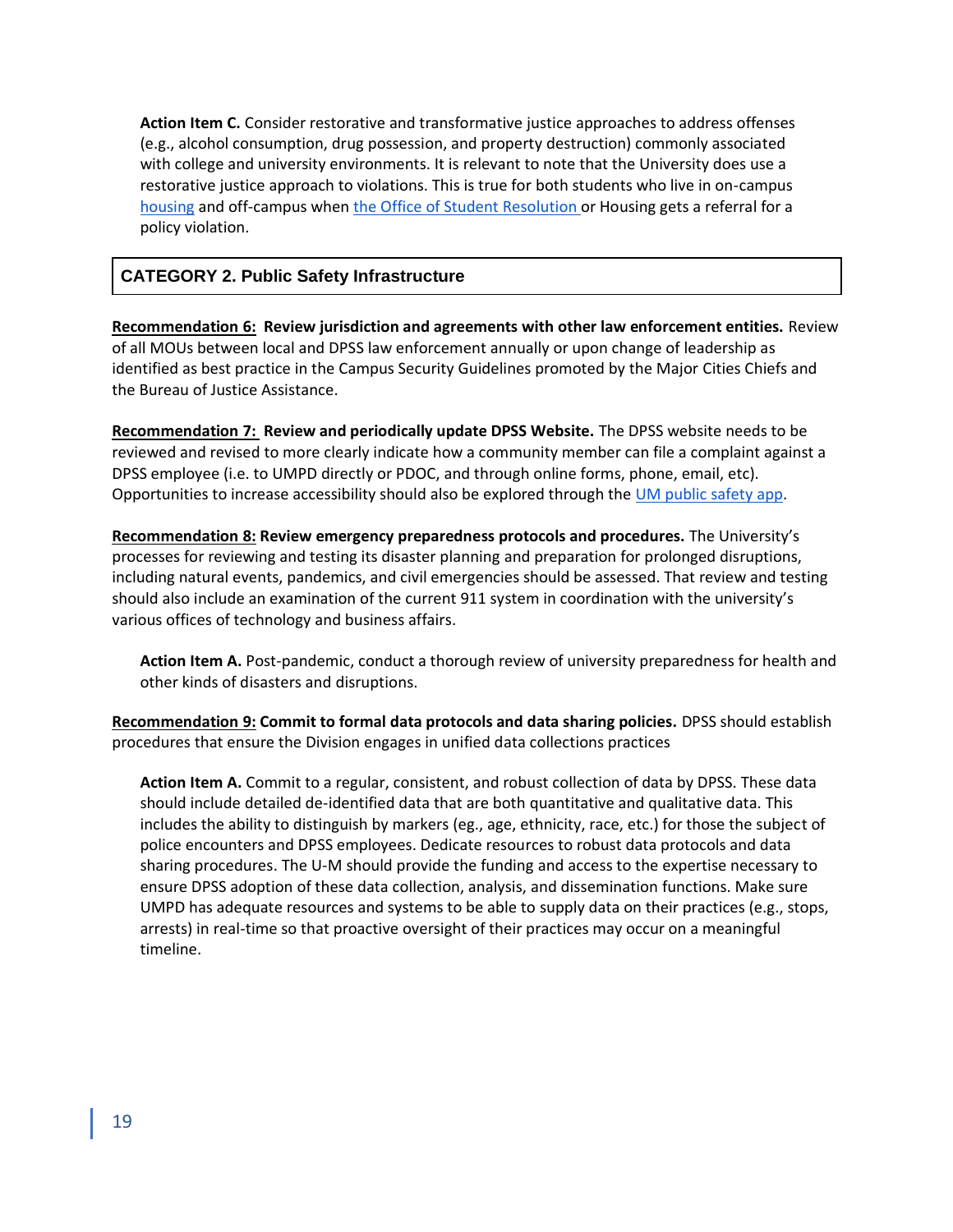**Action Item B.** Promote data transparency. Transparent police data allows the public and police departments to understand and address police practices fully. Transparent data on police-citizen interaction is vital to evaluate the fairness of encounters between citizens and the police. Requiring DPSS to provide accessible data is an essential step toward strengthening police-public relations and ensuring that DPSS has a policing culture appropriate for the U-M community. DPSS should publish this data in a clear and accessible way on electronic platforms - e.g. a dashboard - and include graphics that explain the data and make the data downloadable for research purposes. These data can be aggregated as necessary to maintain confidentiality and privacy.

**Action Item C.** Routinely track U-M community interactions with DPSS mindful of all state and federal laws. DPSS shall consistently track data around police stops, use of force, and arrest that detail pertinent demographic data (e.g., age, race, ethnicity, etc.) of the campus community members involved.

*A***ction Item D.** Routinely track complaints. Prioritize robust data collection on complaints against offices/employees that detail the pertinent demographic data (e.g., age, race, ethnicity, etc.) of the officer/employee and complainant involved.

**Action Item E.** Commit to Data Transparency through a Dashboard. Establish a Public Safety Dashboard to provide up-to-date information and transparency to the public about the Clery Act and other relevant data regarding DPSS operations (i.e., budget), interactions with and stops of students, staff, and faculty, and to report ongoing progress of future iterations of the APS Task Force. DPSS should reach out to [Trevor Bechtel](mailto:betrevor@umich.edu), project lead for the Prosecutor's Transparency Project in Washtenaw County who is interested in working with DPSS around dashboard development. Trevor is also a U-M employee in the Poverty Solutions Center.

**Action Item F.** Commit to using data to undertake evidence-based practices, which may result in a reallocation of portions of the DPSS budget. For example, 2016-2018 U-M Campus Safety and Security Data show that the predominant offenses at the University are related to campus sexual violence and alcohol and other drug consumption, not "violent crime" or weapons issues. Therefore, the justification for sidearms, firearms, or use of force by campus police appears inconsistent with matters to which they overwhelmingly respond.

**Recommendation 10: Review the conditions under which it is advisable to discontinue the use of municipal, state, and federal law enforcement agencies for additional or supplemental security university events, consistent with steps taken at other peer institutions.** Future work should examine the relationship between UMPD and other law enforcement agencies. This may result in ending the routine use of Ann Arbor Police Department, Washtenaw County Sheriffs, and other municipal, state, and federal law enforcement agencies in the provision of supplemental support for university events (e.g., graduations, concerts, and certain sporting events) as well as specialized services such as K-9 units.

**Recommendation 11: Protect undocumented and international students.** Limit the ability for the U.S. Immigration and Customs Enforcement to effectively operate on-campus while actively protecting undocumented and international students from surveillance, detention, and deportation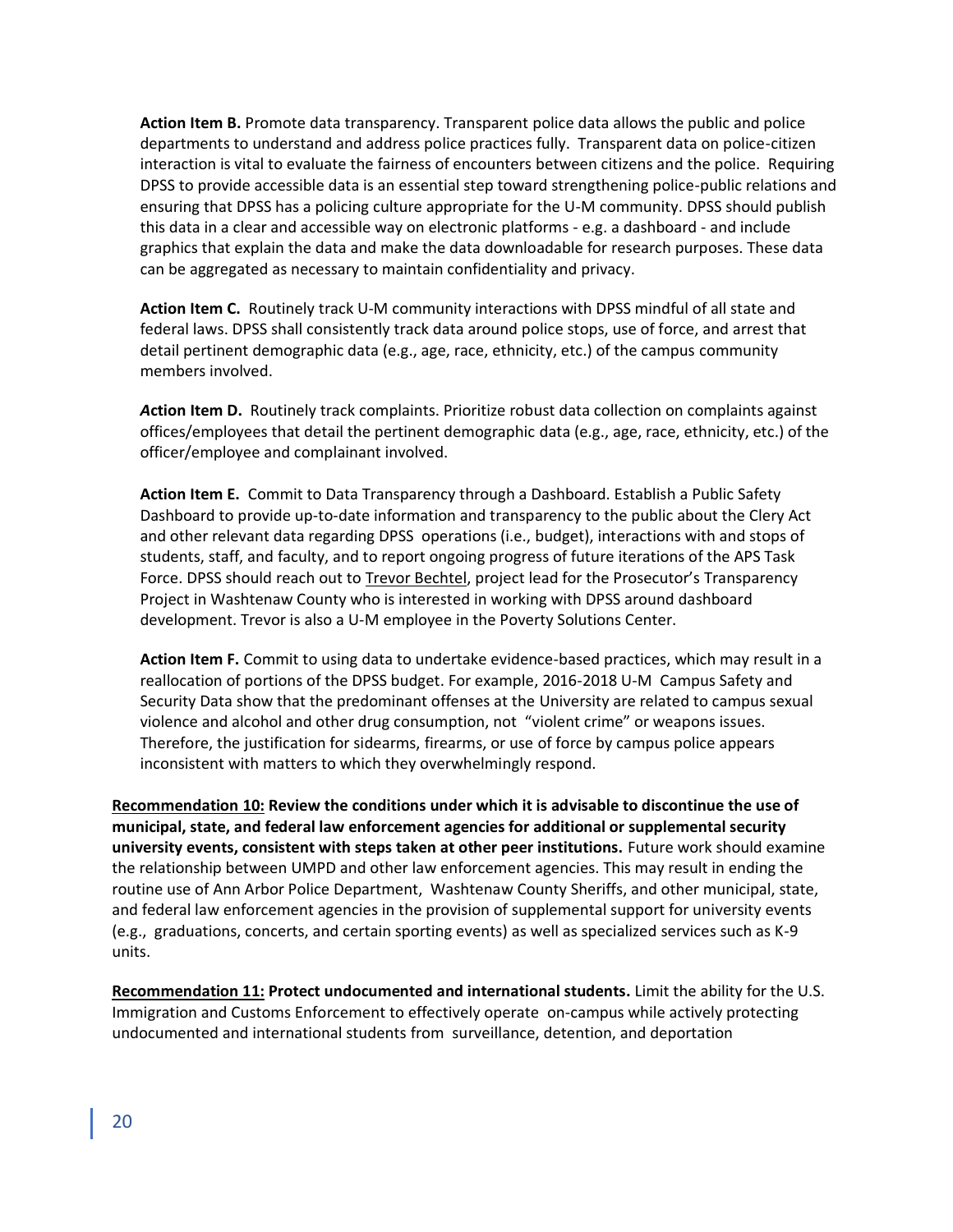**Recommendation 12: Consider discontinuing the use of armed law enforcement in everyday patrol and response to campus incidents, especially those related to mental health and campus sexual violence** 

**Action Item A.** Increase financial investment in resources and supports to address student mental health, including hiring additional trauma-informed counselors from underrepresented and minoritized racial/ethnic, gender, sexual, religious, and ability groups.

**Action Item B.** Provide transparent and more efficient processes and procedures for parents and families seeking non-law enforcement support for students in need of short- and long-term services.

**Action Item C.** Hire and train non-law enforcement interventionists and trauma-informed specialists to respond to incidents of campus sexual violence. This includes employing transformative justice facilitators who prioritize survivor-centered care and accountability after sexual violence has been perpetrated. Review curren[t SAPAC restorative justice workshop](https://sapac.umich.edu/staffworkshops) as a reference.

## **Recommendation 13: Diversify and formalize authority of the Student Advisory Board.**

**Action Item A.** Diversify student advisory board to be more reflective of the racial/ethnic composition of the university as well as representative of the diversity of the University of Michigan student body.

## **CATEGORY 3. Human Resources**

**Recommendation 14: Review organizational structure and staffing of DPSS.** Conduct a staffing study to review components and the proportional composition of those components within DPSS.

**Action item A:** Determine how large DPSS should be (i.e., number of personnel and ratio of police officers and U-M security officers) to serve the needs of the University.

**Action item B:** Determine through review of benchmarking and best practices the sweet spot between police officers and U-M security officers.

**Action item C:** Determine what types of staff should be in DPSS (social workers, mental health care professionals). DPSS should consider embedding mental health professionals in DPSS in a way that allows them to assist and inform officers.

**Action item D:** Determine the type of resources needed by all DPSS departments to provide enhanced mental health services to DPSS employees.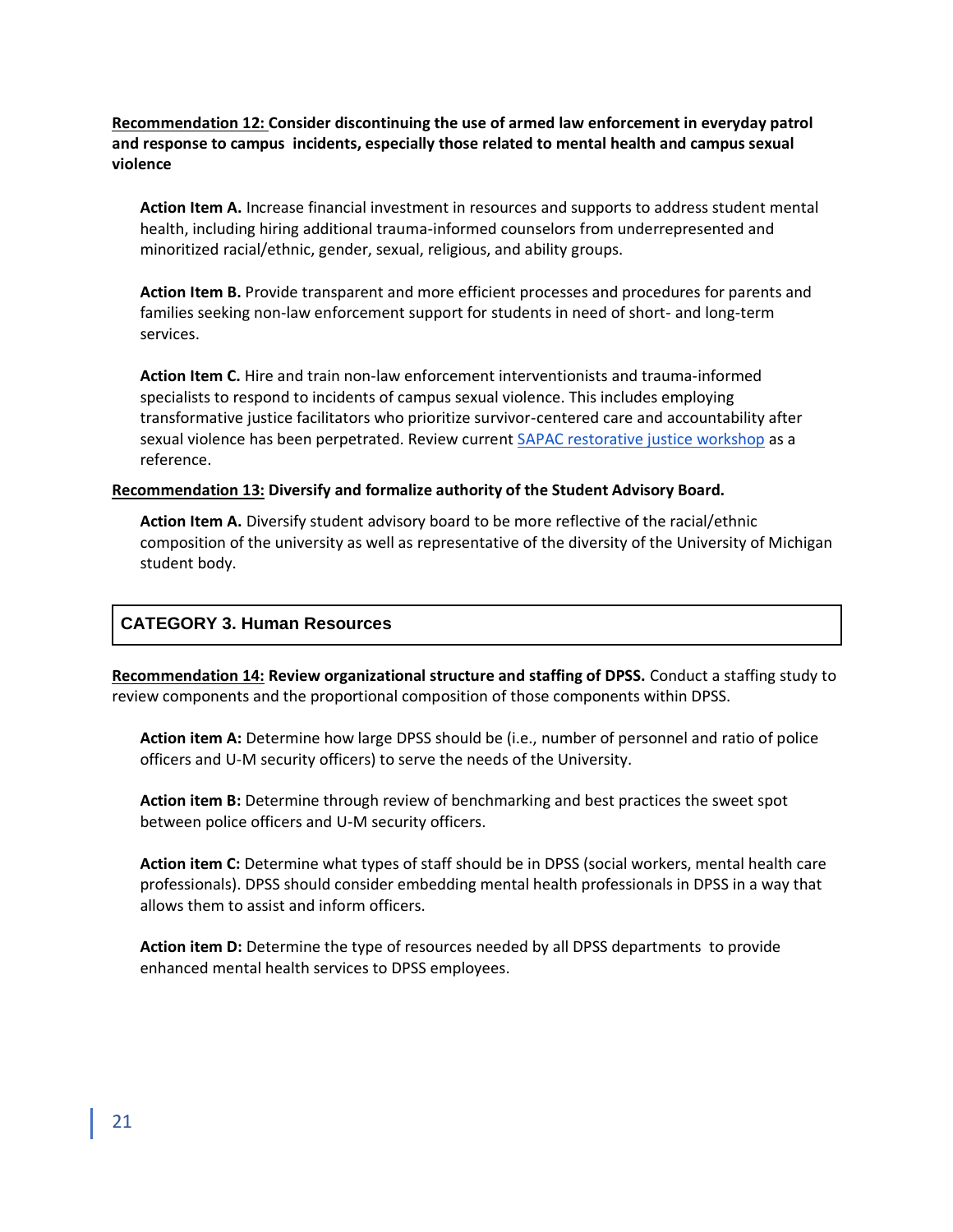**Recommendation 15: Establish fair union contracts.** Police union contracts are vital tools to provide for the rights and benefits of officers that will enable DPSS to be competitive with other forces to allow for the recruitment and retention of top policing talent. However, these contracts should not be used to establish unfair protections for police, making it difficult to hold them accountable for inappropriate police behavior and prevent the public from having proper oversight and protection from police misconduct. *University leadership should ensure that the union contracts (Command Officers Association of Michigan (COAM) and Police Officers Association of Michigan (POAM)) do not have barriers to effective misconduct investigations and community oversight.*

**Action Item A.** Article 6 – Section A (30) of the COAM contract should be amended to include a time limit for how long a hearing can be delayed while an officer awaits union representation so that the officer can be interrogated without the benefit of coaching and preparation not offered to similarly situated citizens.

**Action Item B.** Article 6-6-B of the POAM contract should be amended to include a time limit for how long a hearing can be delayed while an officer awaits union representation so that the officer can be interrogated without the benefit of coaching and preparation not offered to similarly situated citizens.

**Action Item C.** All union contracts should include clauses that require officers' disciplinary history to be accessible to police departments and the public for no less than ten years or a time as dictated by best practices.

**Action Item D.** A representative from the PDOC should be present at all future union contract negotiations as they unfold in order to provide nonbinding recommendations. This ensures community representation before a contract is finalized for the next five years.

**Recommendation 16: Review hiring procedures and diversify those involved.** More transparency is needed regarding 1) the questions used in the hiring process and 2) the qualitative and quantitative methods used to determine an applicant's potential and success in relation to the competencies outlined in the application description. Adequate and proper recommendations cannot be fully developed without knowledge of the prompts used to evoke applicants' experiences with the determined competencies. These questions need to be reviewed to ensure they reflect the historical and novel complexities of public safety, policing, and engagement of diverse communities (racial, disability, gender, nationality, and SES, etc.). Suppose these questions are not adequate for measuring the desired competencies. In that case, revisions will be needed to ensure applicants' knowledge and skills are more than sufficient inequitably protecting all community members.

**Action Item A.** DPSS HR should include at least one DPSS Student Advisory Board Representative or student voice in the interactions during the interviewing process. DPSS personnel are responsible for developing and maintaining safety among the student body they serve. With the current hiring process, there is no inclusion of student input on the potential hiring, even though students make up the largest portion of the UM community, which DPSS serves. To assess potential power dynamics DPSS HR can utilize common university hiring processes such as having student representatives conducting a portion of the interview process without field officers and DPSS staff present in the room or the call.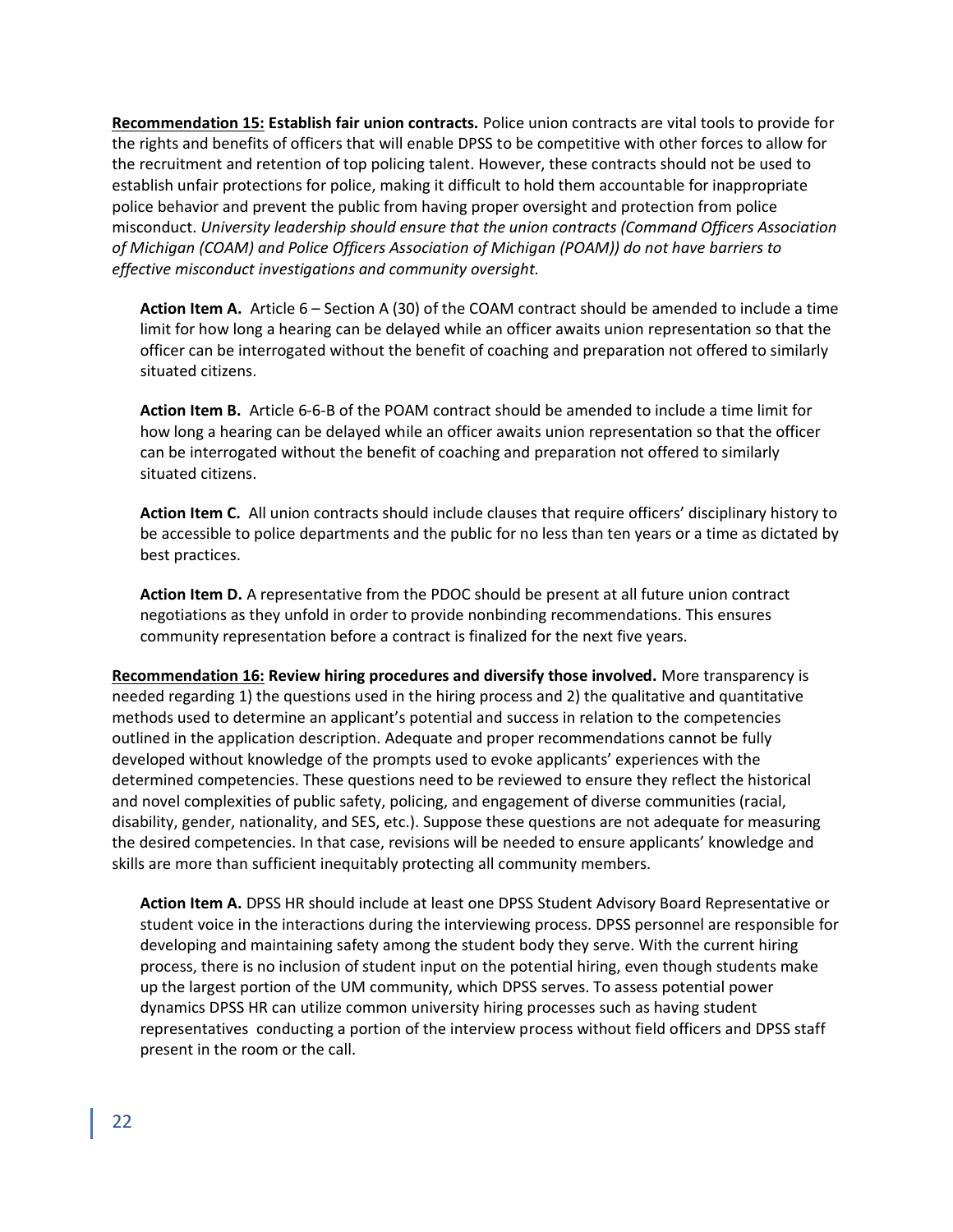**Recommendation 17: The option for a future task force or review committees to retain experts to review HR procedures, including training.** Although members of the task force had access to DPSS orders, policies, procedures, and some limited training content, there was insufficient time and expertise available to truly benchmark these relative to (1) the needs of community policing; (2) the experiences of policing by members of the community including BIPOC community members; (3) best practices as recommended by research. Similarly, future work should include opportunities to review training practices upon hiring and continuing education requirements to ensure proper training especially in the areas of (a.) bias training; (b.) cultural sensitivity training; (c.) de-escalation training; (d.) use of force training; (e.) wellness check procedures and training, specifically as they relate to mental health issues; and (f.) a process to guarantee officers are satisfactorily completing training.

**Recommendation 18: Review current DPSS promotion and recognition program.** While DPSS has a robust promotion and recognition program in place, this task force was unable to assess the fairness of that process or if the process adequately addressed issues of diversity within the employment ranks due to lack of data.

**Recommendation 19: Review current DPSS staff.** Current DPSS staff should be included in reviews of public safety. These reviews should include assessments of their own health (mental and physical), understanding of their roles and responsibilities, competency around anti-racism matters, and assessment of if they believe the goals and objectives of DPSS are being met.

**Recommendation 20: Disciplinary and complaint procedures.** Future iterations of DPSS review need to be provided with adequate data to effectively analyze and evaluate the various DPSS protocols related to discipline and complaints (i.e., the use of body-worn cameras (BWCs), repeat offenders, number of complaints, data on the various conclusions of Professional Standards Investigations (PSIs), etc.) As a task force, adequate and proper recommendations cannot be developed without knowing the outcomes (in quantitative and qualitative terms) of DPSS protocols, such as the timeline of a PSI or the protocols around filing a complaint. Such data is necessary to evaluate the real-life impacts and shortcomings of DPSS policies for disciplining staff members and processing complaints and internal investigations.

**Action Item A.** Future iterations of DPSS review need to be provided with 1) the questions used in the psychological evaluation tied to employment and fitness to return to duty and service, and 2) the qualitative and quantitative methods used to determine a subject officer's fitness to return to continued service. For similar reasons as the above, those reviewing DPSS protocol must have access to all materials necessary to evaluate their effectiveness. In this situation, more context would have allowed the task force to identify wins or learnings to provide adequate mental health evaluation and support to DPSS staff and officers.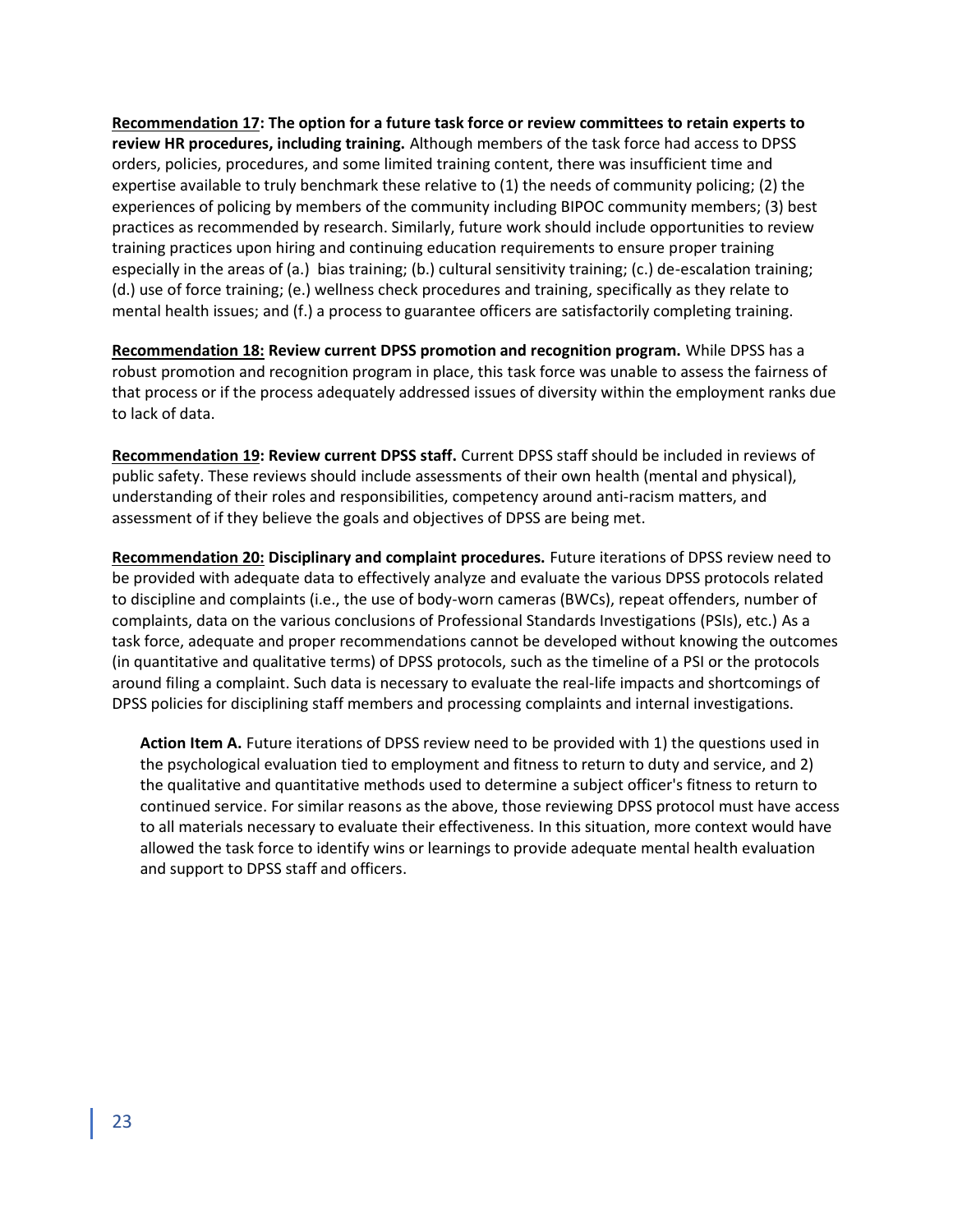## **CATEGORY 4. Campus/Community Climate**

**Recommendation 21: Be transparent with data related to diversity, equity, and inclusion.** Further research in this area is needed. Without national demographics, it is difficult for this Task Force to say what DPSS's demographic make-up should be. We do not believe that it is unusual for a police force to be predominantly male and predominantly white. However, most DPSS officers, both police officers and U-M security officers, are made up primarily of white men. This may be attributed to many factors, but further research into this area is needed. It is difficult to make any definitive statements or recommendations about the DEI data provided without appropriate comparative data and information about norms, expectations, and best practices.

**Recommendation 22: Commit and dedicate resources to promoting mental health.** Build on existing U-M partnerships and leverage other subject matter experts, mental health professionals, members of the campus community, and DPSS to determine if additional alternatives and crisis intervention models should be implemented to support the affected individual and DPSS officer's response to mental health situations. (Crisis Intervention Team [CIT] training and Co-Responder Model may be a consideration)

**Action Item A.** Integrate Police Department policy, procedures, and training into the university's comprehensive, public health-based approach to mental health and wellness, including the adoption by DPSS of policies and pilot programs that advance public safety by involving police officers in mental health and wellness checks to a more limited degree. The committee reviewed the Police Department Policy and Procedural Order 5.45, Persons with Mental Illness, which provides standards for conduct and training for police officers who interact with individuals who might be in a mental health crisis. The mental health and wellness of members of the student community is a significant challenge on campus and the subject of current review and work by a [campus-wide](https://record.umich.edu/articles/committee-seeks-input-on-improving-student-mental-health/)  [committee](https://record.umich.edu/articles/committee-seeks-input-on-improving-student-mental-health/) an[d Rackham task force.](https://rackham.umich.edu/discover-rackham/graduate-student-mental-health-task-force-releases-first-year-report/) The Police Department policy is germane to a comprehensive, public health-based approach to students' mental health and well-being.

**Recommendation 23: Promote Community/Campus Engagement.** Encourage power-conscious community and DPSS engagement by forming tangible strategies that should support the partnership.

**Action item A.** Enhance engagement and education through more open dialogue between public safety and the campus community (i.e., surveys, forums, open houses).

**Action item B.** Enhance public access to policies and organizational charts to increase community understanding about DPSS operations and services. Some policies are already online, and progress is being made to add more.

**Action item C.** Enhanced community participation in training alongside the officer to be better informed (i.e., Citizen Academy).

**Action item D.** Implement additional programs with community feedback (i.e., focus groups) that can help reflect the needs and wants of the campus community.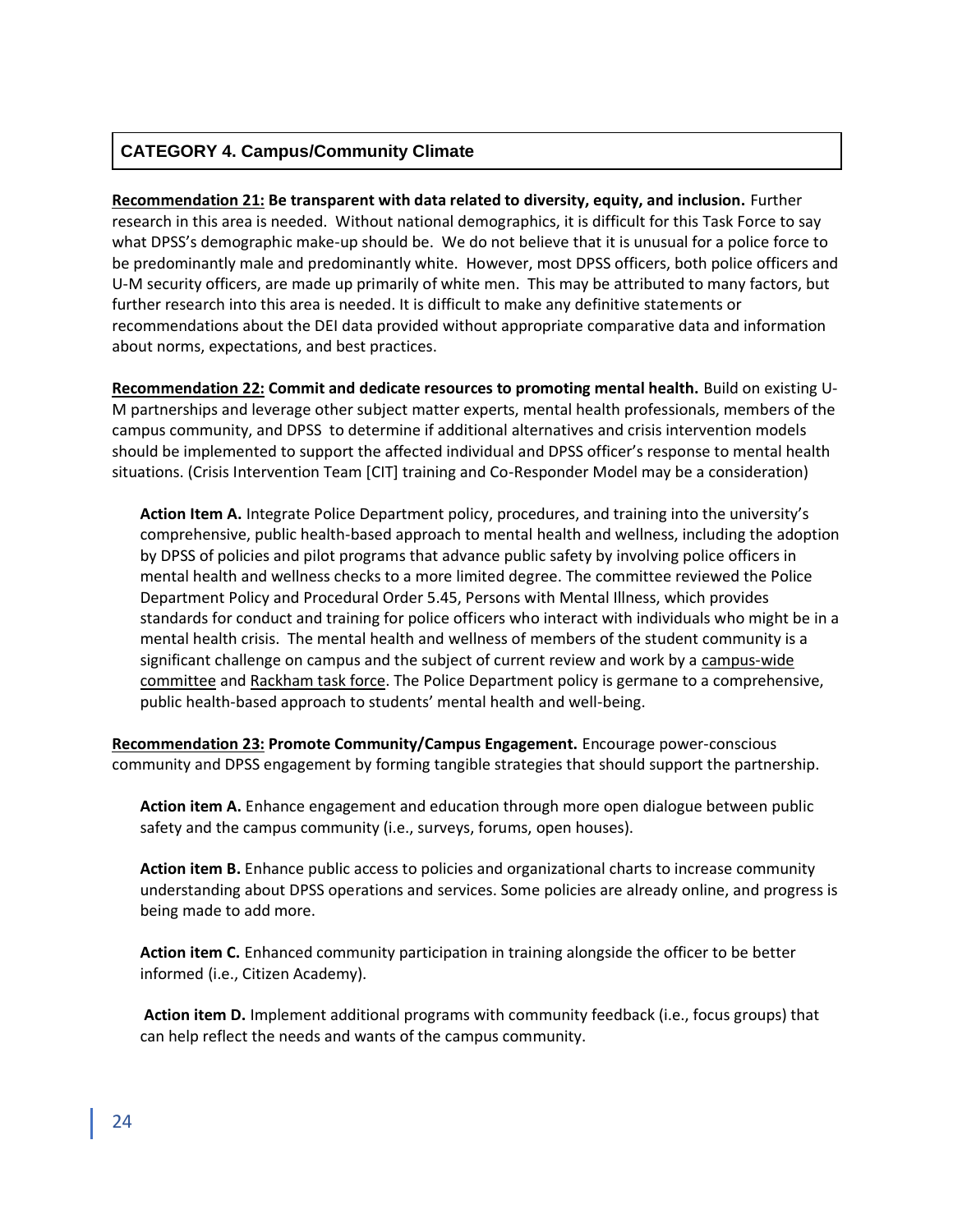**Action item E.** Enhance the collaboration between officers and the campus community while remaining mindful of current public safety trends of interest to the community and campus climate.

**Action item F.** Enhance the community engagement structure to effectively include all personnel (not just a specialized unit) throughout the ranks and be a core principle that lies at the foundation of the public safety structure.

**Recommendation 24: Embed student and community members' roles in the DEI 2.0 strategic plan.**  Ensure the inclusion of students and community members in public safety is a core tenant of the 2.0 DEI strategic plan. Connecting with members of the Student of Color Liberation Front, Black Undergraduate Medical Association, Women of Color Task Force, Islamophobia Working Group, The Knowledge Communities with the NCID, there are numerous scholars and groups on campus looking into Public Safety and can advocate for the communities that members of communities that have historically been disproportionately targeted.

## **CATEGORY 5. Future Public Safety Work at U-M**

**Recommendation 25: Expound on information disseminated about institutional priorities on antiracism in public safety. Affirm the role of DPSS in anti-racism efforts.** Quarterly forums with DPSS and the campus community around policies, updates, incidents should be implemented as most respondents were unaware of the different teams within DPSS. There is fear of not understanding the process when an armed officer (and will it be UMPD or AAPD) would arrive to assist in a situation where a social worker or counselor should come

**Recommendation 26: Future Public Safety Task Forces and Committees at U-M.** U-M leadership should adopt an approach of discussing and agreeing on task force protocols before finalizing the task force scope of work and timeline to increase the likelihood of success of the review process.

**Action Item A.** The task force should be charged with developing a reasonable timeline based on the scope of work, data availability, and nature of the issue being reviewed. When assembling a task force to study the problems that have a significant impact on the campus community, U-M leadership should avoid any measures that hinder a thorough review and report, including adopting arbitrary timelines without the input of task force members carrying out the work. The APS-UM Task Force was given an extremely compressed timeline to review the work and practices of DPSS. The task force expressed deep concern with the timeline on numerous occasions because of the amount of data to be reviewed and the unavailability of that data. All requests for timeline adjustments were declined.

**Action Item B.** U-M leadership should instruct any department, unit, center, or school whose operations may be the subject of a task force review to fully cooperate with requests of the task force in a timely manner and to collaborate in good faith to the extent permissible by law and considering privacy and employment considerations. Data requests from the task force were unduly delayed or never completed. DPSS should be provided all necessary resources to allow them to engage in transparent data sharing.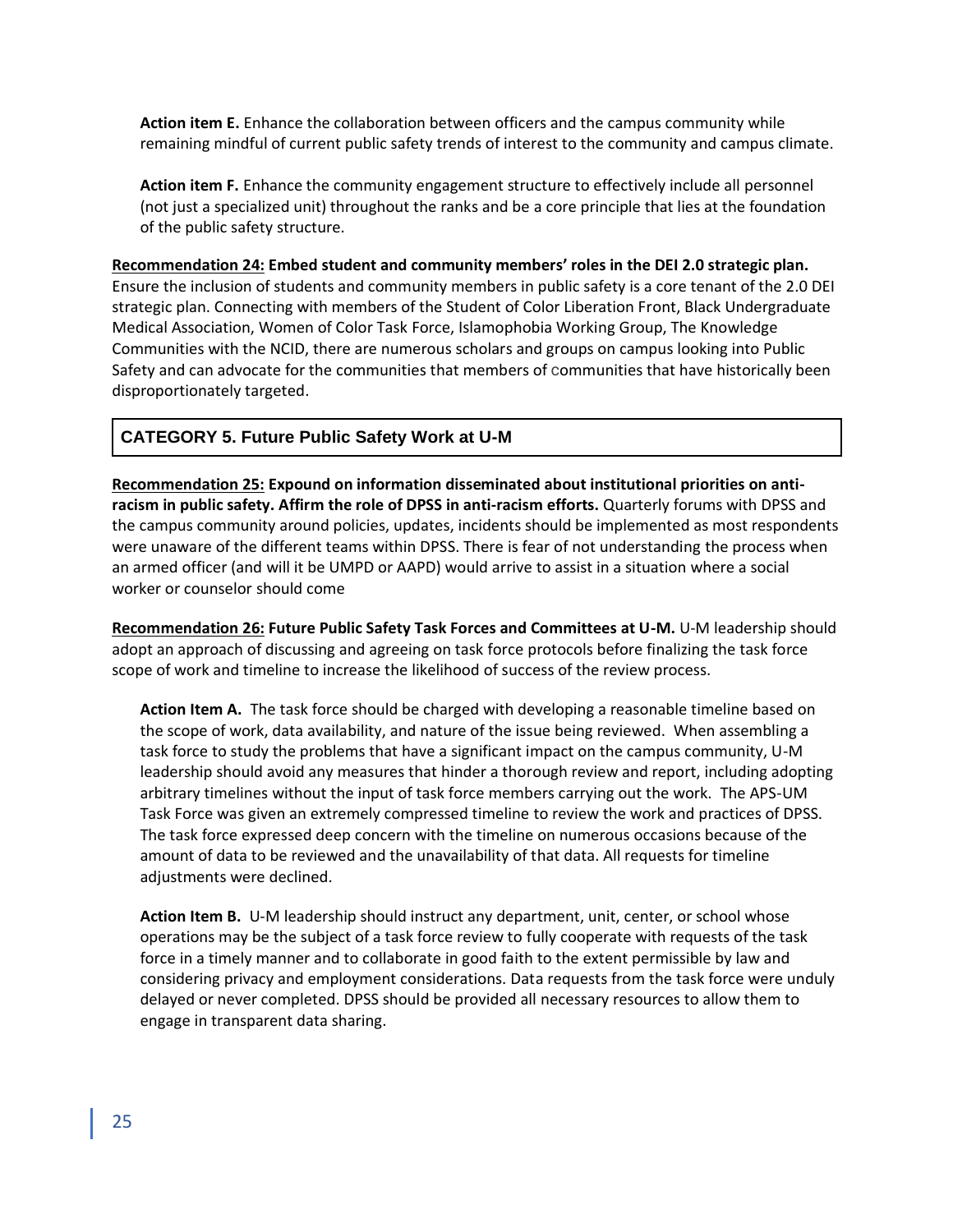**Action Item C.** Appropriate resources in the way of staffing, funding, compensation, and leadership should be provided to all task forces so that their work can be adequately and efficiently completed without unnecessary interference with their regular U-M appointment. The short timeline required a significant amount of work in a short period causing task force members to work extended hours beyond their regular U-M appointments. U-M should ensure the proper support and compensation of task force members.

**Recommendation 27: Assess representation on future public safety working groups.** The lack of diverse parent and student representation raised concerns about the voices and opinions the task force was elevating. Intentional outreach to BIPOC parents and students must be implemented if their voices are included in further conversations.

**Action Item A.** Commit time and resources to collecting and analyzing data from students of color. Conduct additional focus groups with students and more time/resources to analyze data from focus groups. It takes a long time to clean transcripts and conduct a systematic and rigorous analysis, specifically students of color. Participants must be compensated for focus group participation. Not only are folks discussing triggering/traumatizing topics, but numbers will remain low without an incentive.

**Recommendation 28: Expand and continue the work of the APS Task Force.** Extend work of APS Task Force to complete a comprehensive review and analysis of unfulfilled data requests, focus group and survey responses, and public forum data 2. Establish a standing APS committee or working group to regularly assess and audit the U-M Department of Public Safety and Security, specifically UMPD.

**Action Item A**. This report should be released publicly for transparency. A public dashboard should be created to monitor progress toward the action items recommended.

**Recommendation 29: Provide future task forces and committees with the option to retain experts to perform benchmarking as a means to assess opportunities for improvement.** We emphasize that these experts should be retained at the discretion of future reviewers so that their approach and effectiveness can be aligned with the work and direction of those review committees. Several committee members had fundamental concerns about the appropriateness of hiring for-profit consulting groups, which typically charge multiple hundreds of thousands of dollars, when the work of on-campus task forces and groups in this space have been under-resourced. However, others noted the utility of an outside consultant providing independent recommendations. Future task forces may consider hiring external consultant(s) to manage and execute specific aspects of the scope of work in conjunction with external groups such as [Center for Policing Equity](https://policingequity.org/) (non-profit) or [21CP Solutions](https://www.21cpsolutions.com/) (for-profit).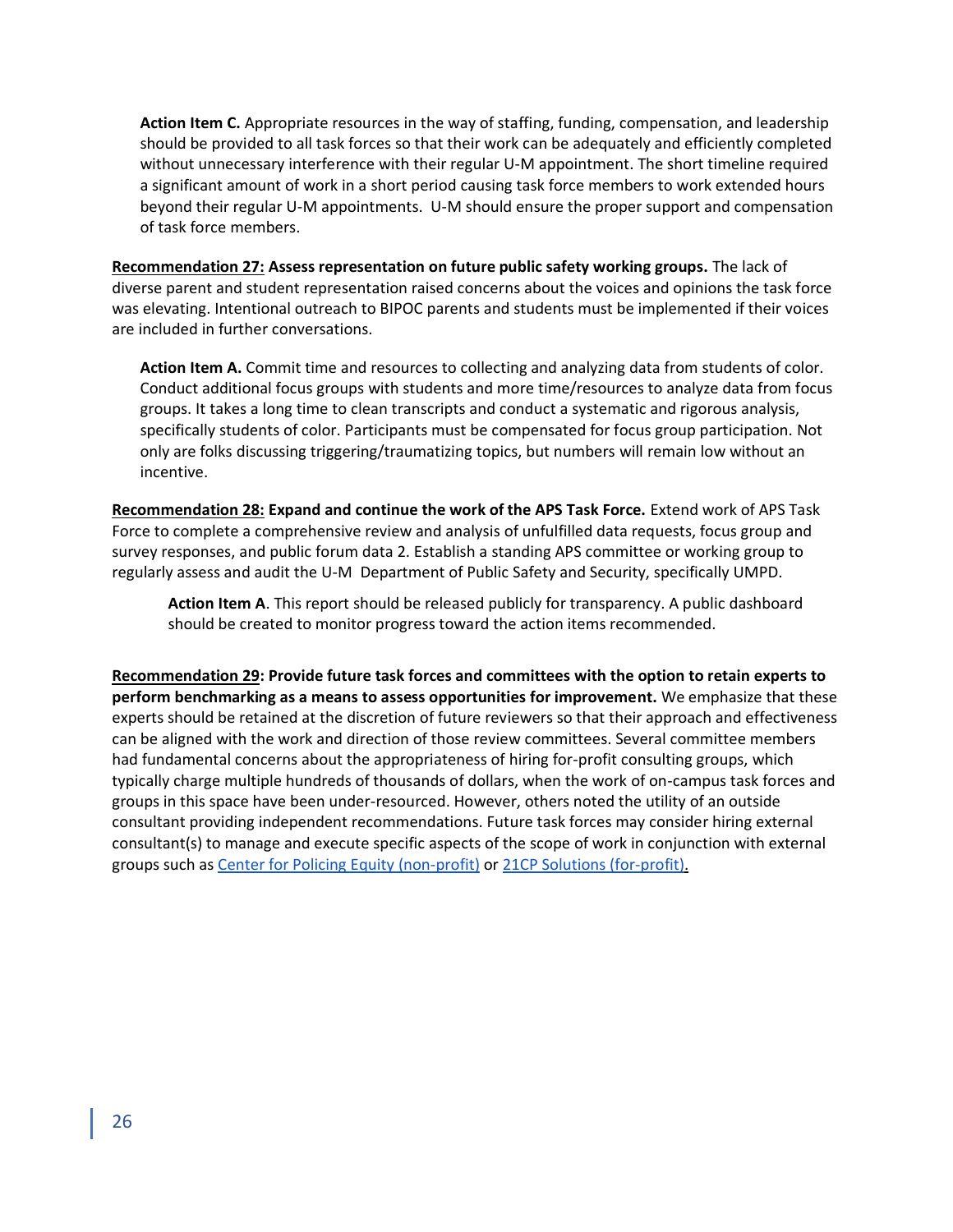#### **IX. Opportunities for Additional Research and Work Conclusion**

The recommendations in this report detail several areas where additional research is needed and expected. We want to make the following points at a high level: (1) Work remains for a successor committee to tackle questions we raised but were unable to answer. (2) Data collection and dissemination on public safety at U-M needs to be improved, and new technologies need to be purchased and enabled. (3) In the coming months, the Healthy Minds Survey will also be analyzed, which offers opportunities for more insight into how students think about safety and security and should guide the distribution and allocation of resources--financial, technical, and human. (4) To fully understand the relationship between safety and security and race, we see a need for new ways of collecting public safety data at the point of contact. (5) As we noted in the recommendations and underscore in Appendix C, there is a place for an expansion of the role and duties of the Police Department Oversight Committee. (6) We think there is a need to regularize reviews of DPSS, its contracts with external agencies, and other matters of governance and oversight. (7) We understand the call for the abolition of certain practices and tactics will be met with skepticism and worry. We advance them in the spirit of what it means to lead, taking as our guidestar the University's motto: *leaders and best*.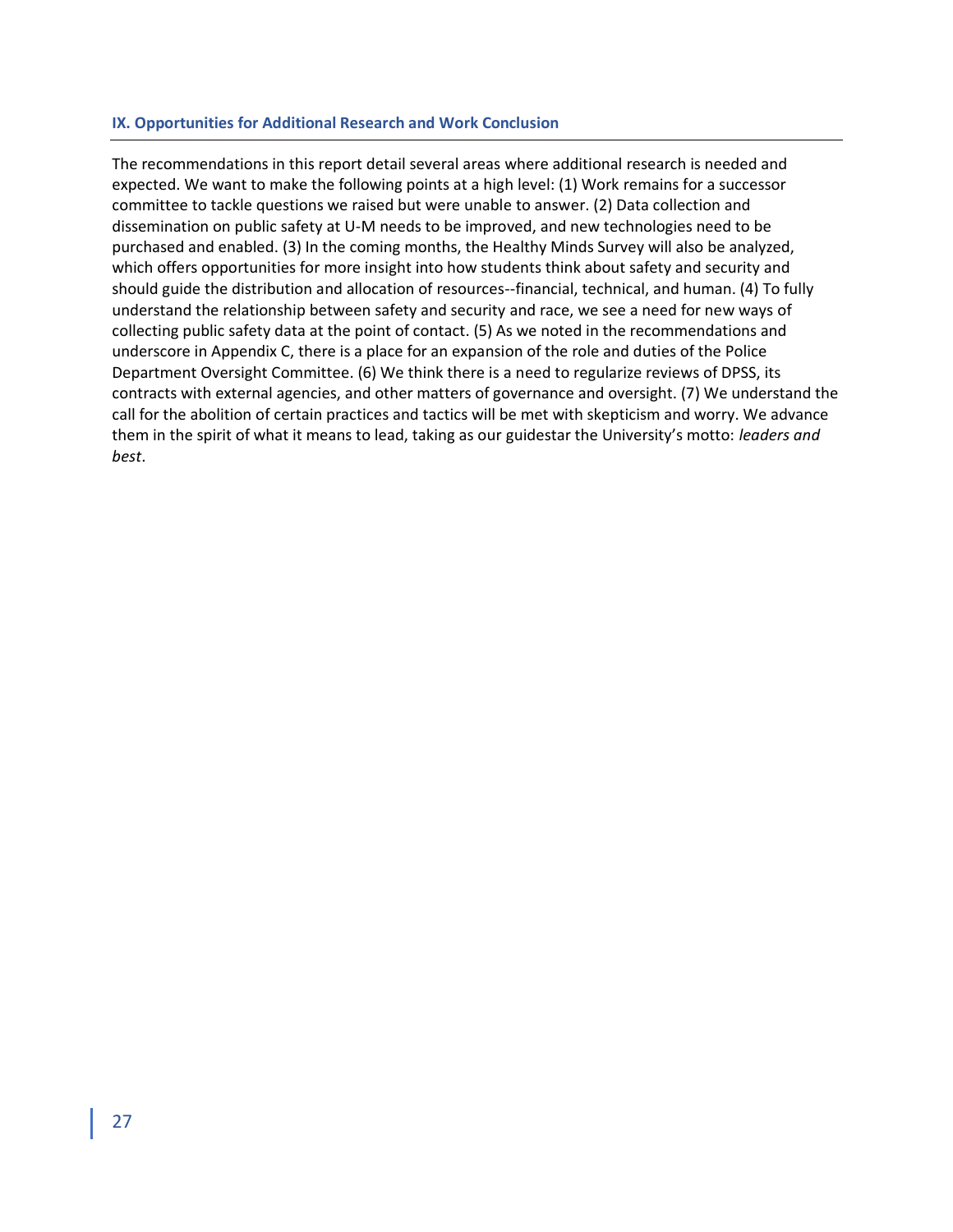## **X. Task Force Member Biographies**

**Brandon Bond** is a first-year graduate student pursuing a dual-MPH/MSW in Health Behavior & Health Education and Global Social Work Practice. Brandon serves as the President of the Public Health Student Assembly, Graduate Student Staff Assistant in the LSA Dean's DEI Office, and a Wellness Coach for Wolverine Wellness. As a 2020 graduate of Michigan, Brandon participated in various advisory committees, social justice initiatives, and engaged with a multitude of communities. His current research and areas of interest involved injury/violence prevention, BIPOC and LGBTQI+ health equity, cultural/global conceptualizations of mental health, and empowerment/capacity building for individuals and organizations.

**Karin E. Brown** is a first-year Ph.D. student in the Math Education program at the School of Education. Her research investigates the impact of teacher caring and student-teacher relationships on Black, Indigenous, and students' of color sense of safety and belonging in K-12 mathematics classrooms. Karin also serves as a representative in Rackham Student Government.

**Sarah Burch** is a Career Coach in the LSA Opportunity Hub. Where she works to empower undergraduate students to think critically about their skillset and feel confident about taking strategic steps in their professional journey. She is also a leader in the Ann Arbor community where she is a commissioner and Outreach Chair for the Independent Community Police Oversight Commission working towards reimagining Public Safety in the city of Ann Arbor.

**Julianna Collado** is a third year in the Ford School of Public Policy, majoring in Public Policy and minoring in Latina/o studies. Julianna has previously served as the External and Lead Director of La Casa and currently serves as the organization's Undergraduate Advisor. She is also a founding member of Students of Color Liberation Front, a coalition of racial justice and immigration advocacy organizations advocating for an anti-racist campus.

**Charles H.F. Davis III** is an Assistant Professor of Higher Education in the Center for the Study of Higher and Postsecondary Education. Dr. Davis' research and teaching broadly focus on issues of race, racism, and resistance in American colleges and universities. His work is especially concerned with the role of higher education institutions in furthering social and educational inequity for racially minoritized groups. He is the principal investigator of the #PoliceFreeCampus research project, which examines the historical and contemporary campus-community movements to divest, defund, and abolish the institution of policing.

**Rachel Dawson** serves as the Managing Director of Precision Health at the University of Michigan, where she works closely with the faculty co-directors to shape strategy, implement programs, and develop resources for researchers across campus to engage in precision health science. Prior to returning to her alma mater, Rachel worked in the legal industry and academia for over 18 years, serving as an assistant appellate defender for the State of Illinois, a legal administrator, and an assistant dean at Indiana University Maurer School of Law. Rachel is an active member of the U-M community, where she serves on the executive teams of the Women of Color Task Force and the Association of Black Professionals, Faculty, Administrators, and Staff, and is a member of the Police Department Oversight Committee.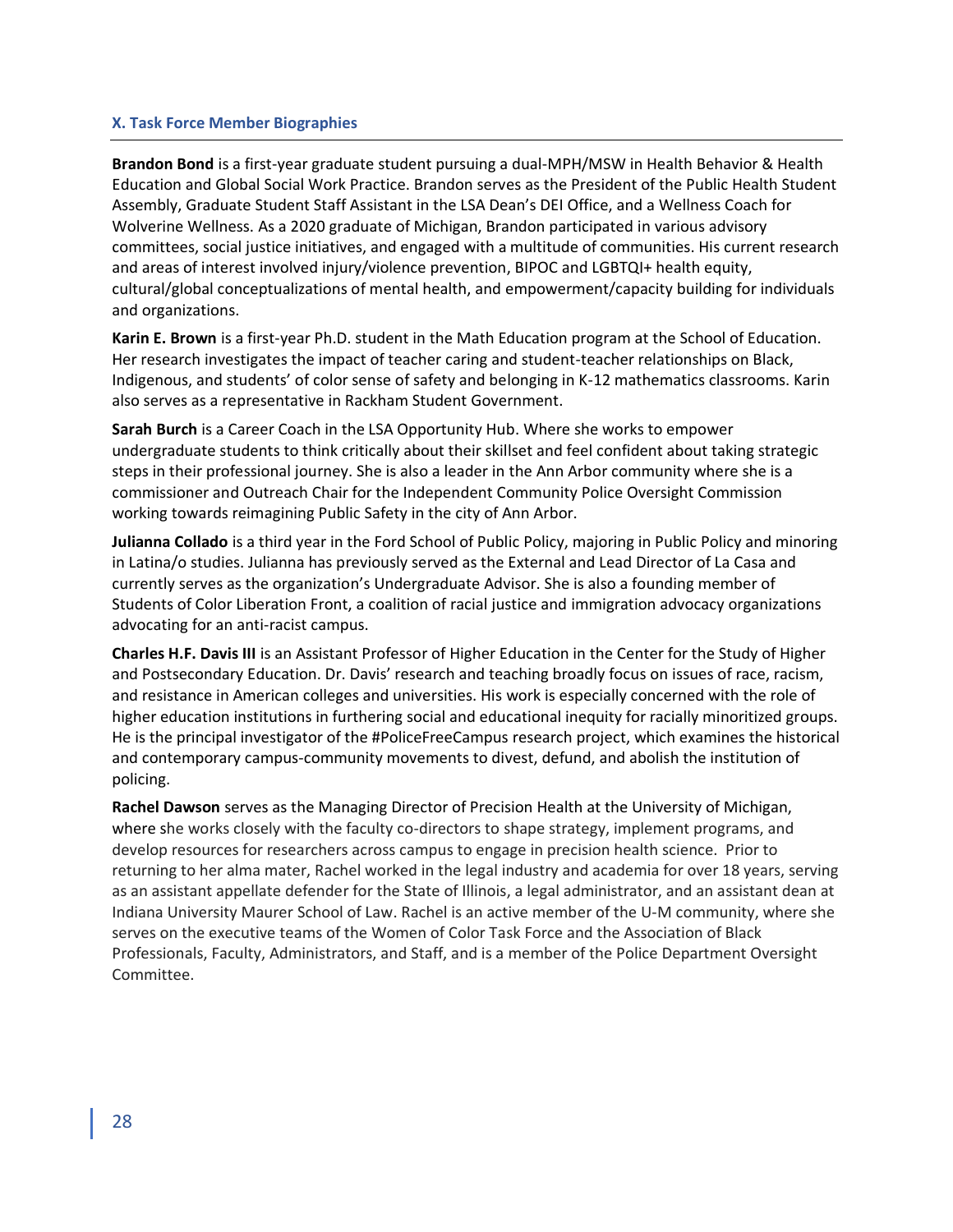**Mary Jo Desprez** is the Director of Wolverine Wellness at University Health Service. She has worked in the field of college health/wellness for 30+ years. This work utilizes a public health approach to build capacity for both personal and community well-being. She serves as the Co-chair for both the Ann Arbor Campus Community Coalition and the U-M Student Life Health and Wellness Collective Impact Core team and currently serves on the Student Mental Health Innovations Review Committee. Ms. Deprez is also an adjunct lecturer at Eastern Michigan University in the School of Health Promotion and Human Performance.

**Mary Jo Gray** is the Compliance Manager for the School of Dentistry. She has more than 30 years of experience in healthcare, non-profit and education administration. Her areas of expertise include health care and research compliance, contract and program administration, and policy development. Ms. Gray is on the executive team of the UM Women of Color Task Force and is a member of the UM Ethics Integrity and Compliance Committee.

**David Helps** is a PhD candidate in History. At U-M, his teaching, dissertation research, and public scholarship centers on the criminalization of people of color and immigrants since the 1960s. David also leads a research team within the Carceral State Project, a multi-year interdisciplinary research initiative that brings together faculty, students, legal advocates, and members of impacted communities to confront criminalization and confinement in Michigan and the U.S. His writing on policing, incarceration, and inequality appears in the *Washington Post*, the *Los Angeles Review of Books* and the Detroit *Metro-Times*, among other places.

**Crystal James** is a Deputy Chief of Police at the University of Michigan. James began her service with the University of Michigan in 1992 as a police officer. She is the first African American female to hold the ranks of police sergeant, lieutenant, and deputy chief at U-M. James graduated from the Detroit Metropolitan Police Academy (1989), the Northwestern University School of Police Staff and Command (2000), and Central Michigan University (2016). James is currently a member of the National Organization of Black Law Enforcement Executives (NOBLE).

**Earl Lewis (Co-chair)** is the Thomas C. Holt Distinguished University Professor of History, Afroamerican and African Studies, and Public Policy. The founding director of the U-M Center for Social Solutions, Lewis previously served as president of The Andrew W. Mellon Foundation (2013–2018), provost and executive vice president for academic affairs at Emory University (2004–2012), and dean of the Horace H. Rackham School of Graduate Studies(1998-2004). An author and esteemed social historian, he is a fellow of the American Academy of Arts and Sciences (2008), a member of the Council on Foreign Relations, the recipient of 11 honorary degrees, and past president of the Organization of American Historians.

**Saveri Nandigama** is a fourth year student in LSA, majoring in philosophy with a minor in religious studies. She has served as the Student Body Vice President, as well as serving as a MESA student employee. Through her work on and off campus, she has worked to tackle racial injustice and advocate for equitable civil rights.

**Sarah Peitzmeier** is an Assistant Professor in the School of Nursing Department of Health Behavior and Biological Sciences. Her research focuses on gender-based violence and sexual health in marginalized communities, particularly LGBTQ+ communities.

**Bryan K. Roby** is an Assistant Professor of Jewish and Middle Eastern history. His research and teaching interests include Jewish racial constructs; policing and civil rights globally; and 19th and 20th century North African history. He has written on social justice protests in Israel and is currently working on a second book project on questions of Blackness in the Middle East.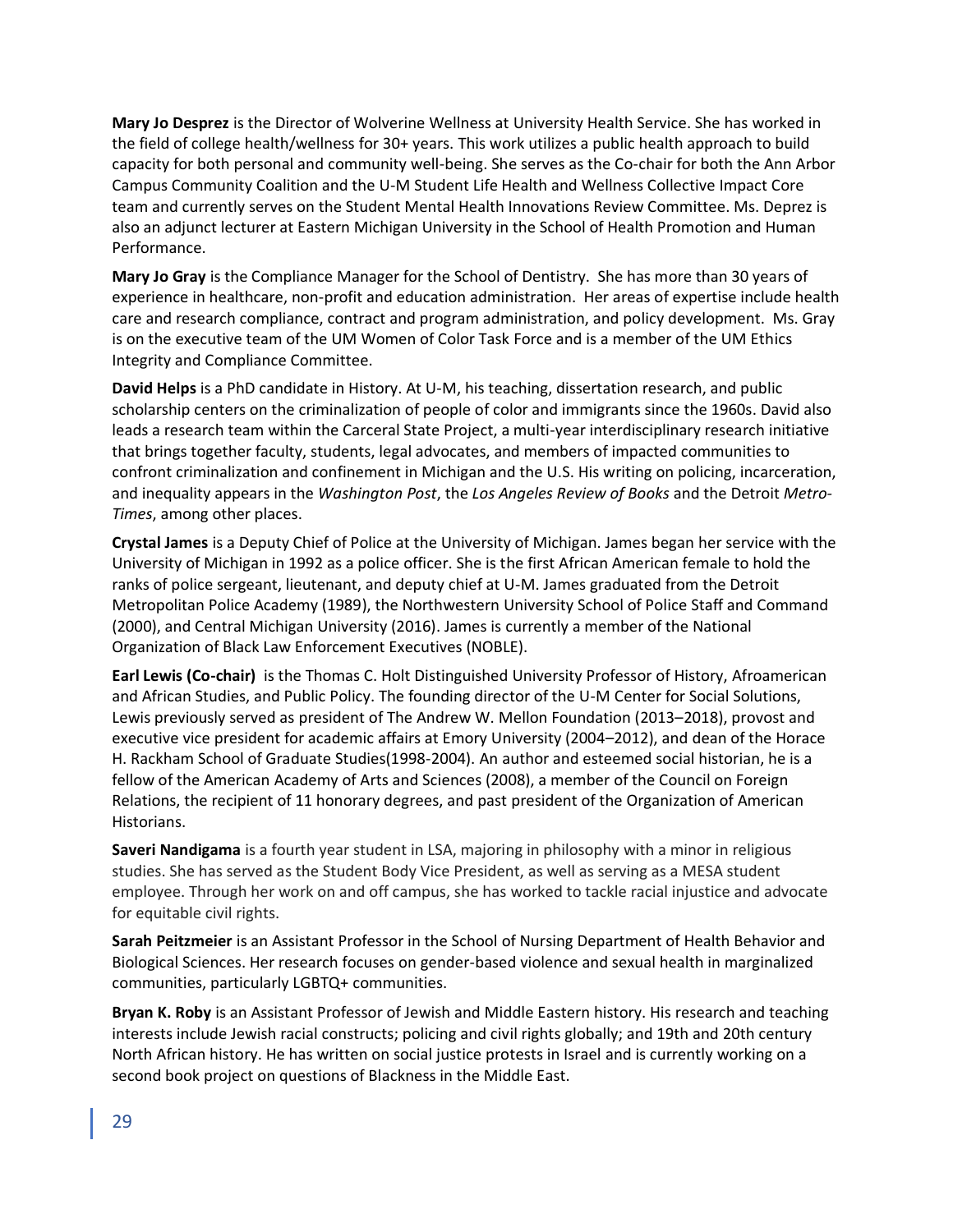**Ian Ross** is a senior undergraduate pursuing a BSE in Mechanical Engineering and a Minor in Business Administration. Ian serves as a volunteer peer facilitator for the Michigan Men Program, a SAPAChoused initiative that focuses on socialization around gender, specifically masculinity, and its impacts on individuals, relationships, and communities. He is also a member of Fraternity and Sorority Life and has served in chapter and community leadership roles, including as the President of the Interfraternity Council in 2020.

**Mike Solomon** is Dean of the Rackham Graduate School and Vice Provost for Academic Affairs–Graduate Studies as well as Professor of Chemical Engineering and of Macromolecular Science and Engineering. He is a previous chair of the MORE Committee – Rackham's committee on graduate student faculty mentoring relationships – and current member of the campus Student Mental Health Innovative Approaches Review Committee.

**Eddie L. Washington, Jr. (Ex-officio)** is the Executive Director of the University of Michigan Division of Public Safety and Security. He is the former director of the Michigan State Police (2010 - 2011) and was a senior security policy advisor for Dow Chemical Company (2011 - 2012). Since 2012, Washington has led efforts to integrate all safety and security functions at U-M under one division. Washington began his career with the Michigan Department of State Police in 1984. Washington also served as state director of emergency management and as Michigan's homeland security director (2010 - 2011). Washington has completed the Naval Postgraduate School's Executive Leadership Program (2007), the FBI's National Academy (2004), and Northwestern University's School of Police Staff and Command (2001). He chaired the Michigan Homeland Protection Board, the Michigan Public Safety Interoperability Board, the Auto Theft Prevention Authority, and the Michigan Intelligence Operations Center Advisory Board. He was also a member of the Michigan Commission on Law Enforcement Standards and currently serves on the Board of the SafeHouse Center.

**Thomas Vance** is a senior undergraduate student double majoring in Political Science and Afro-American and African Studies. Thomas serves as the Speaker of the Black Student Union and is a founding member of the Students of Color Liberation Front, a coalition of racial justice and immigration advocacy organizations advocating for an anti-racist campus.

**Daphne C. Watkins (Co-chair)** is a University Diversity and Social Transformation Professor, Professor of Social Work, and Director of the Vivian A. and James L. Curtis Center for Health Equity Research and Training at the University of Michigan. Dr. Watkins is the founding director of the Gender and Health Research (GendHR) Lab, the Certificate Program in Mixed Methods Research, and the award-winning Young Black Men, Masculinities, and Mental Health (YBMen) Project, which leverages technology to provide mental health education and social support for young Black men. She teaches graduate-level courses on research methods, social equity and equality, and community-based interventions.

**Kimbery Yourick** is a parent of a University of Michigan undergraduate. She holds a BFA from Washington University in St. Louis, and is a retired Montgomery County Maryland Police detective. At MCPD, she served in several different assignments and units including the Office of Community Policing (Strategic Planning), the Special Victims Unit, and later teaching at the police academy. She has owned her own company since 2006, which is licensed in Maryland, DC, and Virginia to assist criminal defense attorneys, civil attorneys, and their clients, in preparation for court or other legal matters. Her current area of specialty is criminal defense investigation.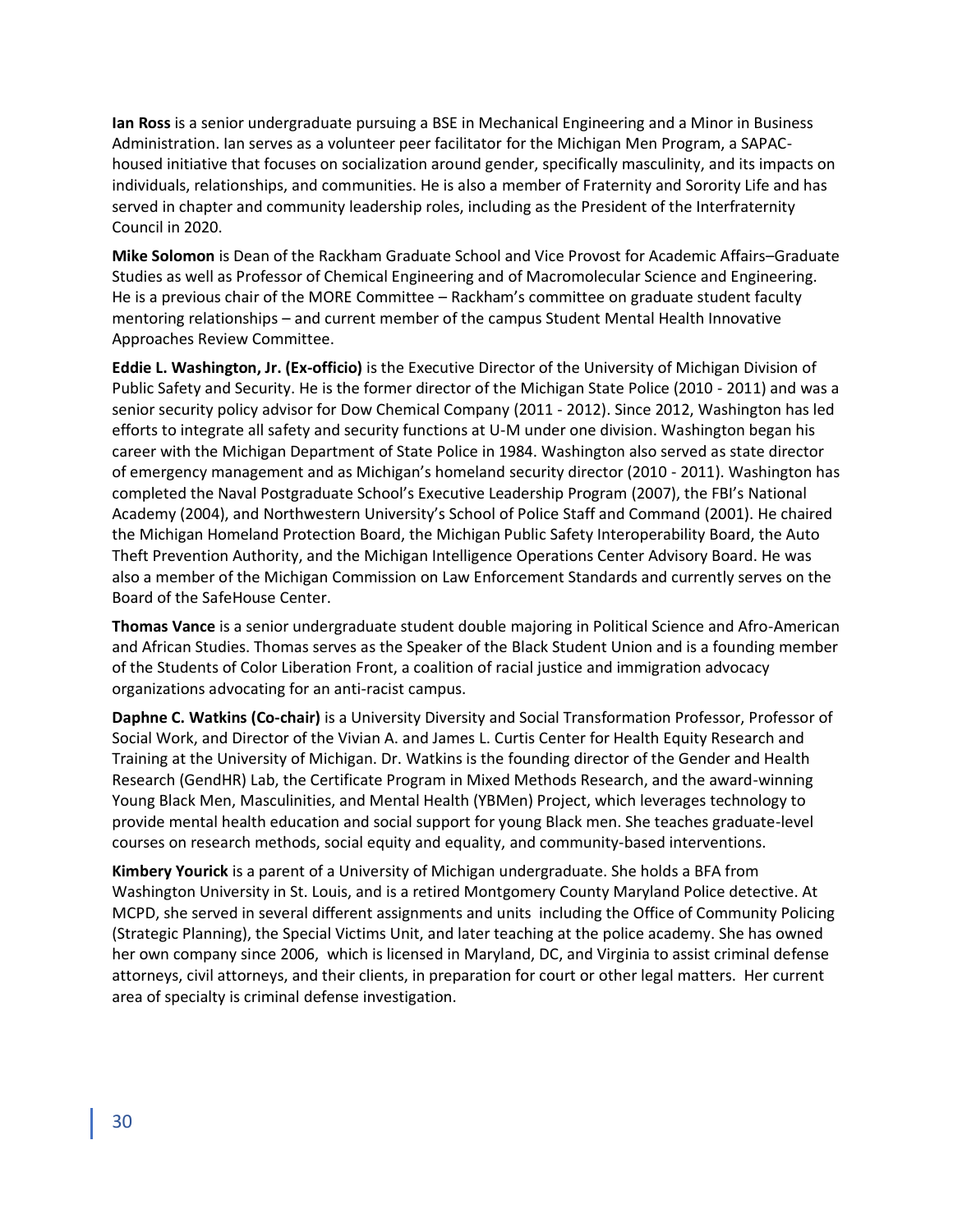## **XI. Acknowledgements**

The APS-UM Task Force would like to thank the president and provost for this opportunity, and to acknowledge that the work reflected in this report was supported by a number of key contributors.

## *Graduate Student Consultants*

Cassandra Arroyo, Doctoral Student, Center for the Study of Higher and Postsecondary Education Jarell Skinner-Roy, Doctoral Student, Center for the Study of Higher and Postsecondary Education Amber Williams, Doctoral Student, Center for the Study of Higher and Postsecondary Education

## *U-M Division of Public Safety and Security Staff*

Stacy Ede, Associate Director, DPSS Teresa Oesterle, Deputy Director, DPSS In addition, there are numerous members of the DPSS staff who met with and/or provided data and information to the task force.

## *U-M Administration*

Lauren Love, Senior Public Relations Representative, Public Affairs Christine Gerdes, Special Counsel to the Provost Mario Guerena, Kara Thomas, and Jermaine "JD" Jordan, Fleming IT Tom Kent, Associate General Counsel, Office of the General Counsel Chris McElroy, Media Manager, Michigan Media Lee Katterman, Institutional Research Analyst, Office of Budget and Planning Amy Dittmar, Senior Vice Provost for Academic and Budgetary Affairs Jo Ann Preissner, Associate Director, Office of Budget and Planning Debra Kowich, Attorney, Office of the General Counsel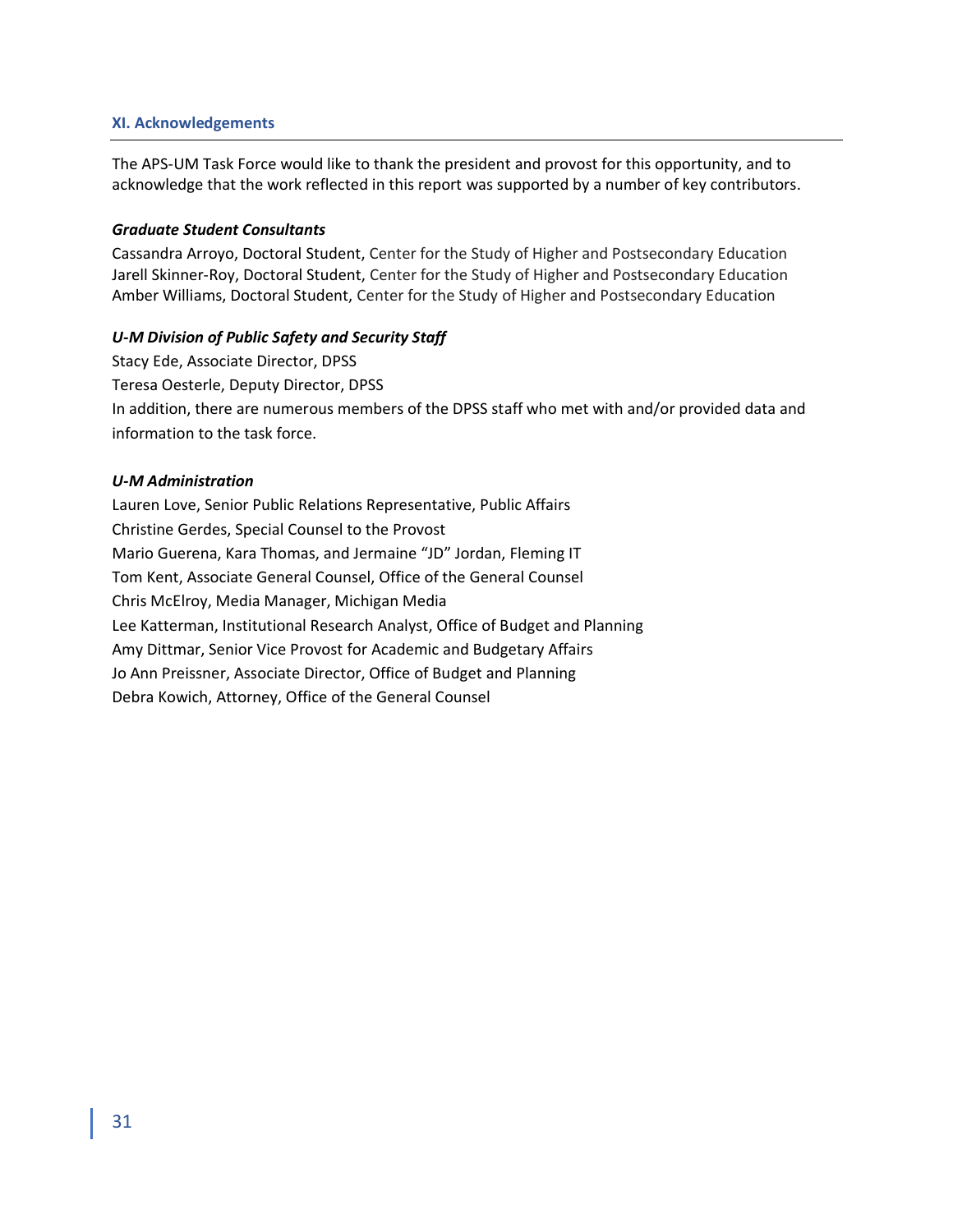# APPENDIX A: THE TASK FORCE REVISED CHARGE

The revised charge was executed on February 11, 2021.

| <b>Statement of</b><br><b>Purpose</b> | Recent events highlight a national crisis around policing and inherent structural racism that<br>subjects people of color to abuse and physical harm. More broadly, protecting is a public health<br>issue with negative mental health impacts that are ubiquitous among communities of color.                                                                                                                                                                                                                                                                  |
|---------------------------------------|-----------------------------------------------------------------------------------------------------------------------------------------------------------------------------------------------------------------------------------------------------------------------------------------------------------------------------------------------------------------------------------------------------------------------------------------------------------------------------------------------------------------------------------------------------------------|
|                                       | In this national context, U-M students have shone a spotlight on policing on our own campus.<br>It is clear that there is a wide range of strongly held views and proposed actions within the<br>university community - often reflecting very different experiences.                                                                                                                                                                                                                                                                                            |
|                                       | It is imperative for the University of Michigan's Department of Public Safety and Security (DPSS)<br>to make sure that all people on our campus not only are safe, but actually feel safe.                                                                                                                                                                                                                                                                                                                                                                      |
|                                       | The task ahead is to find out what is going well, and what needs to be improved. We must then<br>fix anything that we find is not working. The goal is to make DPSS the very best that it can be at<br>ensuring public safety for our university. As we shape an inclusive community where people of<br>all backgrounds and experiences feel valued, seen, and heard, we must recognize that policing<br>will play a uniquely critical role in our success. We must grasp this opportunity to model<br>policies, procedures and behaviors for others to follow. |
|                                       | This work must engage and reflect perspectives from all stakeholders -- undergraduates,<br>graduate students, faculty, staff, alumni, parents, the broader Ann Arbor community and, our<br>Department of Public Safety and Security. It must pay particular attention to experiences and<br>perspectives of our communities of color, and others who are disproportionately impacted by<br>challenging national policing policies and practices.                                                                                                                |
|                                       | Our faculty and others with expertise related to policing and public safety will be key partners in<br>this initiative. Their depth of knowledge and analytic approaches can inform how to craft<br>solutions to any concerns that are uncovered through our process of discovery.                                                                                                                                                                                                                                                                              |
|                                       | Recognizing the wide range of perspectives on how best to move forward, we began this<br>process by reaching out to get our community's advice before finalizing the Task Force's charge<br>and membership.                                                                                                                                                                                                                                                                                                                                                     |
|                                       | Going forward, we commit to a process that is inclusive, transparent, and accomplishes the goal<br>of ensuring that DPSS is a national model for public safety and security on a university campus, a<br>process that will undoubtedly be iterative.                                                                                                                                                                                                                                                                                                            |
| Sponsorship                           | Mark S. Schlissel, President<br>Susan M. Collins, Provost and Executive Vice President for Academic Affairs                                                                                                                                                                                                                                                                                                                                                                                                                                                     |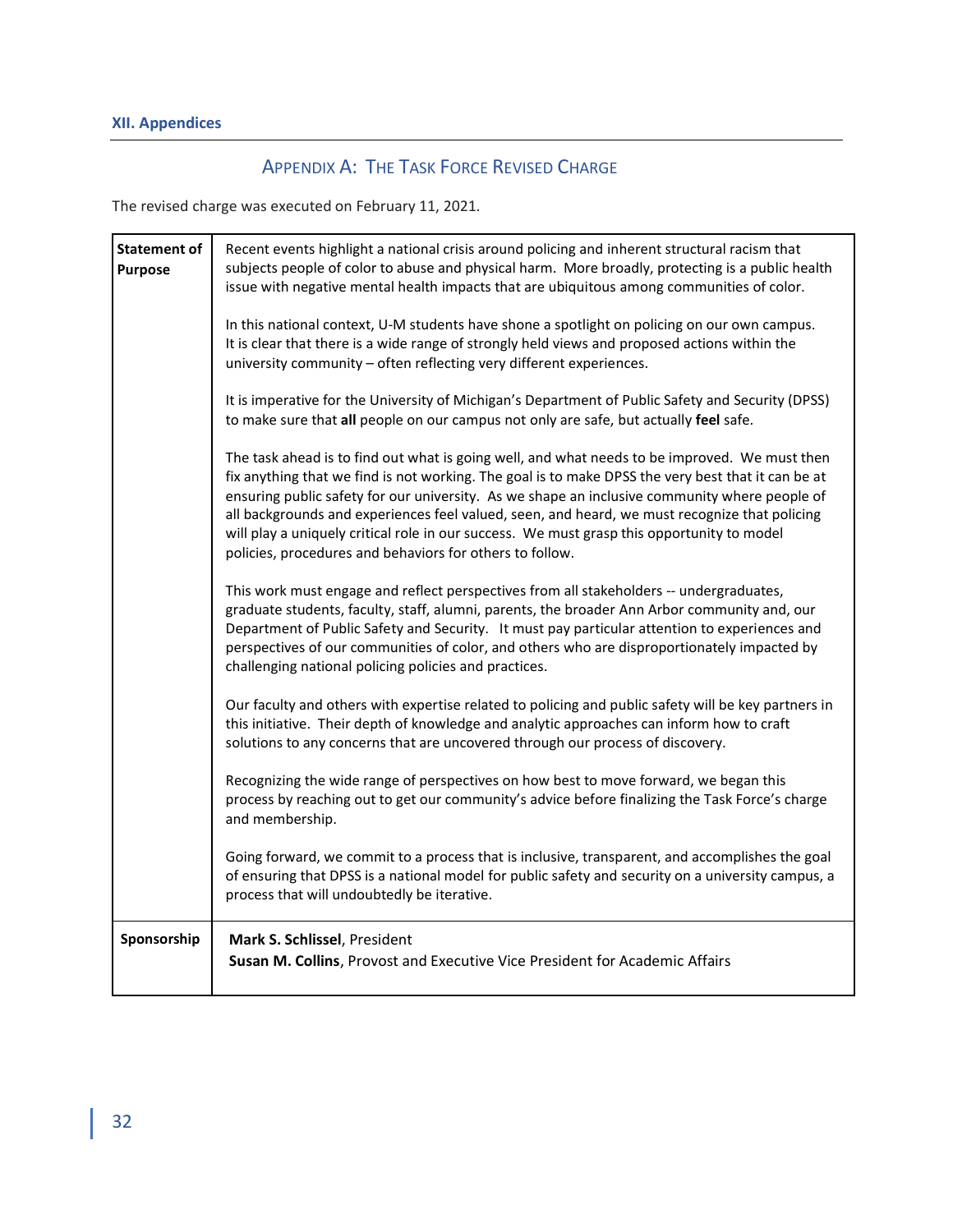| <b>Scope</b>                                      | The scope of work will be limited to public safety on the Ann Arbor campus. The Task Force will<br>examine how safety and security are best achieved at the University of Michigan, by conducting<br>initial comprehensive review and assessment of DPSS' current practices, identifying areas of<br>strength and areas for concern, and providing concrete recommendations based on best practice<br>for improvement, further study, etc.                                                                                                                                                                                                                                                                                                                                                                                                                                                                                                                                                                                                                                                                                                                                                                                                                                                                                                                                                                                                                                                                                                                                                                                                                                                                                                                                                                                                                                                                                                                                                                                                                                                                                                                                                                                                                                                                                                                                                                                                                                                                                                                                                                                                                                                                                                                                                                                                                                                                                            |
|---------------------------------------------------|---------------------------------------------------------------------------------------------------------------------------------------------------------------------------------------------------------------------------------------------------------------------------------------------------------------------------------------------------------------------------------------------------------------------------------------------------------------------------------------------------------------------------------------------------------------------------------------------------------------------------------------------------------------------------------------------------------------------------------------------------------------------------------------------------------------------------------------------------------------------------------------------------------------------------------------------------------------------------------------------------------------------------------------------------------------------------------------------------------------------------------------------------------------------------------------------------------------------------------------------------------------------------------------------------------------------------------------------------------------------------------------------------------------------------------------------------------------------------------------------------------------------------------------------------------------------------------------------------------------------------------------------------------------------------------------------------------------------------------------------------------------------------------------------------------------------------------------------------------------------------------------------------------------------------------------------------------------------------------------------------------------------------------------------------------------------------------------------------------------------------------------------------------------------------------------------------------------------------------------------------------------------------------------------------------------------------------------------------------------------------------------------------------------------------------------------------------------------------------------------------------------------------------------------------------------------------------------------------------------------------------------------------------------------------------------------------------------------------------------------------------------------------------------------------------------------------------------------------------------------------------------------------------------------------------------|
| Goal                                              | To find out what is going well with DPSS and what needs to be improved.                                                                                                                                                                                                                                                                                                                                                                                                                                                                                                                                                                                                                                                                                                                                                                                                                                                                                                                                                                                                                                                                                                                                                                                                                                                                                                                                                                                                                                                                                                                                                                                                                                                                                                                                                                                                                                                                                                                                                                                                                                                                                                                                                                                                                                                                                                                                                                                                                                                                                                                                                                                                                                                                                                                                                                                                                                                               |
| Objectives,<br>Topics, and<br><b>Deliverables</b> | <b>Objectives</b><br>1. Examine and assess the many ways that DPSS responds to and interacts with members of<br>our university community, including reviewing (recent and trend) data on DPSS activity,<br>including complaints.<br>2. Provide multiple venues and opportunities for stakeholders to share their experiences<br>(positive as well as negative) and their concerns. Intentionally seek input from students,<br>faculty and staff of color, as part of this discovery. Input should be gathered in a variety of<br>well-publicized ways, including through public meetings and written formats.<br>3. Identify areas where existing data is missing or lacking and areas where research might lead<br>to better-informed decision making.<br>4. Provide recommendations for (a) ways DPSS can make improvements, based on best<br>practices and available research; (b) how University-wide awareness and understanding of U-<br>M's approach to public safety and security on campus and between the campus community<br>and the broader Ann Arbor-Ypsilanti community can be enhanced; and (c) areas for further<br>study and engagement beyond the work of the Task Force.<br>Suggested topics to be examined include<br>• DPSS' current practices and training related to community engagement, including the types<br>and methods of information communicated to the public and ways engagement and<br>communication can be strengthened.<br>Perspectives and concerns from each stakeholder group, (including the Police Department<br>Oversight Committee and DPSS Student Advisory Board).<br>The goals for DPSS and its approach to carrying out its mission, including its current funding<br>$\bullet$<br>structure and services provided.<br>Issues related to campus policing procedures and practices, and 'best practice' guidance<br>from research and experience elsewhere so as to make informed recommendations about<br>ways to address concerns that are identified. (Consider developing shared readings for the<br>Task Force, and for the community more broadly.)<br>How the Police Department Oversight Committee helps monitor police behavior (including<br>complaints) and implications for the community's sense of safety and accountability.<br>How complaints are received, processed, and investigated at DPSS and the outcomes of<br>such complaints (e.g., police misconduct, calls received by dispatcher, etc.).<br>DPSS trainings, protocols, and policies regarding use of force.<br>The history of DPSS and policing at U-M (This work will be undertaken by the Bentley<br>Historical Library. This will serve to inform the Task Force's understanding of past and<br>present frameworks for campus safety, as well as historical and ongoing concerns of the<br>campus community around policing. It will provide context for the Task Force's discussion<br>and findings). |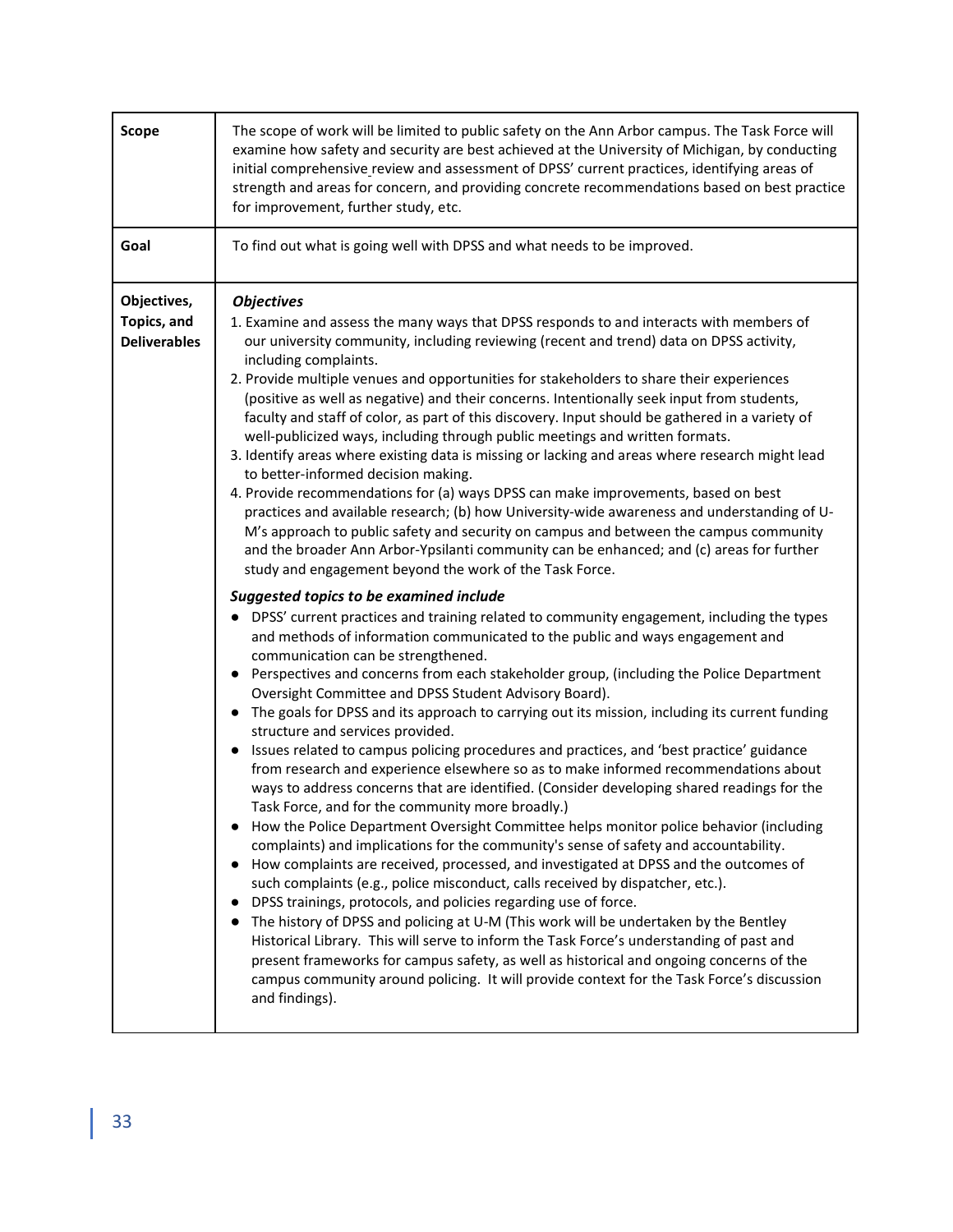## APPENDIX B: FULLER SUMMARY OF THE BENTLEY REPORT

Apart from a few night watchmen, the University of Michigan did not have any police presence for the first 100 years of its history. In the 1940s, the Board of Regents began to contract with the City of Ann Arbor for police services, in addition to its private security guards.<sup>[1]</sup> As late as 1979, only ten local police officers were stationed on the campus.<sup>[2]</sup> Beginning in the late 1980s, in response to "perceived high crime rates" and "student protests," the Regents moved incrementally to create a campus police force that includes personnel armed with a firearm and authorized to make arrests.[3] The current institutional form, the Division of Public Safety and Security, was established in 2012.<sup>[4]</sup>

In the 1960s, U-M became a key battleground in the student uprisings that occurred nationwide. AAPD officers clashed violently with students, sometimes joined by reinforcements from other police agencies. In 1967, the New Left organization Students for a Democratic Society (SDS) held their national convention at U-M. "To put it bluntly," West Virginia Senator Robert Byrd warned his colleagues, "they are a new type of subversive and their danger is great."<sup>[5]</sup>Around this period, U-M passed a ban against "disruptive" sit-ins.[6] One 1971 report recommended the University work more closely with local prosecutors as well as hiring its own counsel dedicated to addressing "disruptive dissent."<sup>[7]</sup>

Through the AAPD, Michigan State Police, and Washtenaw County Sheriff's Department, the University had access to intelligence work, laboratories, helicopters, and "support weapons."<sup>[8]</sup> For example on June 17, 1969, officers from all three agencies deployed tear gas on campus and beat back student protesters with nightsticks during a student protest.<sup>[9]</sup> That September, members of SDS led an occupation of the LSA building President Robben Fleming urged state and city police to forcibly remove the students, resulting in 107 arrests.<sup>[10]</sup>

As the federal government looked for ways to respond to student social movements, it frequently looked to U-M. For example, President Fleming joined Richard Nixon's Presidential Commission on Campus Unrest of 1970.[11] At its most unusual, one police chief even testified at a Congressional hearing that a graduate student had smuggled dynamite from Cuba to Michigan and transported the explosives using a U-M owned vehicle.<sup>[12]</sup> In 1970, U-M used a grant from the federal Law Enforcement Assistance Agency (LEAA) to establish a "community relations unit" staffed by plainclothes AAPD officers. Their mission would be to "anticipate and evaluate civil disorder potential" before it escalated to "major proportions."<sup>[13]</sup> According to the LEAA, this was possibly the first federal grant aimed at preventing political unrest on a university campus.[14]

U-M formed its own Safety Department in 1970 to manage campus dissent more efficiently. As one report from the time observed, "the department [AAPD] has made it clear [to the University] that it is a policy agency and is without authority to enforce Regent's rules unless adopted as city ordinances." For this reason, AAPD "officers do not like to work the University."[15] Nevertheless, the AAPD's University Unit had been a strong presence on campus: between May 1972 and April 1973 its officers arrested 670 people.[16]

The first test of the Department of Safety would come from the Black Action Movement (BAM I), formed in 1970 to advance racial integration on campus. During a BAM I sit-in, police in riot gear removed the activists and arrested a nursing student. When other protesters tried to intervene, the riot police charged the crowd. That summer, the University hired Fredrick E. Davids, the former head of the Michigan State Police, as the first Director of Safety.<sup>[17]</sup>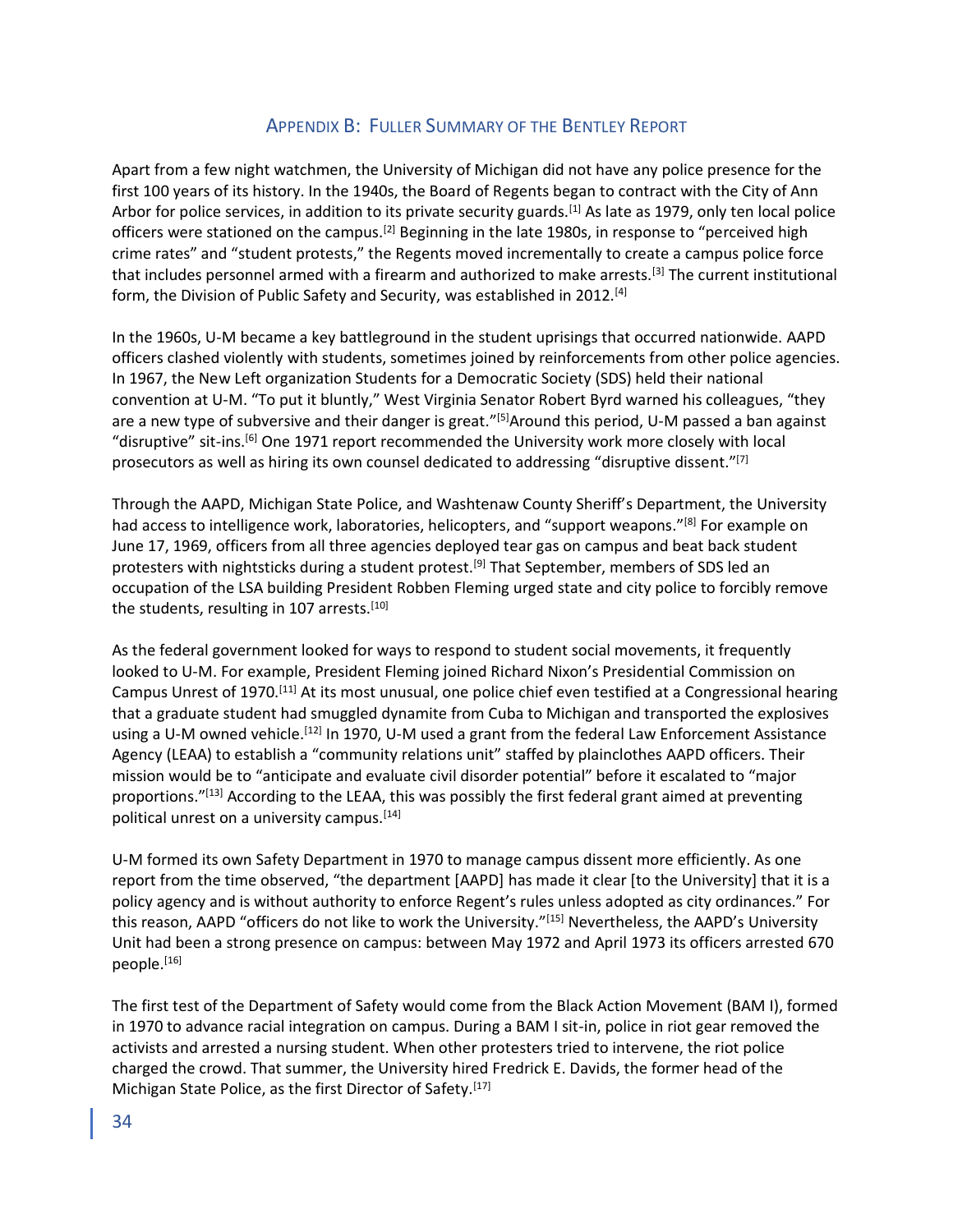Over the course of the 1970s and 1980s, protests against the apartheid regime in South Africa and discrimination on campus would continue. New iterations of BAM formed in 1975 and 1985, drawing further attention to systemic racism at the University. The *Michigan Daily* featured frequent accounts of harassment and racism by Ann Arbor police. Others described a culture of sexism and homophobia within both the AAPD and campus security. According to one sexual assault survivor, an AAPD officer told her, "well, honey, welcome to the alleys of Ann Arbor."<sup>[18]</sup> Despite these criticisms—that both local and campus police perpetuated harm—no serious changes occurred in the department besides a name change, to the Department of Public Safety and Security, in 1982.<sup>[19]</sup>

Following a series of exceptional but highly publicized crimes on U.S. campuses, the University faced growing pressure to establish an armed police force of its own. The number of reported crimes also increased by nearly a third between 1982 and 1986, though this did not lead the University to support forming its own police force.[20] In 1986, President Harold Shapiro publicly opposed the creation of a campus police force before reversing his stance that summer.[21]

What explains this abrupt change from the administration? While members of the community expressed concerns about safety, especially related to gender-based violence, Shapiro took a somewhat different approach. The President publicly argued that the University needed a police force under its own control, that such a force could respond faster than the AAPD, and that it would be more cost efficient.[22]

In embracing the campus police idea, the University also responded to a rise in student activism. In 1985, a third iteration of BAM emerged in response to the marginalization of Black students on campus.[23] According to sociologist Roderick Keith Lizzie, the U-M administration worked hard to "redirect" Black protest in this period. The University's mission, activist Barbara Ransby reported, was to "maintain stability at all cost."[24]

As the Shapiro administration moved to create a campus police force, the main resistance came from undergraduate students. Opposition to deputization specifically came from the Black Student Union and the Asian Students Association. Another group of students traveled to Lansing to oppose a Bill to allow for university-controlled police. As the Bentley Report writes, "The *Michigan Daily* editorialized ceaselessly against the deputization bill, linking it to condemnations of the Shapiro administration's actions regarding student protests—particularly through the use of trespassing rules to have students removed from buildings."<sup>[25]</sup> According to these voices, the administration's desire for a campus police force had more to do with "repressing students" than "fighting crime."[26] The *Detroit Free Press*  reported that during a demonstration against military recruitment on campus, AAPD and U-M security had followed undergraduate students around the Diag, recording them. Ann Arbor council members Lowell Peterson and Jeff Epton publicly criticized the University for using the AAPD to enforce its own policies in ways that students understood to be deliberate intimidation.<sup>[27]</sup>

On July 22, 1988, the Regents voted to adopt a "Policy on Disruption of Student Activities." This policy included a provision to deputize the top-ranking security officer—meaning they would be authorized to make arrests like regular police. The policy also included a new code of conduct for students, who derided it as simply "the code." Given the long history of using respectability as a pretense to punish youth of color, it is not surprising that the Black Student Union and Asian Students Association strongly opposed the policy.[28]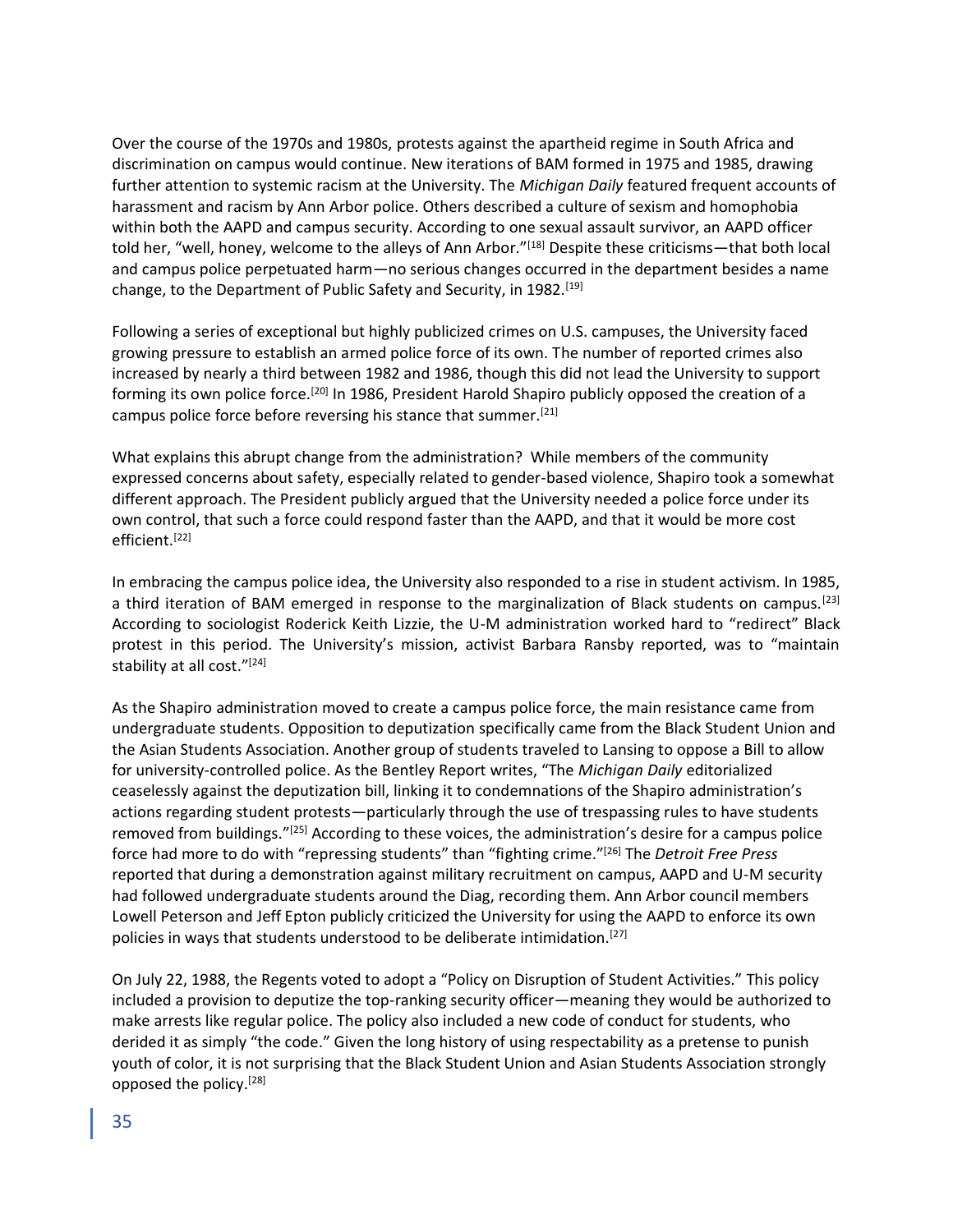While setting the stage for today's DPSS, the Regents' policy distinguished between deputization and an armed police force. "Guns in the hands of University personnel have no place in campus disputes," the policy insisted, "as experience shows."[29]

In 1988, *USA Today* ranked U-M the third most dangerous university in the nation. That year, campus authorities received 164 reported cases of physical assault and 85 cases of sexual assault.<sup>[30]</sup> In response, the administration launched a Task Force on Campus Safety and Security in March of 1989. The charge document invoked law-and-order rhetoric about the right "to live without undue fear in the community."[31] This language was remarkably similar to a phrase used by Richard Nixon, who described freedom from crime as Americans' "first civil right," in his speech to accept the Republican Party's nomination for president.[32]

Before the Task Force had made its recommendations, the Regents voted in 1990 to deputize additional personnel through the Washtenaw County Sheriff. The University also successfully lobbied the Michigan Legislature to pass Public Act 120 of 1990, which gave universities across the state the power to run their own police forces. Despite lobbying for the law, the Regents initially opted not to use the powers it gave them. State Representative Perry Bullard publicly criticized U-M, claiming that the administration got cold feet when it learned that it would have to hold public hearings and create a police Oversight Committee under the terms of the Act.[33]

The Task Force made twelve recommendations, spanning from increasing outdoor lighting and bus services, to working more closely with the AAPD, to updating data collection protocols. Its most controversial component would be the recommendation that the University hire its own police officers capable of making arrests. Following a 1989 survey in which 90 percent of women respondents described feeling unsafe being on campus at night, the University established a free evening escort service and free transportation from the Medical Center. The University installed campus "blue lights" in 1990 at a cost of \$2 million.<sup>[34]</sup>

The protest was once again swift and dramatic. Some two hundred protesters shouted down the Regents in September with chants of "No Guns! No Cops! No Code!" A thousand people attended a November 1990 teach-in and rally, during which students blocked traffic along State Street. Following a 25-hour occupation of President Duderstadt's office, police arrested sixteen students.<sup>[35]</sup> In a January 1991 survey conducted by the *Daily*, 52% of respondents opposed deputization.[36] Seemingly caught offguard by the level of resistance, the Regents temporarily withdrew the plan to establish a campus police department.

In the *Daily*, some queer and racialized students saw the new policies as motivated by a racist and homophobic national climate. The Regents "don't want lesbians and gay men and people of color on campus," one person wrote.[37] Students also criticized DPSS for what some perceived to be a pattern of victim-blaming regarding issues of sexual violence and exploitation. Later in the decade, DPSS urged women students to avoid end-of-year parties such as the "Naked Mile," during which men had reportedly assaulted and photographed women. "Women are putting themselves in a dangerous situation," Captain Jim Smiley stated publicly.<sup>[38]</sup>

In November 1991, the University entered a new agreement with Ann Arbor to use three AAPD officers and one detective, at a cost of \$407,000.[39]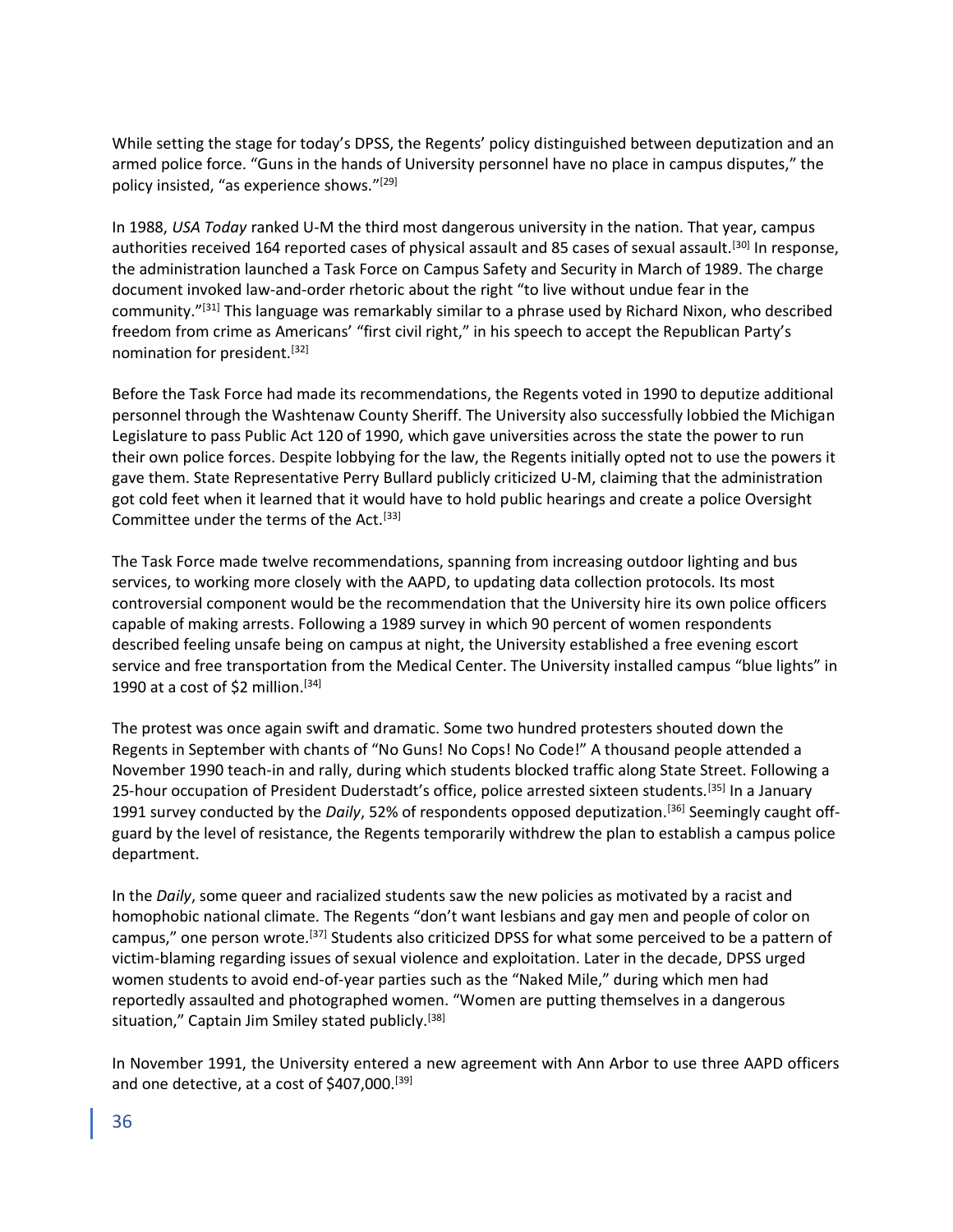In December 1991, the Regents at last decided to deputize campus police under the 1990 law the University had lobbied for. Public Act 120 required the administration to hold public hearings on the issue, for which the Regents selected two days in February 1992. The choice to hold legally mandated hearings during the week before Spring Break drew harsh criticism from students, including the Coalition of Students Against Deputization. Members of this organization disrupted both hearings. At the last moment, the Regents opted to change the hearings' locations and limit the number of student speakers. On February 22, they voted 7-1 in favor of deputization. When the University's Security and Safety Advisory Committee released a four-year progress report on the 1990 Task Force's recommendations, in September 1994, DPSS had twenty-two sworn police officers and twenty-four non-sworn security officers.[40]

Deputization had immediate consequences for DPSS. In the first two years following deputization, the DPSS budget grew by a combined \$1.1 million.<sup>[41]</sup> A recommendation was made to authorize officers to use chlorobenzalmalononitrile, colloquially known as tear gas.<sup>[42]</sup> Later in 1992, DPSS joined the Washtenaw County Mutual Aid Agreement for the first time.<sup>[43]</sup> This would enable DPSS to engage personnel and resources from other police departments, including the Sheriff's office, AAPD, and Michigan State Police. In 1993 DPSS and the AAPD established a "Cooperative Policing Agreement," and opened a community policing office in Mason Hall the next year.[44] The DPSS budget steadily grew in the 1990s, reaching \$5.2 million in 1996.[45]

In March 1993, the University's Police Grievance Committee released a draft proposal that would enable it not only to receive grievances "but also to conduct its own independent investigations" and "make informed recommendations." The University rejected this proposal, reiterating that the Grievance Committee's role should be limited to "reviewing" UMPD's own grievance process for "consistency, thoroughness, etc." In response, both Committee co-chairs resigned.[46]

In 1996, DPSS faced its most significant scandal since deputization. On February 17, two campus police officers arrested John Matlock, a Black man, and an assistant vice provost responsible for Multicultural Initiatives, outside of a U-M basketball game at the Central Campus Recreation Center.[47] As a result, Matlock faced two misdemeanor charges for assaulting an officer and resisting arrest. The *Detroit Free Press* reported that Matlock's arrest "galvanized the black faculty."[48]

The incident, as well as the administration's handling and subsequent protest received coverage throughout Michigan. More than fifty Black faculty and staff marched to the 15<sup>th</sup> District Court to support Matlock. University librarian Chuck Ransom stated that the treatment of Matlock was "the tip of the iceberg." The incident led to a report from the DPS Oversight Committee that uncovered issues of systemic racism. Numerous students, staff, faculty, and administrators of color detailed instances in which they were followed, stopped, questioned, or detained without cause.<sup>[49]</sup>

U-M initially requested that the local Michigan State Police office investigate the DPSS arrest. According to documents obtained by the *Detroit Free Press* through a FOIA request, however, the University's director of human resources wrote to the MSP office that same day asking them to stop the investigation. This request came after a meeting between the HR director, President Duderstadt, and Provot J. Bernard Machen. In April, the MSP probe concluded that Matlock had "shoved" a campus police officer and that his arrest had not been racially motivated. If convicted, Matlock would face up to a year in jail and a  $$1,000$  fine.<sup>[50]</sup>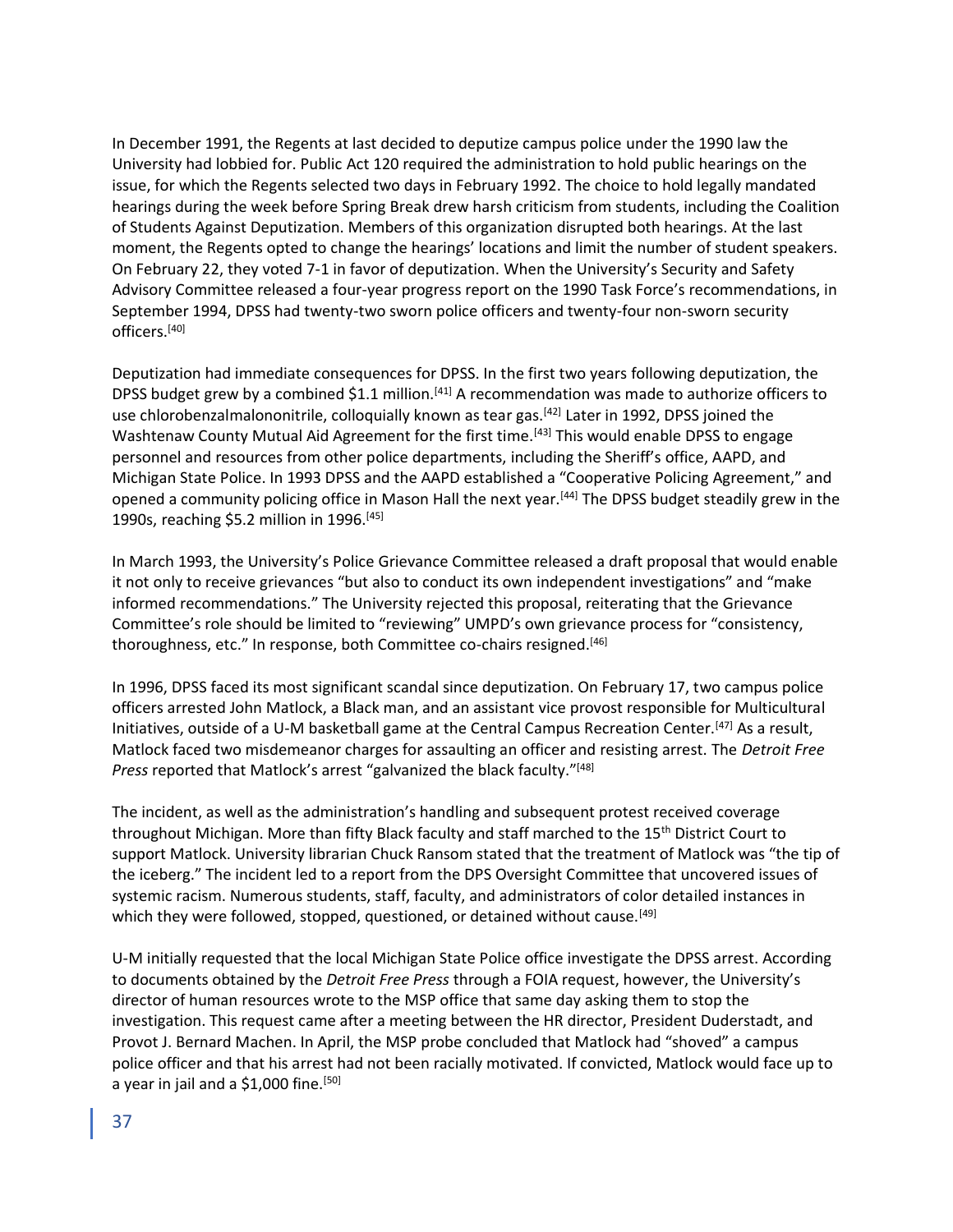Following Matlock's arrest, President Duderstadt requested the Department of Public Safety Oversight Committee (previously the Police Grievance Committee) to "review the larger issues associated with the incident and determine what University policies, practices and procedures may have contributed to the incident."[51] During the review, DPSS refused to let its personnel be interviewed by the Committee. The Committee ultimately concluded in a letter that, "In practice, the Department of Public Safety and Security has come to operate with virtually no oversight outside the University administration." In the Committee's four years of existence, moreover, it had been able to process only one grievance—which was terminated before completion.<sup>[52]</sup>

In September 1997, a DPSS officer fired a weapon while on duty for the first time, killing a Black man near North Campus. According to eyewitness accounts in the *Detroit Free Press*, the man was in the act of fatally stabbing his girlfriend, Tamara Williams, a senior in LSA. The incident made the front page of the *Detroit Free Press*, above the fold. The following month, Washtenaw County Prosecutor Brian Mackie declined to prosecute the officer.<sup>[53]</sup>

In November 1998, the Michigan Student Assembly passed a resolution condemning discriminatory practices against Black and Hispanic students, including assigning more DPSS officers events held by students of color groups. That fall, the *Michigan Daily* featured complaints about the DPSS's approach to marijuana possession, specifically using tougher state laws while the AAPD charged individuals under the more lenient city ordinance.<sup>[54]</sup>

Changes made in the early 2000s DPSS included adding a canine unit, implementing a new Team Community Oriented Policing (TCOP) program, and increasing traffic enforcement by purchasing radar units and two motorcycles.<sup>[55]</sup> In the latter case, the number of traffic tickets issued by DPSS grew from 540 in 1999 to 1,545 in 2003. In September 2005, a Black undergraduate named David Betts wrote an editorial in the *Daily* criticizing, among other things, DPSS crime alerts for relying too heavily on race.<sup>[56]</sup> This issue would surface again in a series of complaints published by the *Daily* in 2011. Among the examples given was a crime alert that described a suspect as a "black male, possibly bald or with dreadlocks."[57]

In November 2009, the *Michigan Daily* ran a lengthy investigation on the Police Oversight Committee and the University's violation of Public Act 120 of 1990. Under the Act, universities must maintain a police oversight body composed of two faculty, two staff, and two students "nominated and elected" by their peers. As the *Daily* revealed, the two student seats had sometimes gone vacant for months at a time while there had been no faculty elections since 2000. Additionally, it became clear that the Oversight Committee met sporadically rather than monthly (as required by its Bylaws). While DPSS received between eight and twelve grievances each year, the Committee processed on average just two annually.[58]

In January 2012 it was revealed that University Hospital Security officials waited six months to report a Hospital employee found in possession of child pornography. In response, the Board of Regents established an external investigation by the law firm Latham and Watkins, as well as the consulting firm Margolis, Heady, and Associates. That October, the Regents voted to bring all safety and security functions under a new entity: the Division of Public Safety and Security. This included the former DPSS, Hospital Security, Housing Security, Museum Security, and the Office of Emergency Preparedness. In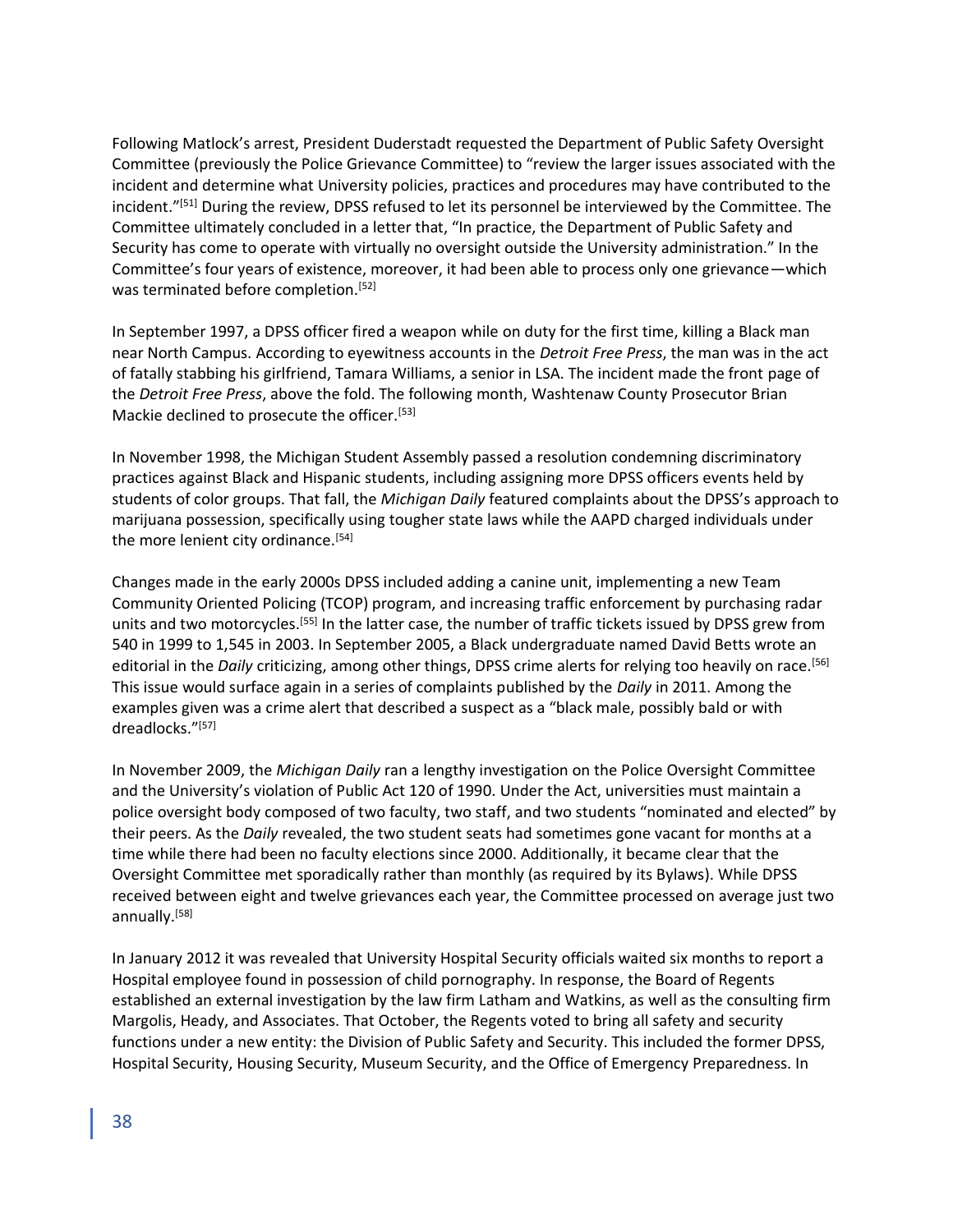June 2013, Michigan State Police head Eddie Washington Jr. was made the first DPSS Executive Director.[59]

[1] Bentley Library, *History of Policing*, 1.

[6] Robert Byrd, quoted in U.S. Congress, *Congressional Record*, 5549.

[7] International Association of Chiefs of Police, *A Survey of Police and Security Needs at the University of Michigan* (1973), 103.

[8] IACP, *Police and Security Needs*, 26.

[9] Bentley Library, *History of Policing*, 5.

[10] Bentley Library, *History of Policing*, 5.

[11] President's Commission on Campus Unrest, *The Report of the President's Commission on Campus Unrest*(Washington, D.C.: U.S. Government Printing Office, 1970).

[12] Statement of James W. Rutherford to U.S. Congress, *Extent of Subversion in Campus Disorders*, Hearings, Ninety-First Congress, First Session, June 19, 1969.

[13] Law Enforcement Assistance Administration, *Annual Report of the Law Enforcement Assistance Administration for 1971 Fiscal Year* (Washington, D.C.: U.S. Government Printing Office, 1970), 62. [14] LEAA, *Annual Report*, 62.

[15] IACP, *Police and Security Needs*, 56.

[16] IACP, *Police and Security Needs*, 49

[17] Bentley Library, *History of Policing*, 5-6.

[18] Quoted in Bentley Library, *History of Policing*, 8.

[19] Bentley Library, *History of Policing*, 8.

[20] Bentley Library, *History of Policing*, 8.

[21] Bentley Library, *History of Policing*, 10.

[22] Bentley Library, *History of Policing*, 9.

[23] Bentley Library, *History of Policing*, 9.

[24] Barbara Ransby, quoted in Roderick Keith Lizzie, "Analysis of the Anti-Racist Student Movement at the University of Michigan-Ann Arbor" (University of Michigan, 1993), 157.

[25] Bentley Library, *History of Policing*, 9.

[26] Quoted anonymously in Bentley Library, *History of Policing*, 9.

[27] Joel Thurtell, "Cops under fire for tactics used during protests," *Detroit Free Press*, April 3, 1986, 1.

[28] Bentley Library, *History of Policing*, 9.

[29] "Policy on Disruption of Student Activities," quoted in Bentley Library, *History of Policing*, 9.

[30] Bentley Library, *History of Policing*, 10-1.

[31] "Policy on Disruption of Student Activities," quoted in Bentley Library, *History of Policing*, 9.

[32] Quoted in Naomi Murakawa, *The First Civil Right: How Liberals Built Prison America* (Oxford University Press, 2014), 1.

[33] Bentley Library, *History of Policing*, 12.

[34] Maryanne George, "U-M has plan to improve safety," *Detroit Free Press,* October 23, 1990, 9.

[35] Maryanne George and John Castine, "After raucous day, U-M arrests end sit-in," *Detroit Free Press*, November 16, 1990, B1.

[36] Bentley Library, *History of Policing*, 13.

[37] Bentley Library, *History of Policing*, 12.

[38] Maryanne George, "For safety's sake, women urged to skip annual streak," *Detroit Free Press*, April 21, 1998, 11.

39

<sup>[2]</sup> Bentley Library, *History of Policing*, 7.

<sup>[3]</sup> Bentley Library, *History of Policing*, 1.

<sup>[4]</sup> Bentley Library, *History of Policing*, 22-3.

<sup>[5]</sup> Robert Byrd, quoted in United States Congress, *Congressional Record—Senate*, March 7, 1969 (Washington, D.C.: U.S. Government Printing Office), 5549.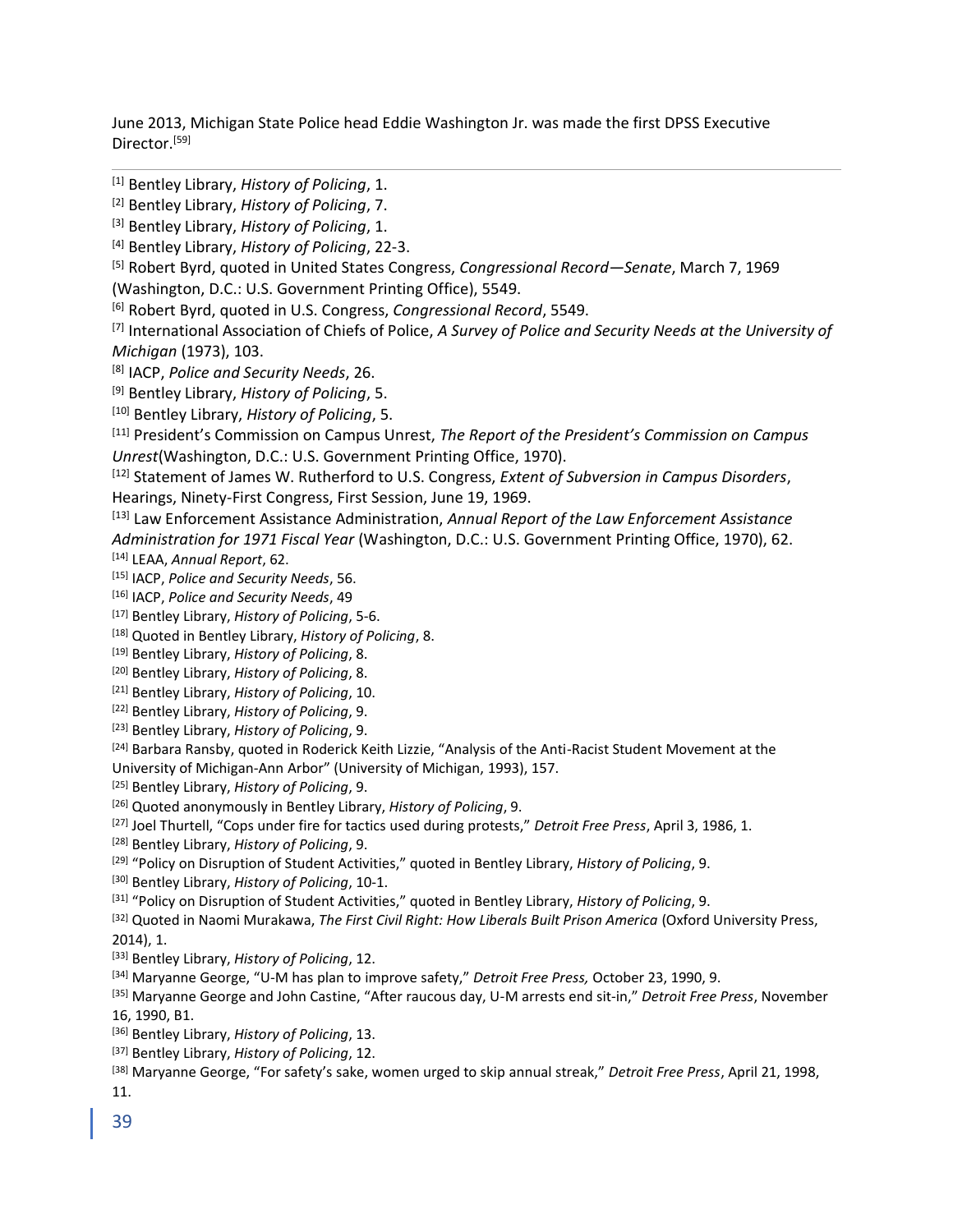[39] Bentley Library, *History of Policing*, 14.

[40] Bentley Library, *History of Policing*, 14.

[41] Bentley Library, *History of Policing*, 14.

[42] Bentley Library, *History of Policing*, 14.

[43] Bentley Library, *History of Policing*, 15.

[44] Bentley Library, *History of Policing*, 16.

[45] Maryanne George, "Racial tension puts chill on U-M climate," *Detroit Free Press*, May 20, 1996, 3A.

[46] Bentley Library, *History of Policing*, 15.

[47] Bentley Library, *History of Policing*, 16; Maryanne George, "U-M cops urged to mend fences," *Detroit Free Press*, June 18, 1996, 14.

[48] George, "Racial tension," 3A.

[49] Maryanne George, "U-M cops urged to mend fences," *Detroit Free Press*, June 18, 1996, 14.

[50] Maryanne George, "U-M official charged in scuffle," *Detroit Free Press*, April 19, 1996, 13.

[51] Bentley Library, *History of Policing*, 16.

[52] Bentley Library, *History of Policing*, 16.

[53] Maryanne George, Beth Krodel, and Peggy Walsh-Sarnecki, "Fatal Relations," *Detroit Free Press*, September 24, 1997, 1.

[54] Bentley Library, *History of Policing*, 19.

[55] Bentley Library, *History of Policing*, 19.

[56] Bentley Library, *History of Policing*, 20.

[57] Bentley Library, *History of Policing*, 22.

[58] Bentley Library, *History of Policing*, 21.

[59] Bentley Library, *History of Policing*, 22.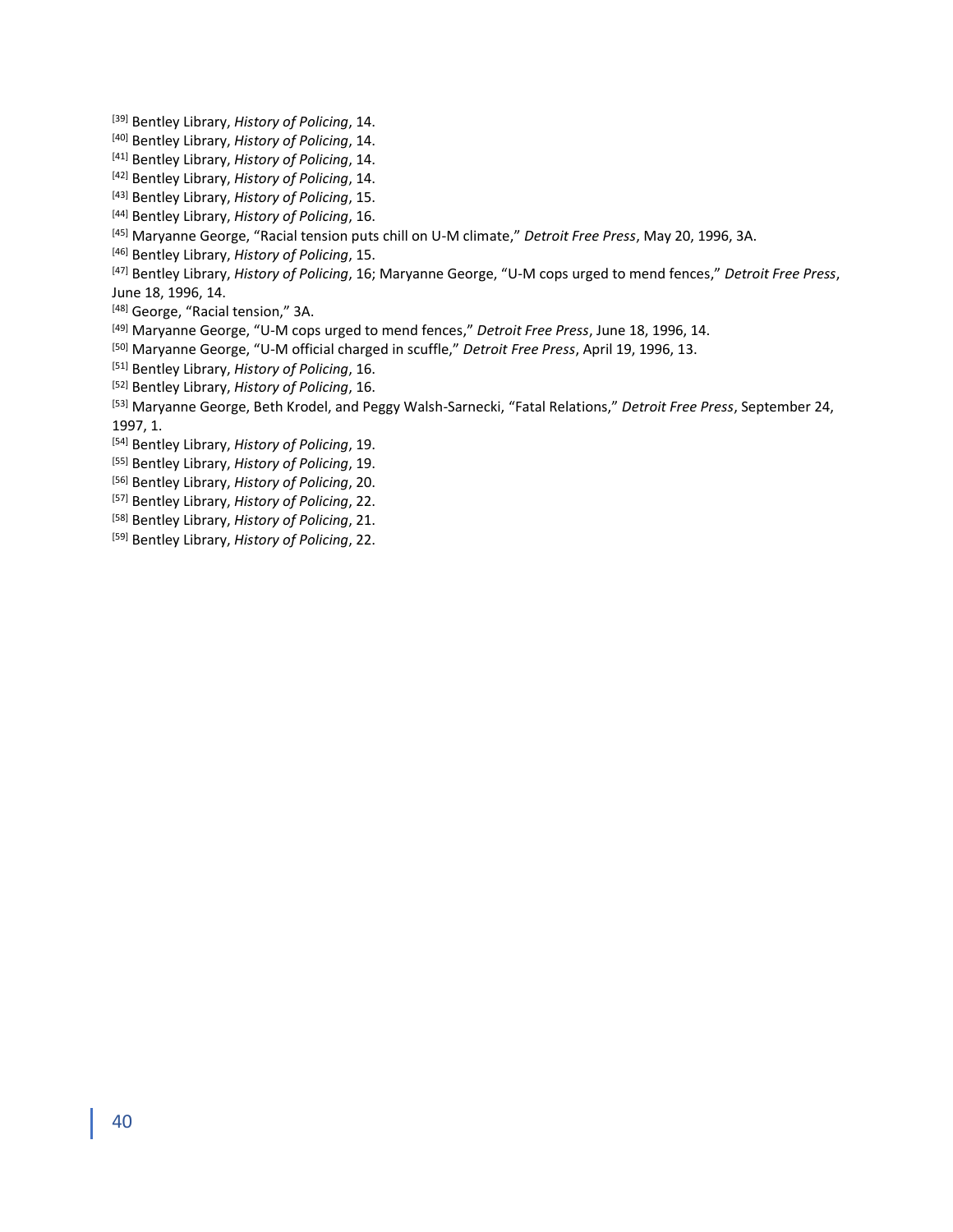# APPENDIX C: CONTEXTUAL BACKGROUND ON THE POLICE DEPARTMENT OVERSIGHT COMMITTEE

In the fall of 2020, a proposal was made to university leadership to expand the responsibilities of the Police Department Oversight Committee (PDOC), as the formation of this task force was coming together. University leadership asked that the proposal be considered within the scope of the task force recommendations. There was near unanimous support for expanding the responsibilities and support for the PDOC by the task force. Additional detail is provided in this appendix to provide context for the recommendations which have been made.

The University of Michigan Police Department Oversight Committee (PDOC) was established in 1992 by state law as a prerequisite for the University to establish a police force. As such, a functioning PDOC ensures the existence of the UMPD:

## **A. Background**

**Public Act 120 of 1990 Section 390.1511** "The governing board of control of an institution of higher education shall not grant the powers and authority described in subsection (1) to the public safety officers of the institution unless, before those powers and authority are granted, **the governing board provides for the establishment of a public safety department oversight committee** [emphasis added]**.** The committee shall be composed of individuals nominated and elected by the faculty, students, and staff of the institution. The committee shall include 2 students, 2 members of the faculty, and 2 members of the staff. The committee shall receive and address grievances by persons against the public safety officers or the public safety department of the institution. The committee may recommend to the institution that disciplinary measures be taken by the institution against a public safety officer who is found responsible for misconduct in office."<sup>3</sup>

Given that the law mandates that the existence of a university public safety department is predicated upon the creation of an Oversight Committee, our initial focus was on the U-M PDOC. We began our charge by delving into some of the ambiguities of the Public Act 120 of 1990 such as: Which body nominates and elects student members?

- Do those students include graduate students?
- Are grievances directly received by the Oversight Committee as many interpretations of the law suggest?
- Would members of the public find it easily accessible to submit a grievance about a member of the public safety department?
- Does DPSS have a grievance procedure that is well integrated with the PDOC?

Some of the ambiguities of the Public Act 120 have been addressed through the PDOC bylaws. In addition to Public Act 120 specifying certain characteristics of the PDOC (e.g. the makeup of its members and the power to review grievances and recommend disciplinary action), the University has created a bylaws document for the PDOC with additional detail about its scope and powers, which may go beyond the bare minimum requirements established by Public Act 120. Currently, the bylaws give additional explicit powers to the PDOC to hold hearings, though the request to hold a hearing may be denied by the director of DPSS, and that denial must be appealed to the UM President. The current bylaws are ambiguous as to whether the PDOC may issue public reports and whether it may proactively review UMPD policies and procedures, in addition to its legislatively mandated ability to retroactively review

<sup>3</sup> [https://www.legislature.mi.gov/\(S\(40rvy5dtg5sphf4ena0tgi5c\)\)/mileg.aspx?page=getObject&objectName=mcl-390-1511](https://www.legislature.mi.gov/(S(40rvy5dtg5sphf4ena0tgi5c))/mileg.aspx?page=getObject&objectName=mcl-390-1511)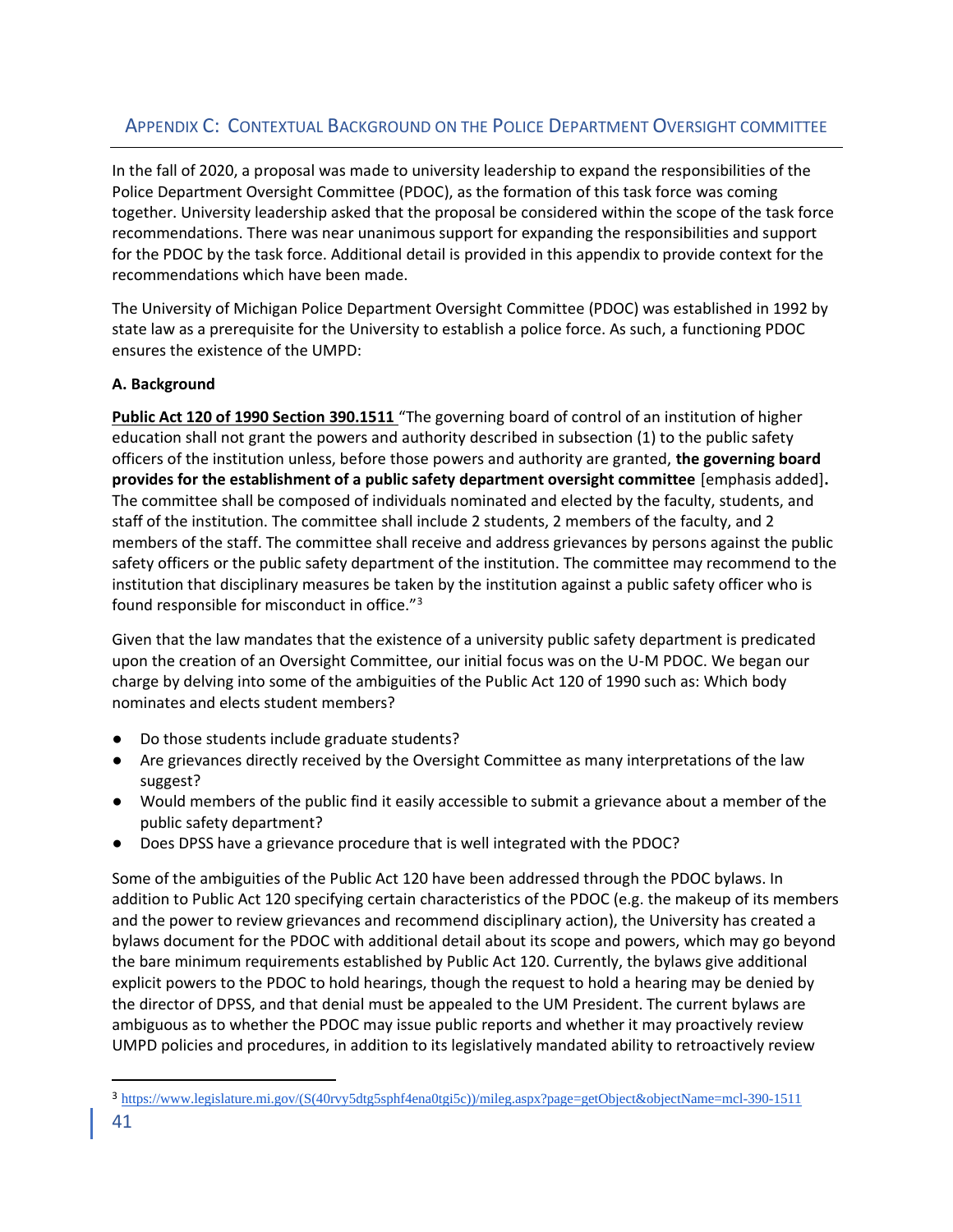grievances. It explicitly states that the PDOC may only make nonbinding recommendations that DPSS may disregard. The bylaws specify that updates to the bylaws must be approved by DPSS; if DPSS denies a request to update the bylaws, this can be appealed to the University president.

The bylaws clarify that:

"The function of the Committee is to comply with Act 120 and consider grievances by persons against sworn officers or the Police Department, as well as against officers employed by the University under Public Act 330 (1968) of the State of Michigan." Public Act 330 officers include non-sworn security officers with arrest authority on the premises of their employer; they may or may not be armed. DPSS employees roughly 6 such officers.

There are a number of avenues by which individuals may submit a grievance. They can speak directly with the oversight committee by sending an email to the address posted on the public oversight committee website, or they can contact the UMPD via online form, mail, fax, phone, or in-person.

## **B. Issues Identified with Oversight Committee Structure and Grievance Procedures**

*Onboarding*. Numerous issues were identified with the training and onboarding process for new members. After members are elected, there is no standard process for letting members understand the scope of their powers and responsibilities, and no standard training in how to perform police oversight. One PDOC member stated that for the whole first year of her two-year tenure, no one explained to her what was expected of committee members and the committee members rarely even met, until a new chair joined the PDOC. Until that time, she was unclear as to the basic scope and function of the PDOC.

*Training.* There is no training offered to members of the PDOC. Training programs exist for certification of police oversight professionals, such as the National Association for Civilian Oversight of Law Enforcement (NACOLE) Certified Practitioner of Oversight (CPO) program [\(https://www.nacole.org/cpo\\_credential\\_program\)](https://www.nacole.org/cpo_credential_program). This program is considered a gold standard, and local oversight committees such as the Ann Arbor Police Department supports the members of its oversight committee in attending this training. It involves 45 hours of training as well as additional readings and conference attendance, ensuring the individual is fluent in six core competency areas for oversight: Civilian Oversight of Law Enforcement, Investigations, the Public and Transparency, Law, Policing/Law Enforcement Policies & Procedures, Remediation and Discipline. This training helps individuals understand questions to ask when reviewing a grievance investigation, how to review evidence such as body camera footage, and other specialized skills that are not immediately obvious to a lay person. No such training is provided to members of the UM PDOC.

*Record Keeping.* The PDOC members and administrative assistant share access to a UM Box folder, which is maintained by the administrative assistant. Historically, the Box has not been maintained in a consistent or organized fashion. When the current chair joined the PDOC, the Box did not contain a copy of the PDOC Bylaws, past meeting minutes, or most of the past grievance reports issued by the committee. The chair was forced to seek out past chairs and ask them to share their personal experiences, as well as files that they had stored on their private computers, in order to piece together an understanding of the past activities of the PDOC in the last several years.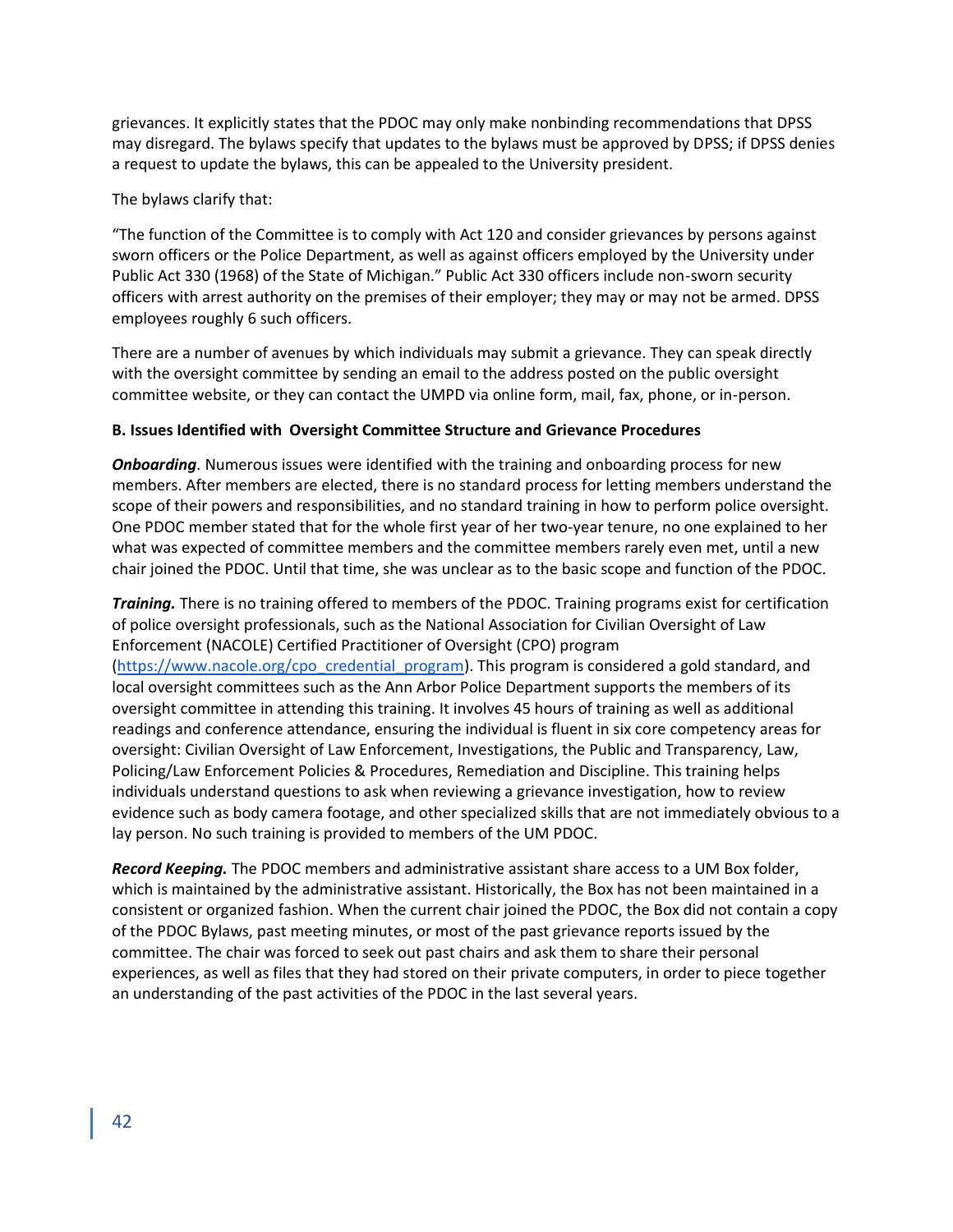*Organization of elections.* Staff and faculty seats are on a two year cycle. Student seats are on a one year cycle, with elections staggered every 6 months. Staff and faculty elections are run by the UM Human Resources Department, while student elections are run by the Central Student Government (CSG). Timing of elections seems to be inconsistent, for instance with delays in elections in 2020 due to COVID. After one student graduated in 2020 in the middle of their term, there was a delay of many weeks while the appropriate method of selecting their replacement was determined (appointment by the CSG), as well as a delay in the CSG actually selecting and appointing a candidate, leaving the seat open. Elections are not always well advertised, with perhaps a mention in the University Record, but little campus awareness of elections coming up. The PDOC reported being contacted by several individuals who were concerned that they had missed notification of the opportunity to run. Some graduate students also expressed a concern that it was difficult to run against the undergraduate candidate that CSG supported. However, student members are not exclusively undergraduates; in early 2020, one of the PDOC seats was a medical student. At the most recent student election, CSG did not notify the PDOC of the results of the election. The PDOC chair and the PDOC administrative support person found out about the new member only when the Michigan Daily reached out to them to ask for a statement about the new PDOC member. In summary, election timing and procedures are not as regular as they should be. A 2009 Michigan Daily investigation revealed that this is a longstanding issue.

*Institutional memory.* Related to the lack of onboarding, when new members are elected, there is no standard process of having them meet with the person they are replacing, or with the new chair, unless the chair so chooses. There is no official list of past members and their contact information provided to the committee. As such, it is up to new members and chairs to "track down" who past members were and ask them for some time to get their insights on where past committees have focused their efforts, and lessons learned. This problem is exacerbated when multiple seats go up for election at the same time, resulting in a mostly new set of members.

*Limited administrative support.* The PDOC is currently assisted by two administrative assistants whose primary appointment is in the UM Human Resources department. The bylaws state "University Human Resources will provide administrative support to the Committee, including receipt of grievances submitted to the Committee, logistical and communications support for the nomination and election processes for faculty and staff representatives, and any other needs identified by the Committee." These two individuals are responsible for attending all meetings, scheduling and sending out meeting invites, organizing the Box, taking meeting minutes, and running the elections for the four non-student seats on the committee. They also help coordinate communications between the PDOC and the UMPD if desired by the PDOC members. However, there is no formal description of their position duties, and no budget line for their work and no formal percentage of their effort budgeted for and allocated to the PDOC. They are simply expected to complete these duties around their paid positions.

While PDOC members reported that this aid was helpful, there were also concerns expressed by some members about this support. For instance, a PDOC member stated that on one occasion in August 2020, the committee intended to provide a private, non-binding recommendation to the UMPD about one of their policing initiatives, the COVID Ambassadors Program. The administrative assistant informed them that making recommendations was outside of the committee's "purview" and offered to contact the Office of General Council to see if they agree, or what would be involved in changing the committee scope.

Some members felt this had a chilling effect on the ability of the committee to do its work. While the ability to make private, non-binding recommendations about policies and initiatives unconnected to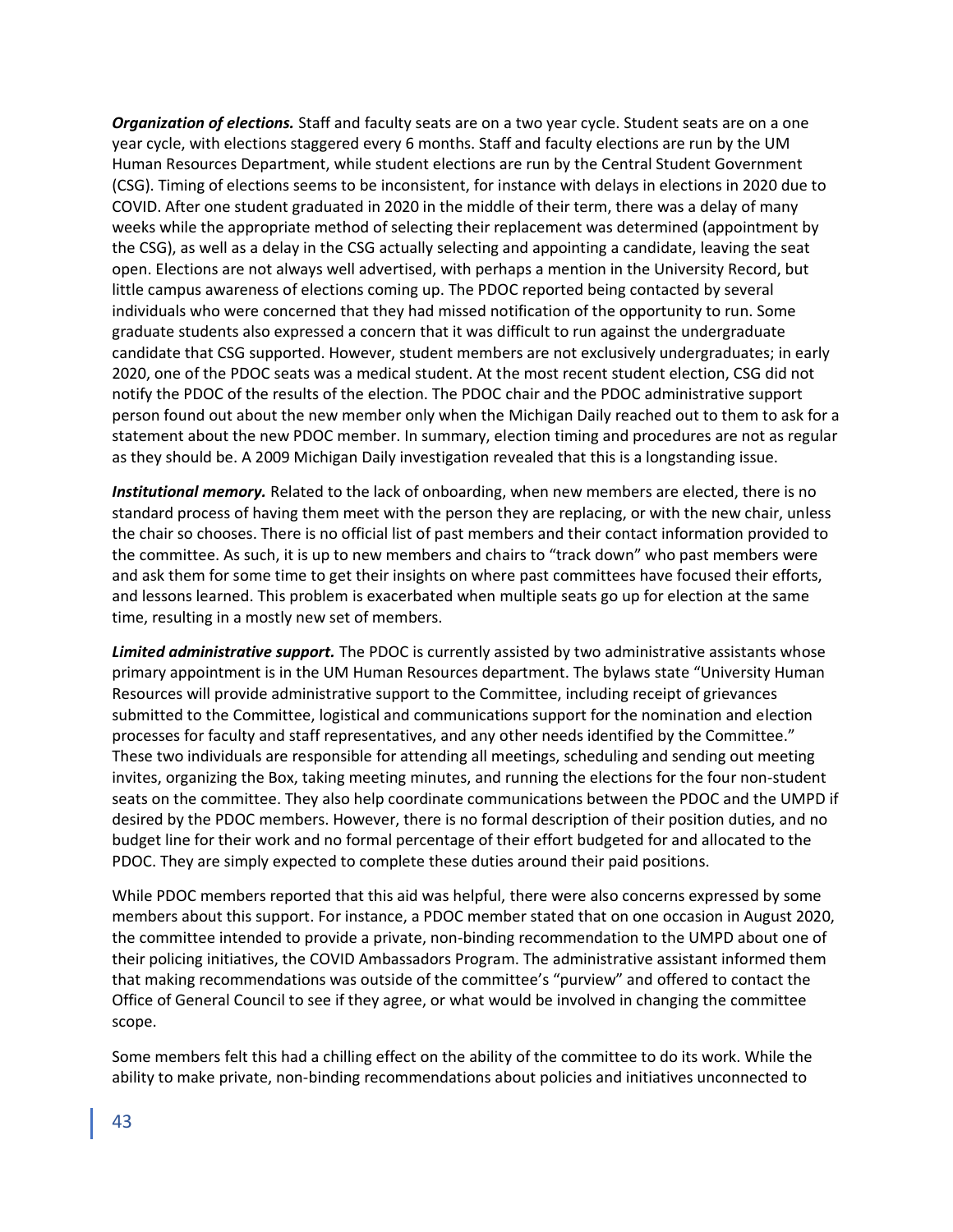grievance reviews is neither clearly endorsed nor prohibited in the bylaws or in Public Act 120, a review of past PDOC activity reveals that the PDOC has frequently done so in the past. As such, the administrative assistant's read of the committee's scope was conservative. Further, several PDOC members felt that taking the initiative to intervene and report on the PDOC's activity to the University Office of General Council was beyond the scope of what they understood the administrative assistant's role to be. After this incident, some members wondered whether the administrative assistant was being asked by the university to monitor and police the committee's activities. This made some members uncertain about whether to speak freely at meetings in front of the administrative assistant.

Because the administrative support assigned to the committee does not include dedicated effort, and administrative assistants also have no formal training in conducting police oversight, the committee has no administrative support for conducting time-consuming investigations or report writing. In comparison, other groups such as the Ann Arbor Police Department Independent Community Policing Oversight Committee (ICPOC) have 2-3 members who are dedicated "Information Managers" who are tasked with ensuring secure compilation, organization, storage of and access to relevant data. These committee members are often retired and donate an estimated 10-15 hours per week of their time to do this work. Other oversight committees nationally who follow a similar structure to the UM PDOC (i.e. providing non-binding recommendations about grievances after reviewing investigations undertaken by the police department, rather than oversight committees that have binding recommendation powers or primary investigatory authority) often have a full-time, paid administrative support person with the specialized training needed to write reports and handle evidence (e.g.the Fairfax County Police Civilian Review Panel).

*Limited scope*. The current scope and powers of the committee have not changed substantially since its establishment in 1992 and do not go much beyond the minimum legislatively required by Public Act 120. While this level of civilian oversight was considered robust in 1990, civilian oversight of policing has changed dramatically in the last 30 years. Even taking as set in stone a model in which the police department has primary investigatory authority and the PDOC may only make non-binding recommendations, there are several measures that should be undertaken to enhance oversight and public trust.

● Communities may find they are better off granting authority that may never need to be used than they would be in withholding authority that may be needed at a critical time.<sup>4</sup>

Currently, the PDOC is under negotiations with DPSS and the University administration to 1) explicitly allow the PDOC to proactively review UMPD policies, procedures, and data to look for potential issues and 2) explicitly allow the PDOC to make public reports, appropriately redacted to protect confidential information about individuals involved as required by law, union contract provisions, or safety concerns.

*University philosophy regarding role of oversight committee*. Unlike most other university committees, the PDOC's existence is mandated by state law. Its function is to provide robust independent oversight of the police force. However, PDOC members reported that they were told by the University as well as the UMPD that the purpose of the committee is to advise the University and serve the needs and interests of the University. This view has seriously hamstrung the PDOC from conducting transparent oversight. Until 2016, the University maintained that the PDOC was not to even share information back to the grievant themselves about the status of their complaint or what disciplinary action or remedial action was taken in response. The Office of General Counsel stated in 2011 that the bylaws "allows the

<sup>4</sup> NACOLE Oversight Models, [https://www.nacole.org/oversight\\_models](https://www.nacole.org/oversight_models)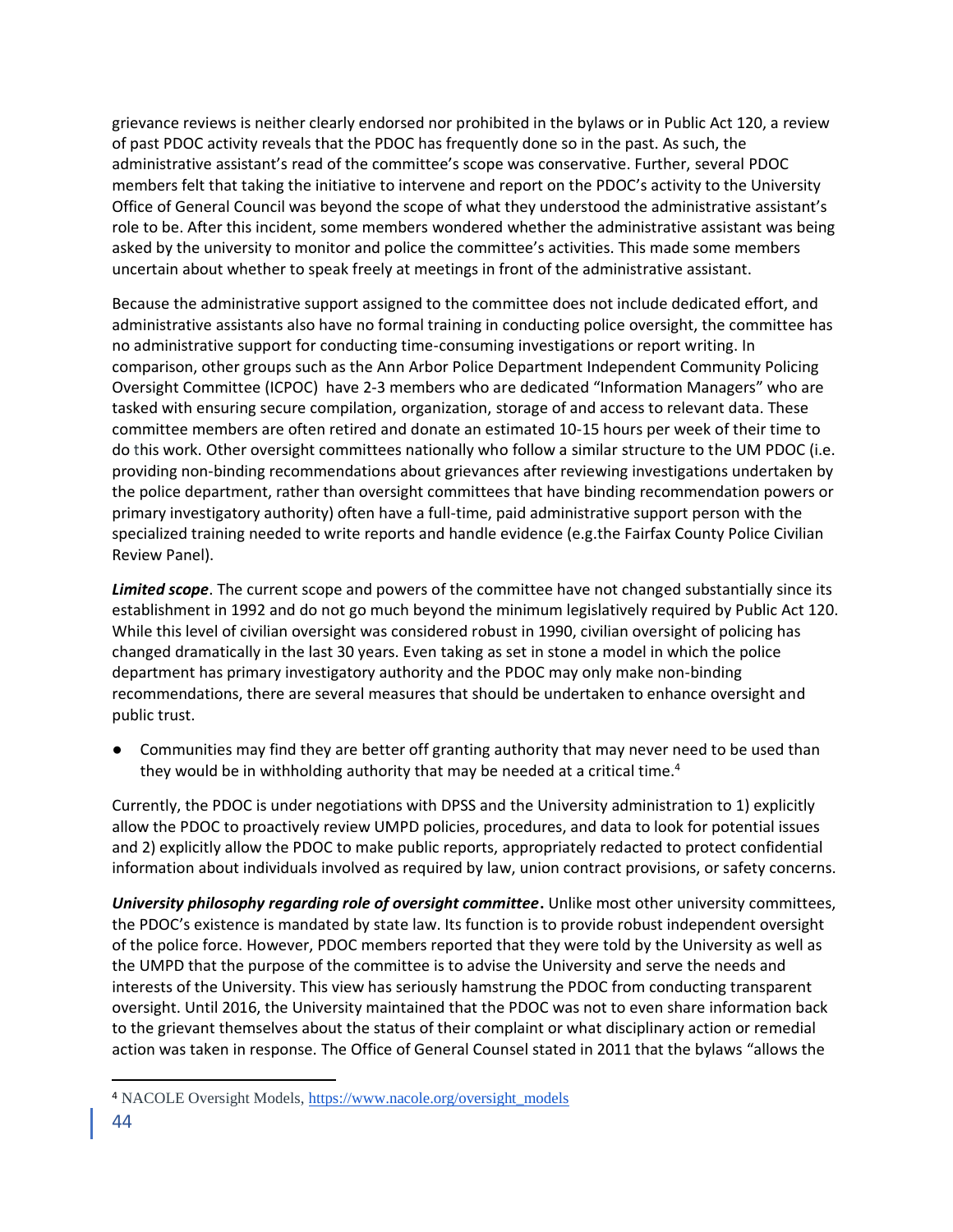committee to make recommendations to the CFO, but does not include language regarding notice to affected persons, contemplating that these recommendations are for an internal audience only. The grievance procedure is not established to resolve a matter for an individual grievant, but to improve the functioning of our DPS." After significant advocacy from the then-chair of the PDOC, President Schlissel stated in May 2016 that the PDOC is able to make reports back to the grievant, officially changing the practice, and stated that reports might also be made to the general public, if they were approved by the University. Unfortunately, while the PDOC began issuing reports to grievants at that time, no one ever actually updated the bylaws to reflect the fact that the PDOC had the powers to make public reports or what these reports should look like. That is why currently, in 2020, negotiations are underway to formalize this power.

*Culture.* Culture of "collegiality" means oversight committees generally do not request additional evidence, hearings, body cam footage, etc. and tend to take PD's investigatory findings at face value. Concerns were expressed by some members that this amounted to a "rubber stamp" on UMPD investigations of grievances.

*Transparency.* Lack of transparency - currently being negotiated with the administration the ability to make public reports. In the past, the law and bylaws are ambiguous about the ability to make public reports, university admin has discouraged it, and some chairs have irregularly issued public reports while others were told they could not do so. Even the PDOC bylaws are inaccessible to the public. No website presence, etc.

Lack of public transparency in how to file a complaint with the Oversight Committee. Our review suggests that most grievances are submitted directly to the police, likely because the police department website does not prominently feature the oversight committee contact information. The police department page on making a complaint has a prominent online form that individuals may fill out, with the oversight committee listed in smaller font at the bottom of the page. Individuals may also choose to make a phone call (which routes to the DPSS Dispatcher and supervisor), or print out a form that they can submit in person or via mail or fax. In many instances it is not clear to the public who handles the complaint, the UMPD or the oversight committee. For instance, the oversight committee website says "For information or to file a complaint, call (734) 647-7292, email pdoversight@umich.edu or visit room 2005 Wolverine Tower, 3003 S. State St." However, only, the email address is routed directly to oversight committee. The address given is for UM Staff HR Services. The phone number goes to a voicemail that says it is for the Oversight Committee, but no current member of the Oversight Committee had any knowledge of who monitors that phone line. It was recently revealed that the staff support person was supposed to be checking the line, but no one was checking the line, and a grievance went unaddressed for several months as a result.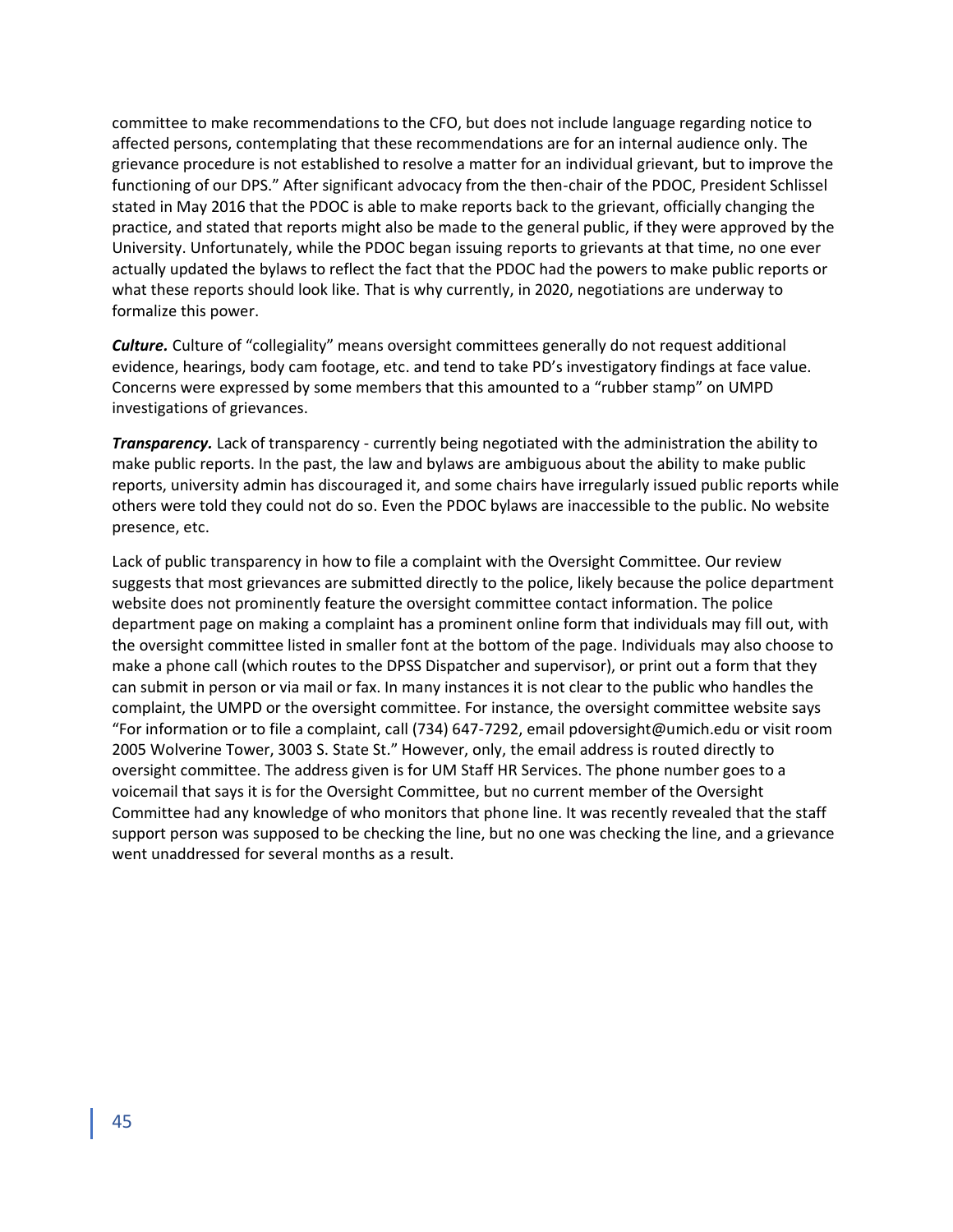Grievances not always forwarded to the Oversight Committee. Based upon a review of the DPSS policy documentations on grievances, there was evidence that grievances submitted to DPSS -- either internally by DPSS staff or by members of the public -- are not forwarded in a systematic or universal way to the PDOC. This would seem to directly contradict the intention of Public Act 120 that states that a committee like PDOC "shall receive and address grievances by persons against the public safety officers or the public safety department of the institution." However, DPSS Deputy Director of Administration Services Teresa Oesterle stated that some grievances received directly by the UMPD are considered "personnel standard investigations" and triaged as not being relevant to the Oversight Committee and not shared with them. It was not explicit what standard is used for this triage, though Task Force members attending the meeting were left with the impression that complaints considered less severe or more "minor policy infractions" may be triaged in this way. Eddie Washington also stated that DPSS considers "internal complaints" (i.e. complaints submitted by DPSS staff against other DPSS staff) as "not within the purview of the Oversight Committee." Neither Public Act 120 nor the Committee bylaws exclude any class of grievances from Oversight Committee purview, regardless of who submitted the complaint ("grievances by persons against the...officers" does not restrict class of persons by employment at DPSS), the perceived severity of the complaint, or any other dimension of the complaint.

The Task Force requested detailed information about the grievances received over the last 3 years and received only 1-2 sentence summary information about grievances from the last two years on April 13, very close to the end of the Task Force's mandate period on April 30. From the limited information provided, in the limited time allowed for review, it was not clear to the Task Force what percentage of complaints have recently shared with the oversight committee, but it is clear from the available data and the records of the Oversight Committee that DPSS does not share all grievances with the Oversight Committee despite being legislatively mandated to do so in order to exist.

In data shared by DPSS, DPSS received 73 grievances in 2019 and 32 grievances in 2020 on the Ann Arbor Campus. Of these, 20 grievances in 2019 and 7 grievances in 2020 were against a police officer (rather than a U-M security officer, dispatcher, police supervisor, or other DPSS employee who may not be under the purview of the Oversight Committee, though whether the employee should be under the purview of the Oversight Committee was not entirely clear in all cases from the information provided to the Task Force). The Oversight Committee reported only having records of up to 3 complaints from 2019 and only 1 complaint from 2020 that had gone through full review in their shared drive as of April 2021. A full review indicates that the Oversight Committee received 1) the complaint as submitted by the grievant, 2) a full written report of the UMPD's investigation, and 3) answers to any questions the PDOC had about the complaint. As stated above, the organizational system of the Oversight Committee is not comprehensive and records may be missing. Further investigation into 2019 complaints (which would have required contacting past members of the committee who have since left the University to see if they had additional records) was not possible in the time allotted to the Task Force to investigate the issue. Due to the limited information provided to the Task Force about each complaint, it was not always possible to definitively determine which of the 2020 complaints had been shared with the PDOC. However, of the 7 complaints against police officers, DPSS acknowledges that 2 were internal complaints that they did not share with the oversight committee. Of the 5 remaining complaints that DPSS states were shared with the oversight committee, the PDOC was able to confirm that:

- 1 complaint: went through full review by the PDOC
- 1 complaint: was shared directly with the PDOC by the complainant; the PDOC has not yet received the full investigation report from UMPD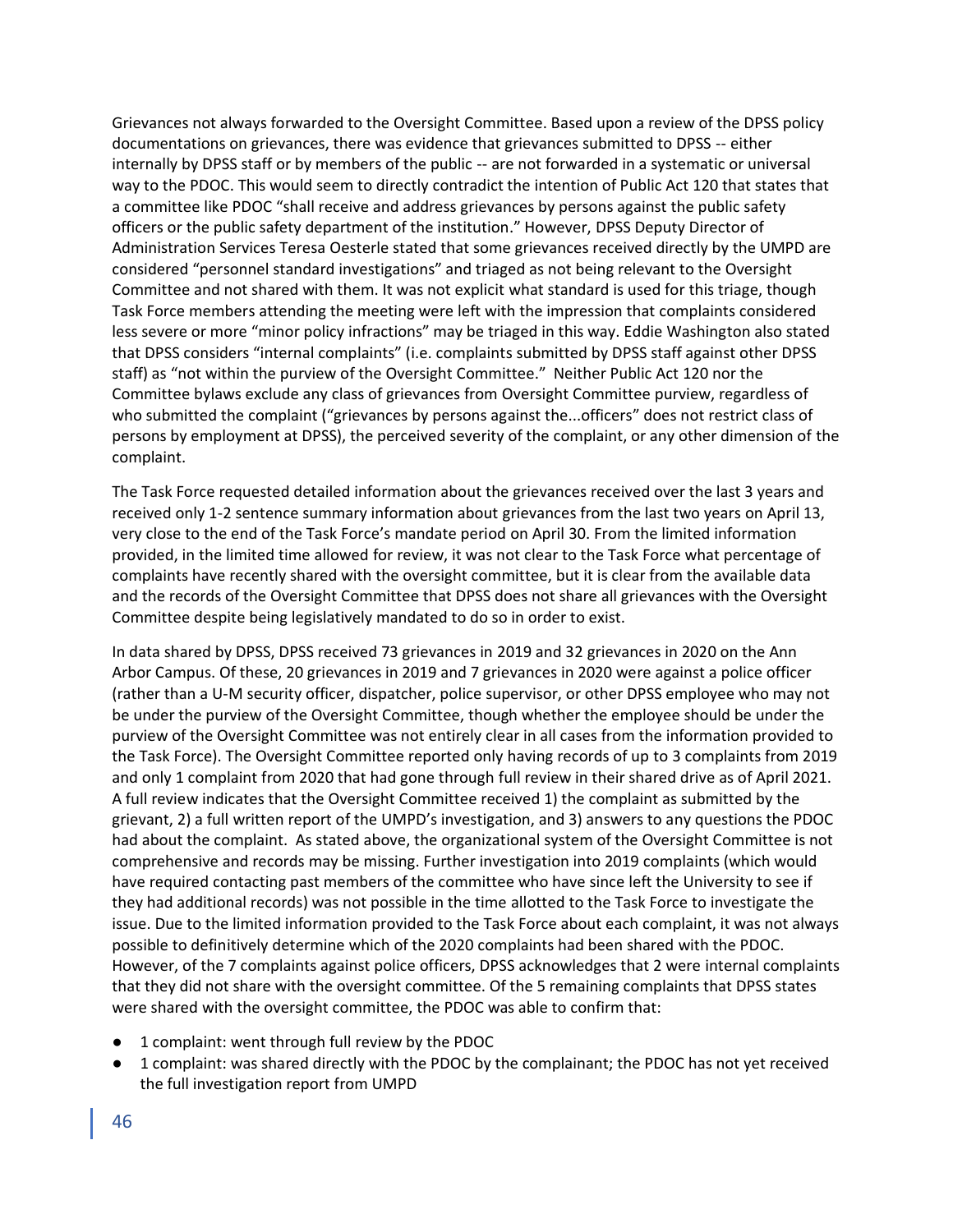- 2 complaints: the PDOC received a brief written summary and oral debriefing about the complaint, but did not receive a copy of the complaint or a copy of the written investigation findings
- 1 complaint: based on the limited information provided to the Task Force, the PDOC has no record of being informed of this complaint

The Oversight Committee also reported that other irregularities exist even when grievances are shared with the committee, such as not always being shared within 5 business days of receipt of the grievance as specified in the bylaws, but sometimes as many as 8 months later. UMPD also has inconsistent practices about sharing information about grievances. For complaints that come first to DPSS rather than to the Oversight Committee, DPSS sometimes shares the grievance itself as submitted by the grievant with the Committee, and other times withholds the complaint, stating confidentiality or unspecified legal concerns. Similarly, DPSS at times provides the Committee with a written report of its investigation of the complaint for the Committee to review, and at other times states that a written report with full details cannot be shared for confidentiality or legal reasons. UMPD has indicated that they share more information about the investigation in a written report when the complaint is first filed with the oversight committee, as compared to when the complaint is first filed with the UMPD. There is no justification in the bylaws or Public Act 120 for this distinction.

Given that 1) the Oversight Committee is not the public at large but rather a legislatively mandated body responsible for oversight of grievances, 2) the Oversight Committee is bound by a signed confidentiality statement agreeing not to share confidential information publicly, and 3) the UMPD has the primary responsibility for conducting the investigation and the PDOC cannot conduct the investigation itself, it seems untenable to withhold grievances and full reports of the investigation of the grievance from the Committee if the PDOC is to conduct robust oversight.

The 2009 Michigan Daily investigation into the PDOC reveals that a discrepancy between the number of grievances received by the UMPD and the number of grievances shared with the PDOC has been a serious issue for the entire 30 year history of the PDOC. A 1996 investigation found that "DPS received about 10 complaints each year, none of which were filed as grievances with the committee." As a result, the 1996 Investigation of Policies and Practices of the Department of Public Safety and Security report explicitly recommended that the PDOC "receive all complaints and grievances reported to DPS," as quoted in the 2009 Michigan Daily investigation. In fact, in several years since then, the UMPD shared zero grievances with the committee, and to this day, does not seem to receive all grievances in full or in the time frame required by Public Act 120 or the bylaws. The Task Force lacked sufficient time, information, and resources to fully determine exactly what percentage of grievances have recently been shared with the PDOC, and reasons for any discrepancies.

Lack of standards for review timeline. There are no standards or tracking for 1) how long the UMPD takes to investigate a grievance and 2) how long it takes the Oversight Committee to review the report and complete their own review and report on the grievance. Frequently, many months pass between when the grievant makes a report and when they receive any notice. Related to the aforementioned lack of training, the Oversight Committee has no internal protocols or standards for how to conduct a thorough and timely review. The Oversight Committee has no written protocol for how to communicate with the grievant after review or whether this is the responsibility of the police department.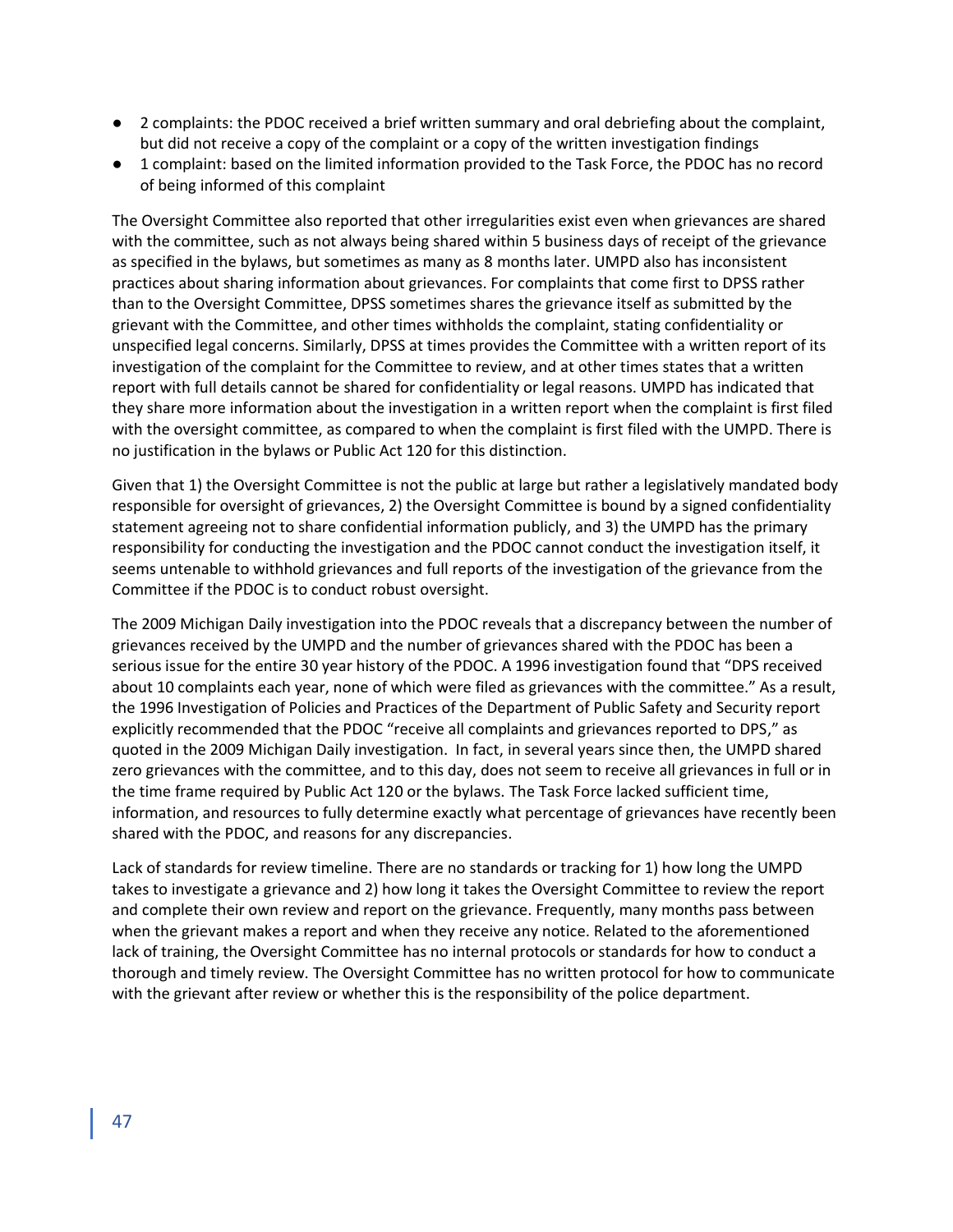## **XIII. List of References and Resources**

## *U-M Materials*

Over 800 internal university documents were made available to, and reviewed by, the task force.

## *U-M APS Task Force References Consulted In Addition to Internal University Documents*

The Task Force created an extensive list of excellent reference documents, compiled in an M-Box location. Not all resources are referenced here.

## **Books, Articles, and Reports**

Allen, Andrea, "Are campus police 'real' police? Students' perceptions of campus versus municipal police," *Police Journal: Theory, Practice and* Principles, 2020: 1-20.

Allen, Andrea and Scott Jacques*,* "He did that because I was Black": Black College Students Perceive Municipal Police, Not Campus Police, as Discriminating," *Deviant Behavior*, 2018, vol. 41:1, pp. 29-40.

Aiello, Michael F. and Brian A. Lawton, "Campus Police Cooperation and Legitimacy: Extending the Procedural Justice Model," *Deviant* Behavior, 2018, vol. 39:10, pp. 1371-1385.

Aiello, Michael F., "Legitimacy invariance and campus crime: the impact of campus police legitimacy in different reporting contexts," *Police Practice and Research: An International Journal*, 2018, vol. 21:3, pp. 297-312.

Basham, Sherah L.,"Campus law enforcement: the relationship between emergency preparedness and community policing," *Policing: An International* Journal, 2020, vol. 43:5, pp. 741-753.

Bass, Sandra, *Policing Space,* "Policing Race: Social Control Imperatives and Police Discretionary Decisions," *Social Justice*, 2001, vol. 28:1, pp. 156-175.

Ba, Bocar A., Dean Knox , Jonathan Mummolo, and Roman Rivera, "Diversity in Policing: The Role of Officer Race and Gender in Police-Civilian Interactions in Chicago," *Science*, 2021, vol. 371, 696-702.

Buchner, Brian, Liana Perez, Camron McEllhiney, and Eduado Diaz (editors), "Guidebook for the Implementation of New or Revitalized Police Oversight," *National Association for Civil Oversight of Law Enforcement*, 2016.

Dizon, Jude Paul Matias, Martiza E. Salazar, Elif Yucel, and Edgar Fidel Lopez, "Campus Policing: A Guide for Higher Education Leaders," *USC Rossier Pullias Center for Higher Education*. Report, 2020.

Fayyad, Abdallah, "What happens when college cops patrol off campus? University police officers are armed and capable of arresting people far from their schools, but they don't necessarily answer to municipal governments," *Boston Globe*, December 1, 2020.

Ferrandino, Joseph, "The Comparative Technical Efficiency of Florida Campus Police Departments," *Criminal Justice Review*, 2012, vol. 37:3, pp. 301-318.

Gimbel, V. Noah, and Craig Muhammad, "Are Police Obsolete? Breaking Cycles of Violence Through Abolition Democracy," *Cardozo Law Review*, 2019, vol.40, pp. 1453-1542.

Fortner, Michael J., "Reconstructing Justice: Race, Generational Divides, and the Fight Over "Defund the Police,"" Niskanen Center, 2020.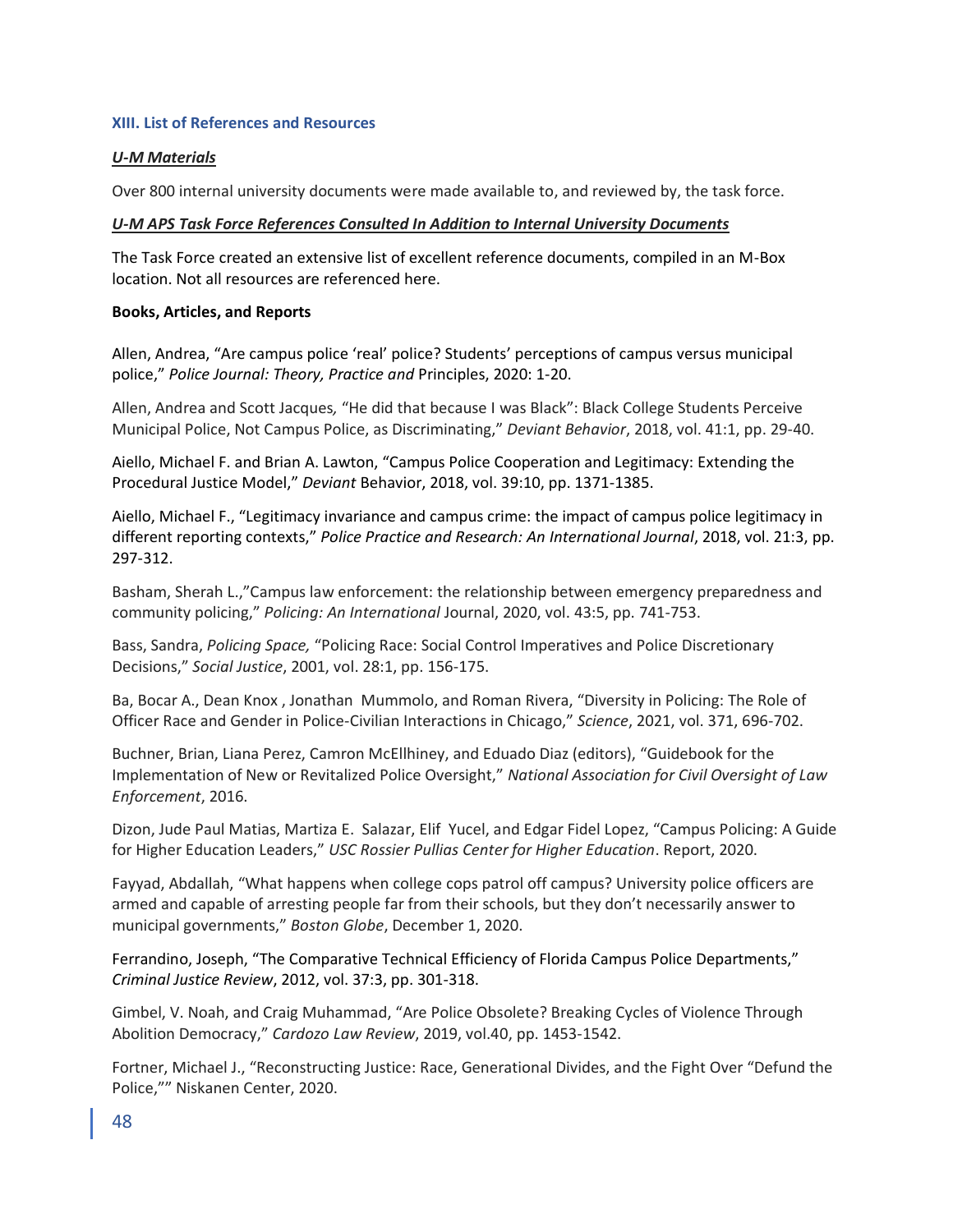Hancock, K., "Community policing within law enforcement agencies," *Police Practice and Research*, 2016, vol. 17:1, pp. 463-476.

Hopkins, Jamie and Kristina Neff, "Essay: Jurisdictional Confuse that Rivals Erie: The Jurisdictional Limits of Campus Police," 2014, 75 *Montana Law Review* 123, pp. 1-20.

Jenkins, DeMarcus A, Antar A. Tichavakunda & Justin A. Coles, "The second ID: critical race counterstories of campus police interactions with Black men at Historically White Institutions," *Race, Ethnicity and Education*, 2020.

Kahn, Jonathan, "The 911 Covenant: Policing Black Bodies in White Spaces and the Limits of Implicit Bias as a Tool of Racial Justice," *Stanford Journal of Civil Rights & Civil* Liberties, 2019, vol. xv: 1, pp. 1-41.

Kyle,Michael, Joseph Schafer, George W. Burruss, and Matthew J. Giblin, "Perceptions of Campus Safety Policies: Contrasting the Views of Students with Faculty and Staff," *American Journal of Criminal Justice*, 2017, vol. 42, pp. 644-677.

Margolis, Gary J. and Penny R. Shull, "The Police Response to Mental Illness on Campus," *Journal of College Student Psychotherapy*, 2012, vol. 26, pp. 307-312.

McDowell, and Fernandez, "'Disband, Disempower, and Disarm': Amplifying the Theory and Practice of Police Abolition," *Criminal* Criminology, 2018, vol. 26, pp. 373-391.

Paoline III, Eugene A. and John J. Sloan III, "Variability in the organizational structure of contemporary campus law enforcement agencies: A national-level analysis," *Policing: An International Journal of Police Strategies & Management*, 2013, vol. 26:4, pp. 612-639.

Patten, Ryan, Lucas Alward, and Matthew Thomas, "The continued marginalization of campus police," *Policing: An International Journal of Police Strategies &* Management, 2016, vol. 39:3. Pp. 566-583.

Peak, Kenneth J. and Emmanuel P. Barthe, "Campus Policing in America: A Twenty Year Perspective," *Police* Quarterly," 2008, vol. 11:2, pp. 239-260.

Jacobson, Shannon K., "Policing the Ivory Tower Students' Perceptions of the Legitimacy of Campus Police Officers," *Deviant Behavior*, 2015, vol. 36, pp. 310-329.

James, L. (2016, October). *"A National Conversation on Police and Community Interactions on HBCU Campuses," United States, Historically Black Colleges and Universities - Law Enforcement Executives and Administrators and the National Center for Campus Public Safety, Office of Justice Programs - Department of Justice,* 2015.

Johnson, Richard R., "The Psychological Influence of the Police Uniform," *Police1*, Updated 4/11/17.

Peak, Kenneth J. (ed), Encyclopedia of Community Policing and Problem Solving, 2013.

Ramsey, C. H., & Robinson, L. O. (2015), 2015. "Final Report for the President's Task Force on 21st Century Policing," *Office of Community Oriented Policing Services*, 2015.

Rangel, Francisco, "Accreditation: What Campus Police See In It," *The Bill Blackwood Law Enforcement Management Institute of Texas, The University of Texas Health Science Center of San Antonio,* June 2010.

Reeves, Brian A., **"**Campus Law Enforcement 2011-12," *U.S. Department of Justice***,** *Office of Justice Programs,* January, 2015.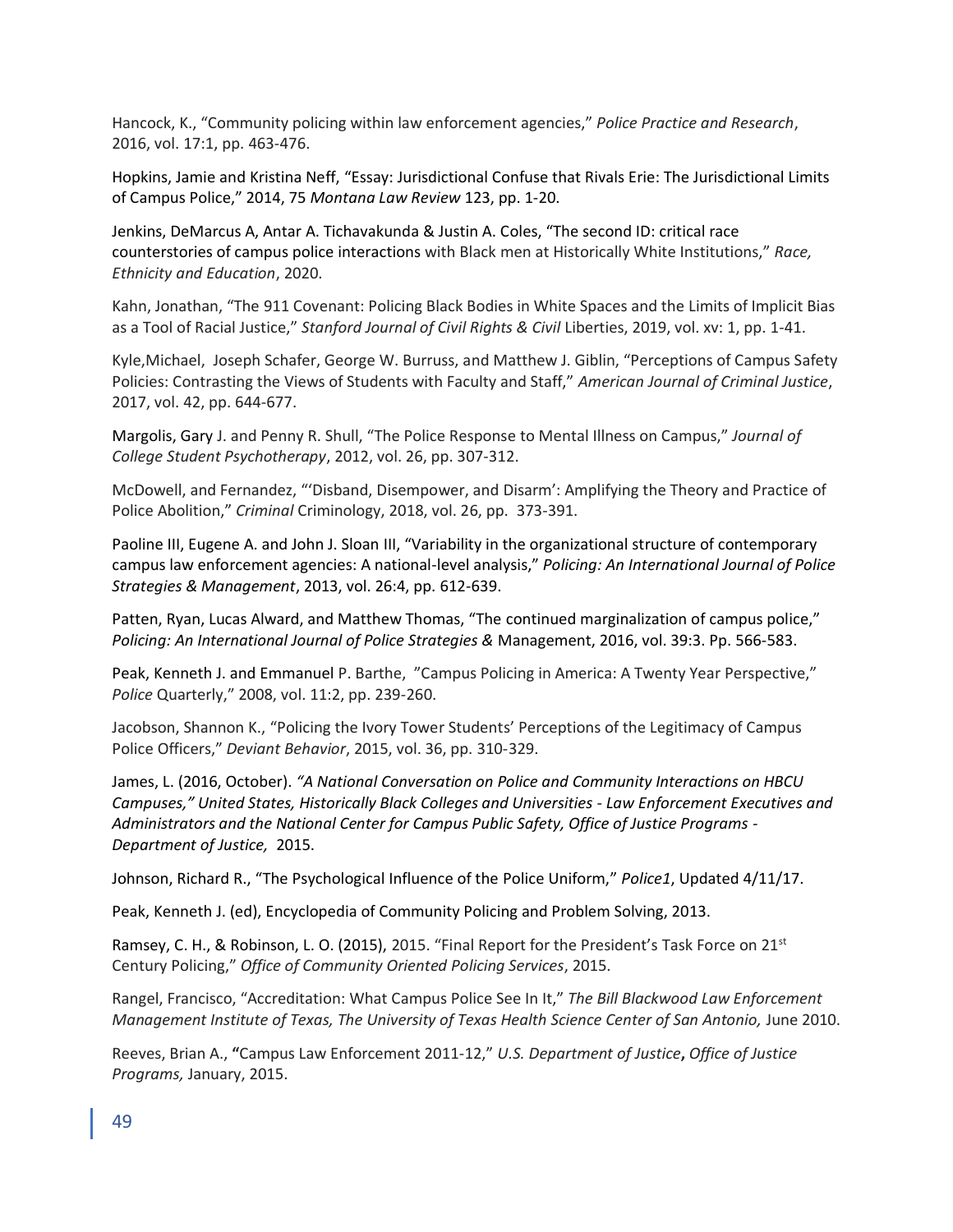Rojas, Paula X., "Navigating Neoliberalism in the Academy, Nonprofits, and Beyond: Are the Cops in our Heads and Hearts?," *The Scholar and Feminist Online*, 2009, pp. 1-10.Rosenbaum, Dennis P. (ed.) "The Challenge of Community Policing: Testing the Promise," 1994.

Schaefer, M. A., "Many Campus Shootings Have Similarities. Studying Them Might Prevent more Tragedy Researchers Say."*The Philadelphia Inquirer*, May 20, 2019.

Sloan III, John J., Mark M. Lanier, and Deborah L. Beer*,* "Policing the Contemporary University Campus: Challenging Traditional Organizational Models," *Journal of Security Administration*, 2000, vol. 23:1, pp. 1-22.

Spence, D. L., Fox, M., Moore, G. C., Estill, S., & E.A., N. "*Law Enforcement Mental Health and Wellness Act - Report to Congress - 2019" U.S. Department of Justice, Community Oriented Policing Services*, Washington, DC: US Department of Justice., 2019, pp. 1-50.

Stephens, D., Scrivner., Cambareri, J., "Civilian Oversight of the Police in Major Cities," *Office of Community Oriented Policing Service, US Department of Justice*, 2018.

Thomas, Jaylon, and K. Russell, "Black Students' Lived Experiences with and Perceptions of Law Enforcement," *Association of American Colleges & Universities*, 2019, Vol. 1.

Wada, James C., Ryan Patten and Kimberlee Candela, "Betwixt and between: the perceived legitimacy of campus police," *Policing: An International Journal of Police Strategies & Management*, 2009, vol. 33:1, pp. 114-131.

Wilson, Jeremy and A. Weiss, "How Many Officers Do You Need?" *International Association of Directors of Law Enforcement Standards and Training*, November 2012, Vol. 5, Issue 11.

## **News links and Media References**

Clark University – [Clark University Cuts Ties with Worcester Police](https://www.wcvb.com/article/clark-university-cuts-ties-with-worcester-police-after-protest/32752777) Columbia University – [An Open Letter to the Mailman School of Public Health](https://docs.google.com/document/d/1C5geL3XVXOgXf6PI5mvAHiTfSzWooV4owBVPRX9QcOc/edit?fbclid=IwAR00uvxLifn5-2IT-X2zfHvIm9nVoZ9ogJSH7_QKrT64ppiFLAcpzS-TIrI) Georgetown University [–](https://www.change.org/p/georgetown-university-georgetown-university-to-no-longer-contract-with-police-department) [No Longer Contract with Local Police](https://www.change.org/p/georgetown-university-georgetown-university-to-no-longer-contract-with-police-department) New York University - NYU: Cut Ties with NYPD; Calling for Termination of NYPD Ties Northwestern University – Call for Northwestern to Divest from Law Enforcement The Ohio State University - Statements on Injustices Against Black Community g. University of California – Justice for Black Lives Petition University of Iowa – Cut Ties with Iowa City Police Department University of Louisville – BSU Statement on Louisville Police Department j. University of Michigan – G.E.O. Anti-Policing Demands; SoCLF Anti-racist Demands University of Minnesota  $-$  U of M Reduces Ties to Local Police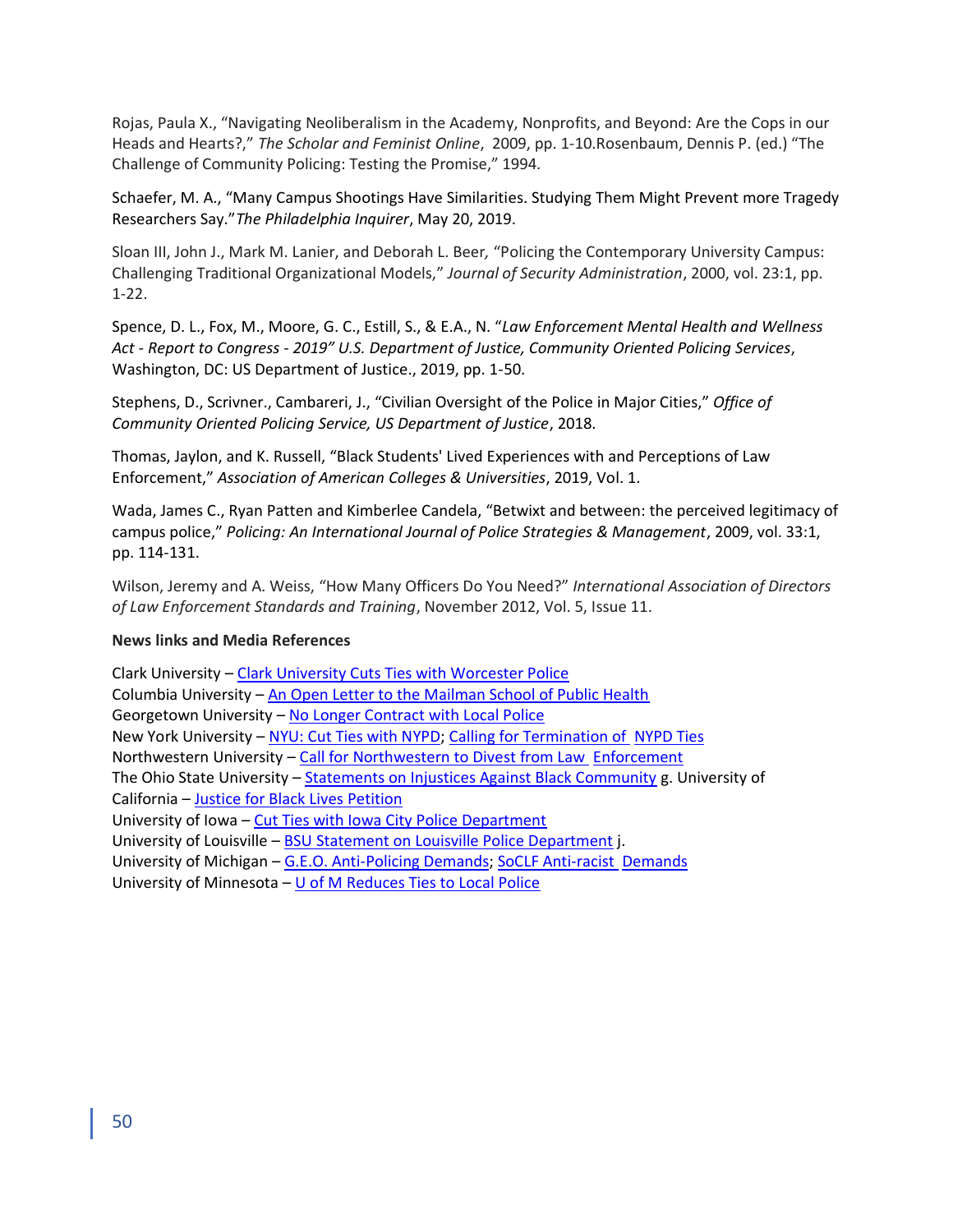## **Other References**

"Accreditation 101 – The benefits of state and national police accreditation," 2019, [https://www.benchmarkanalytics.com/blog/accreditation-101-the-benefits-of-state-and-national](https://www.benchmarkanalytics.com/blog/accreditation-101-the-benefits-of-state-and-national-police-accreditation/)[police-accreditation/.](https://www.benchmarkanalytics.com/blog/accreditation-101-the-benefits-of-state-and-national-police-accreditation/)

"Accreditation Information," University of North Carolina Police, <https://police.unc.edu/about/role/accreditation/>

"Adapting and Innovating to Promote Mental Health and Emotional Well-Being of Young People of Color," The Steve Fund, 9/15/20, [https://www.luminafoundation.org/resource/adapting-and](https://www.luminafoundation.org/resource/adapting-and-innovating-to-promote-mental-health-and-emotional-well-being-of-young-people-of-color-covid-19-and-beyond/)[innovating-to-promote-mental-health-and-emotional-well-being-of-young-people-of-color-covid-19](https://www.luminafoundation.org/resource/adapting-and-innovating-to-promote-mental-health-and-emotional-well-being-of-young-people-of-color-covid-19-and-beyond/) [and-beyond/](https://www.luminafoundation.org/resource/adapting-and-innovating-to-promote-mental-health-and-emotional-well-being-of-young-people-of-color-covid-19-and-beyond/)

Avi-Yonah, Shera S., *External Review into Harvard Police Proposes Philosophical, Procedural Changes*, late 2020 release. [https://www.thecrimson.com/article/2020/12/15/hupd-external](https://www.thecrimson.com/article/2020/12/15/hupd-external-review/#:~:text=External%20Review%20into%20Harvard%20Police%20Proposes%20Philosophical%2C%20Procedural%20Changes,-An%20external%20review&text=Harvard%20released%20the%20findings%20of,procedural%20changes%20to%20the%20department)[review/#:~:text=External%20Review%20into%20Harvard%20Police%20Proposes%20Philosophical%2C%](https://www.thecrimson.com/article/2020/12/15/hupd-external-review/#:~:text=External%20Review%20into%20Harvard%20Police%20Proposes%20Philosophical%2C%20Procedural%20Changes,-An%20external%20review&text=Harvard%20released%20the%20findings%20of,procedural%20changes%20to%20the%20department) [20Procedural%20Changes,-](https://www.thecrimson.com/article/2020/12/15/hupd-external-review/#:~:text=External%20Review%20into%20Harvard%20Police%20Proposes%20Philosophical%2C%20Procedural%20Changes,-An%20external%20review&text=Harvard%20released%20the%20findings%20of,procedural%20changes%20to%20the%20department)

[An%20external%20review&text=Harvard%20released%20the%20findings%20of,procedural%20changes](https://www.thecrimson.com/article/2020/12/15/hupd-external-review/#:~:text=External%20Review%20into%20Harvard%20Police%20Proposes%20Philosophical%2C%20Procedural%20Changes,-An%20external%20review&text=Harvard%20released%20the%20findings%20of,procedural%20changes%20to%20the%20department) [%20to%20the%20department.](https://www.thecrimson.com/article/2020/12/15/hupd-external-review/#:~:text=External%20Review%20into%20Harvard%20Police%20Proposes%20Philosophical%2C%20Procedural%20Changes,-An%20external%20review&text=Harvard%20released%20the%20findings%20of,procedural%20changes%20to%20the%20department)

Boerboom, S., Pekel, K., & Dodds, M. *The Violence Project*[, https://www.theviolenceproject.org/,](https://www.theviolenceproject.org/) March 27, 2021.

Brooks, R., *Police For Tomorrow Fellowship*[. https://www.law.georgetown.edu/innovative-policing](https://www.law.georgetown.edu/innovative-policing-program/police-for-tomorrow-fellowship/)[program/police-for-tomorrow-fellowship/.](https://www.law.georgetown.edu/innovative-policing-program/police-for-tomorrow-fellowship/) 2020.

"Developing and Implementing your Co-Responder Program," *Field Notes/Law Enforcement*, Feb. 2021.

"Campus Security Guidelines: Recommended Operational Policies for Local and Law Enforcement Agencies," in partnership with the Bureau of Justice Assistance, US Department of Justice, 2009, [https://bja.ojp.gov/sites/g/files/xyckuh186/files/Publications/MCC\\_CampusSecurityGuidelines.pdf](https://bja.ojp.gov/sites/g/files/xyckuh186/files/Publications/MCC_CampusSecurityGuidelines.pdf)

Findings from a Critical Issues Forum with Campus Public Safety Leaders, "Managing Student Mental Health at Historically Black Colleges and Universities," *Findings from a Critical Issues Forum with Campus Public Safety Leaders*, December 2016.

[https://www.nccpsafety.org/assets/files/library/Managing\\_Student\\_Mental\\_Health\\_at\\_HBCUs\\_FINAL.p](https://www.nccpsafety.org/assets/files/library/Managing_Student_Mental_Health_at_HBCUs_FINAL.pdf) [df.](https://www.nccpsafety.org/assets/files/library/Managing_Student_Mental_Health_at_HBCUs_FINAL.pdf)

Goff, P. A., Dr., & Eberhardt, J., Dr., "Center for POLICING equity - home," 2021, [https://policingequity.org/.](https://policingequity.org/)

Landrieu, M. "Police for Tomorrow Webinar Presentation" *New Orleans: ABA Legal Practices Consortium - Loyola University College of Law,* January 29, 2021.

Matrix, C. City of Columbus - "Community Safety Commission Recommendations - Public Dashboard," September 22, 2020,

[https://public.tableau.com/profile/columbus#!/vizhome/CPDRecommendations/CommunitySafetyCom](https://public.tableau.com/profile/columbus#!/vizhome/CPDRecommendations/CommunitySafetyCommissionRecomendations) [missionRecomendations.](https://public.tableau.com/profile/columbus#!/vizhome/CPDRecommendations/CommunitySafetyCommissionRecomendations)

"One Mind Campaign," International Association of Chiefs of Police, [https://www.theiacp.org/projects/one-mind-campaign.](https://www.theiacp.org/projects/one-mind-campaign)